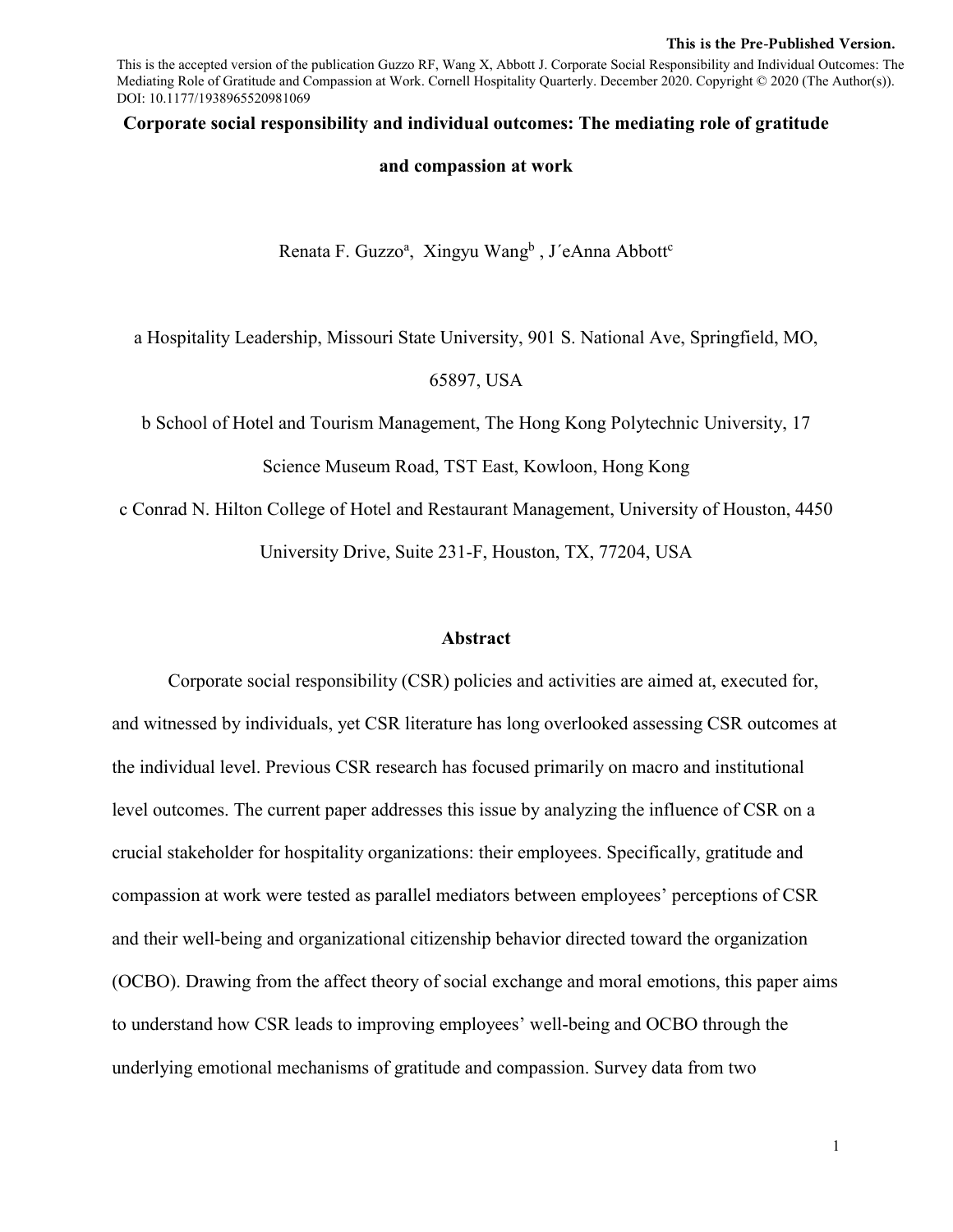independent samples were gathered to test the hypotheses. The findings revealed that employees' perceptions of CSR activities had a significant positive direct effect on eudaimonic well-being but not on hedonic well-being. Gratitude mediated the relationship between perceived CSR and OCBO as well as hedonic well-being. Compassion mediated the relationship between perceived CSR and hedonic well-being as well as OCBO. Besides theoretical contributions of testing these mechanisms together in a hospitality context and evaluating the influence of CSR efforts on certain dimensions of well-being, this research will be particularly relevant to hospitality managers when formulating CSR strategies and promoting a CSR culture. **Key words:** corporate social responsibility, gratitude, compassion, well-being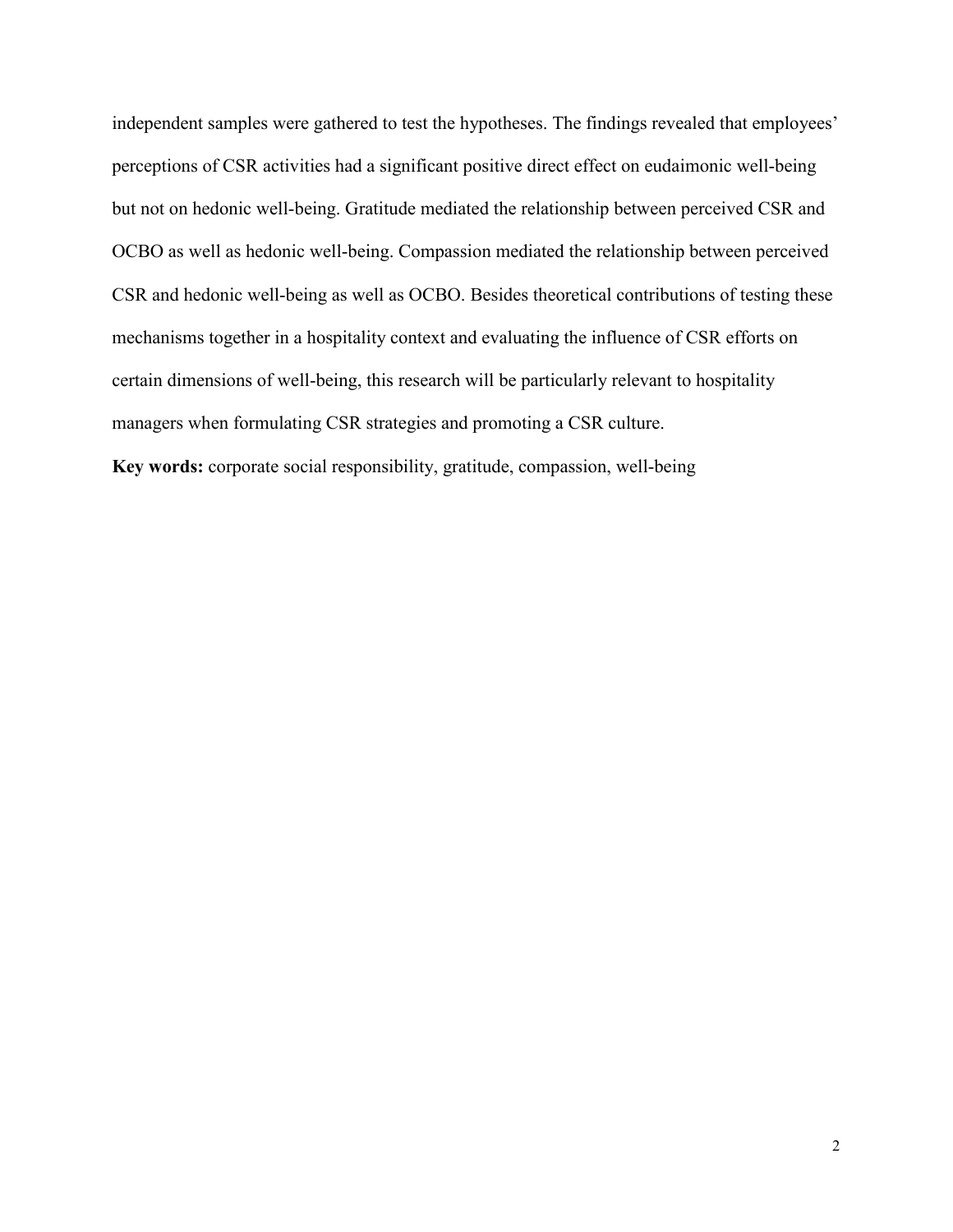#### **Introduction**

U.S. companies spend approximately \$880 billion on health care and another \$530 billion per year in lost productivity due to illness (IBI, 2018). Accordingly, U.S. companies have found a need to focus on health and well-being (BSR, 2013). Today, employees are working longer hours and are more connected to work via technology than ever before. Therefore, it is not surprising that work-family conflict is identified as a societal concern by many countries (Williams, 2010; French et al., 2018). The hospitality industry is not immune to the phenomenon. Long hours, stress and emotional labor are typical in the hospitality industry. Employee's poor health impacts the employer's bottom-line via more expensive group health insurance premiums, frequent absenteeism, and high turnover. Corporate social responsibility (CSR) can play a crucial role in addressing these challenges (BSR, 2013). For instance, Hilton recently launched Thrive@Hilton as part of their CSR efforts. Some initiatives include offering sabbatical time and \$5,000 to pursue a passion and offering relaxation rooms with calm music, books, magazines, refreshments, and board games for employees (Capano, 2018). After implementing the program, the results of Hilton's staff survey showed a positive correlation between well-being activities and performance (NewBery, 2017).

Employees are critical to implementing an effective CSR strategy, but questions regarding how CSR efforts can be more effective at the individual level remain unanswered (Glavas, 2016; Wang et al., 2016). In addition to understanding the impacts of CSR practice on external stakeholders (customers, sponsors, and suppliers), organizations should seek to understand how CSR can benefit internal stakeholders (employees). This research draws on affect theory of social exchange (ATSE; Lawler, 2001), and literature on moral emotions (Tangney et al., 2007; Grappi et al., 2013) to propose that CSR can produce employees'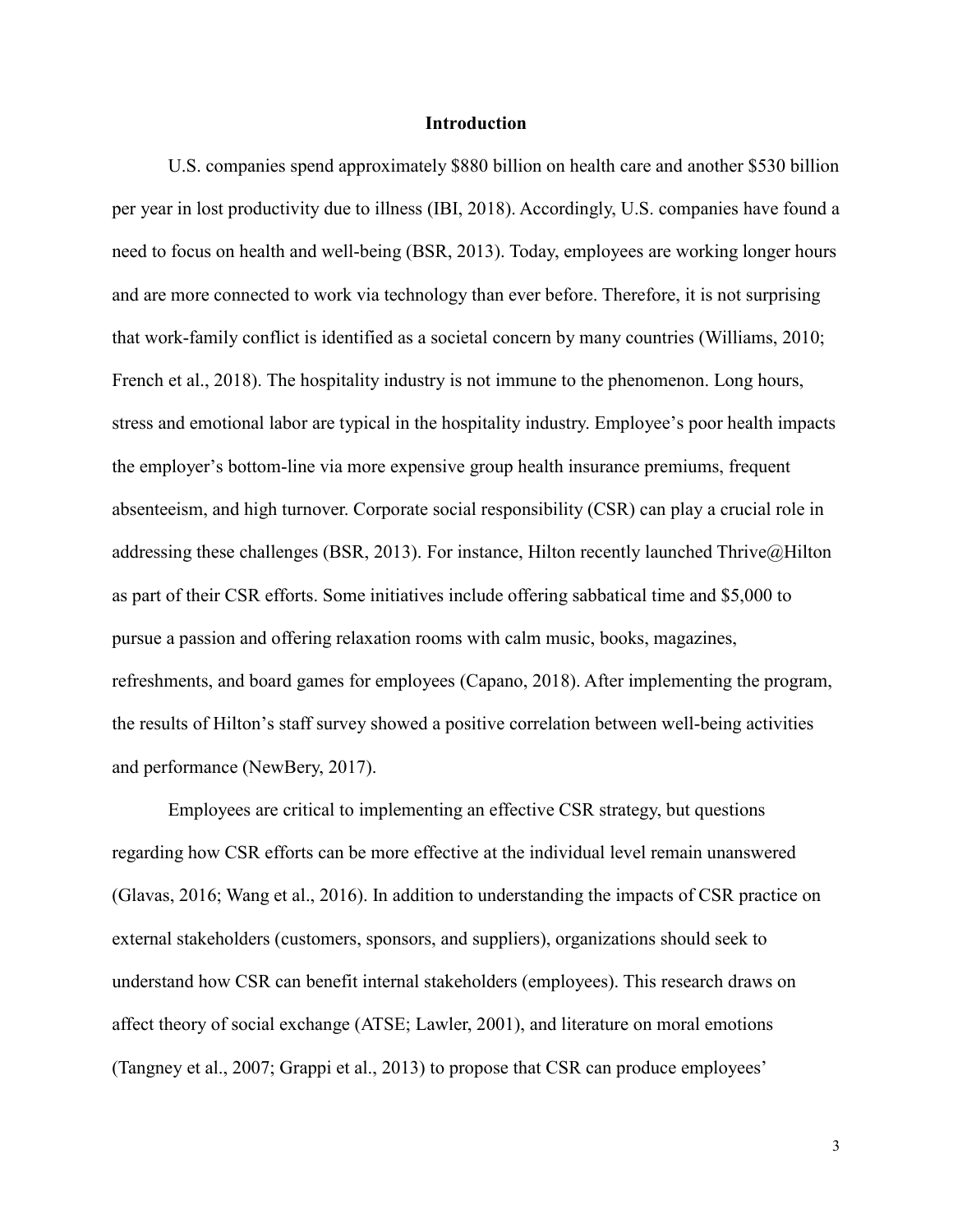gratitude, compassion, well-being, and organizational citizenship behavior (OCB) based on the emotional aspect of social exchange. We propose that gratitude and compassion at work are two main emotions that mediate the relationship between CSR perception and employees' outcomes. Previous studies have revealed the impacts of perceived CSR on employees' emotions and called for better understanding of the link between CSR and discrete emotions (Hur et al., 2016). Since experiencing compassion (Dutton et al., 2014) and gratitude (Fehr et al., 2017) in the workplace promotes a positive psychological state, we identified compassion and gratitude as emotional antecedents of individuals' well-being.

The objectives of this study are three-fold: 1) to examine the extent to which perceived CSR influences hedonic and eudaimonic well-being; 2) to examine whether perceived CSR influences employees' OCB; and 3) to test the mediational effects of gratitude and compassion resulting from perceived CSR on outcome variables. First, this paper introduces employees' compassion and gratitude toward the organization as two discrete moral emotions that are influenced by organizational CSR. Linking CSR with gratitude and compassion provides empirical evidence of how CSR is related to these emotions, thereby paving the way to a new understanding of the relational pattern of CSR. The few existing studies linking CSR with employees' well-being identified underlying cognitive mechanisms such as organizational trust and job satisfaction (e.g., Su & Swanson, 2019). However, the conditions in which CSR may influence employee emotions has yet to be considered. Second, the paper examines how CSR is related to two types of employee well-being (hedonic and eudaimonic), thus clarifying how CSR impacts employee well-being. Third, the research provides hotel managers with empirical evidence regarding how organizations can make the best of CSR practices to boost employees' work-related performance and general well-being.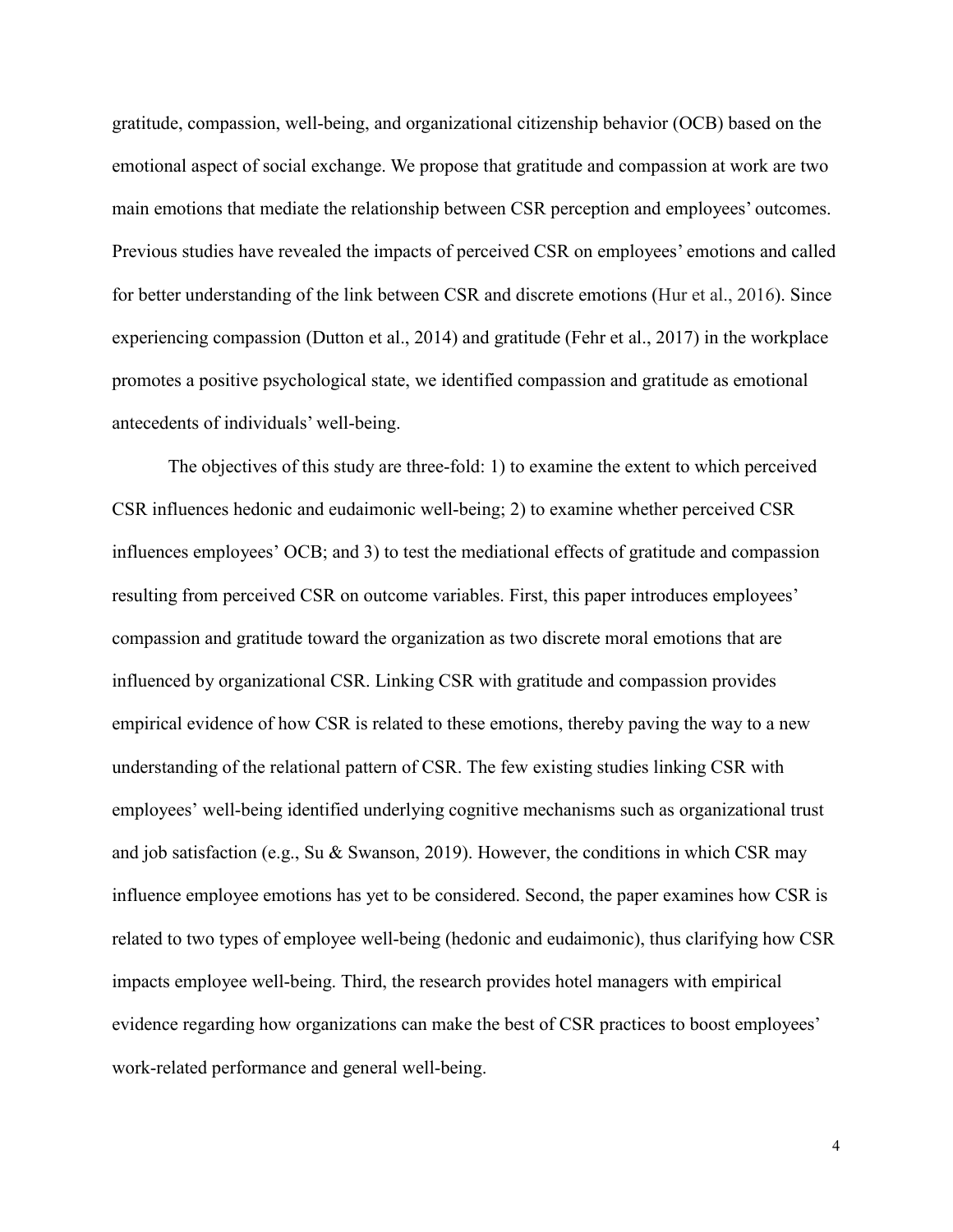#### **Theoretical Background and Hypotheses Development**

#### **CSR and its effects on employees**

Although varying CSR definitions exist, CSR is generally conceptualized as discretionary, context-specific, organizational practices and policies that take into consideration multiple stakeholders and the triple bottom line of economic, social, and environmental performance (Aguinis, 2011; McWilliams & Siegel, 2001). Numerous studies have established that different stakeholders react favorably to an organization's CSR (e.g., Glavas, 2016). Yet, some stakeholder groups, such as employees, have not gained as much attention (Rupp  $\&$ Mallory, 2015). Understanding the relationship between CSR and employees is important, as employees are central to service delivery, connecting customers to the company (Dawson & Abbott, 2009; Rhou & Singal, 2020). Employees' well-being, engagement, satisfaction, and motivation are fundamental to offering a better customer experience. An increase in customer experience leads to the organization's success and competitive advantage (Chen et al., 2017; Serra-Cantallops et al., 2018). CSR as a company strategy benefits employees' work lives and has a spillover effect on their well-being (Kim et al., 2018).

Researchers have explained the relationship between CSR and employees' attitudes and behaviors through the lens of social exchange theory (SET, e.g., Kim et al., 2017; Slack et al., 2015). The main essence of SET is that: "social exchange comprises actions contingent on the rewarding reactions of other, which over time provide for mutually and rewarding transactions and relationships" (Cropanzano & Mitchell, 2005, p.890). Specifically, in hospitality research, SET has been used to explain the relationships between CSR and customer orientation (Lee et al., 2013), OCB (Kim et al., 2017), and engagement (Park et al., 2018). Although SET helps in the understanding of reciprocal behaviors, it does not explain how and when emotions produced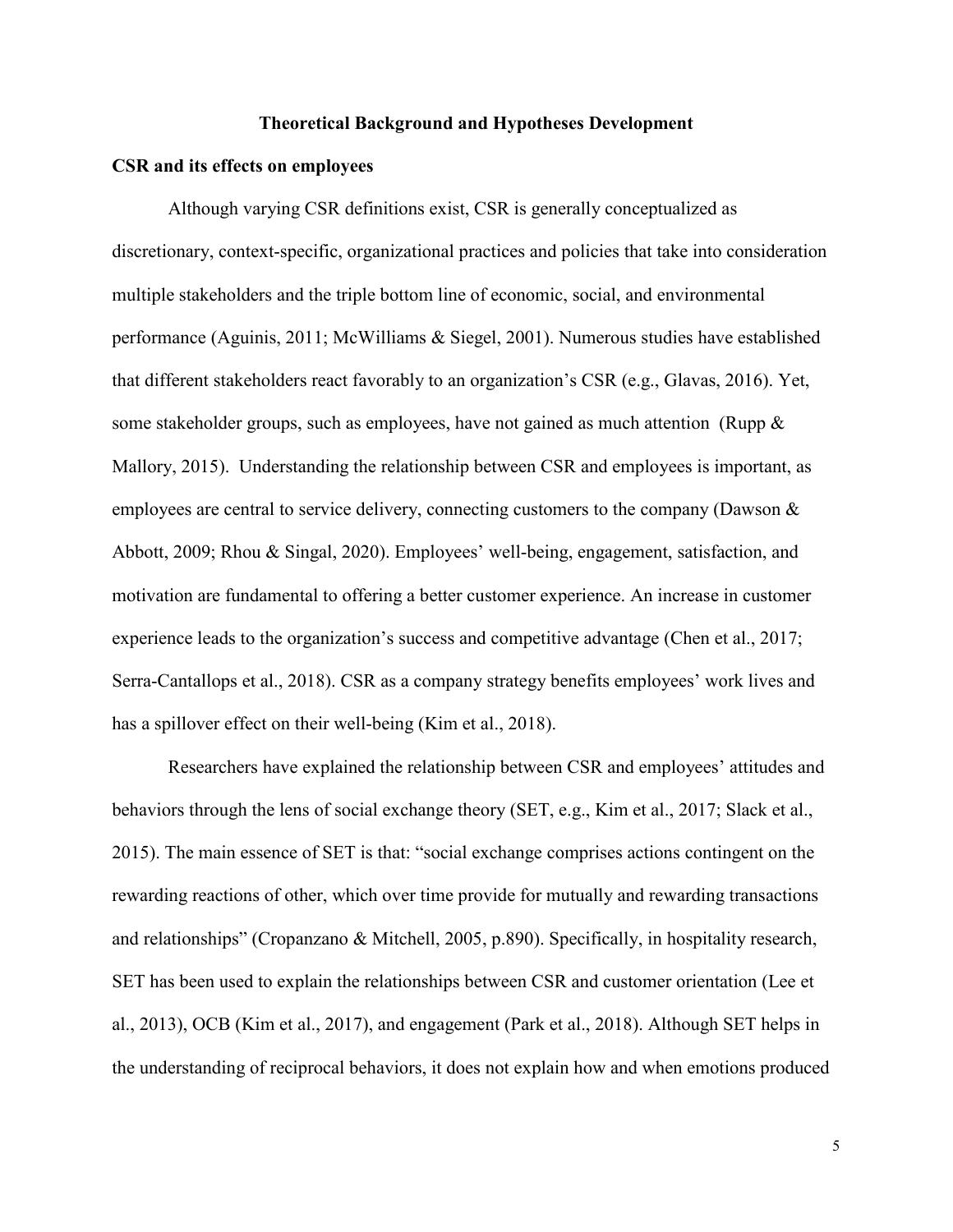by exchanges generate stronger or weaker ties. Lawler (2001) goes beyond the traditional social exchange foundations to explain that the intensity and form of emotional effects from social exchanges can vary, resulting in the ATSE. The ATSE emphasizes not only the exchange structure, but also the affective processes produced by such structures. Depending on the success of exchanges, individuals experience emotional highs or lows. These emotions also affect how the individuals perceive "their shared activity, their relation, and/or their common group affiliations" (Lawler, 2001, p. 322). This theory also argues that individuals attribute their exchange-based emotions to social units, as the exchange unites them around a collective endeavor (Lawler, 2001). This study argues that the ATSE expands the knowledge about the effect of CSR at the individual level, offering a conceptual background for understanding emotions connected to social exchanges. Positive social exchange related to CSR between the company and employees can generate emotions of gratitude and perceptions about compassion that will further influence employees' outcomes, such as OCB and well-being.

#### **CSR and moral emotions**

While prior individual-level research on CSR has focused on employee cognitions, the possibility that CSR may also impact employees' emotional experience has long been overlooked (Aguilera et al., 2007; Greening & Turban, 2000). CSR focuses on the ethical aspect of the organization, namely, the organization's moral engagement (e.g., Kolk, 2016; Wang et al., 2017). Previous studies have linked CSR with organizations' moral management of stakeholders by proposing that CSR is a pathway to cultivating both cognitive and emotional aspects of moral experience for employees (e.g., Supanti et al., 2015; Shen & Benson, 2016; Carroll, 1991). Literature on moral psychology suggests that one's emotional experience often arises from and is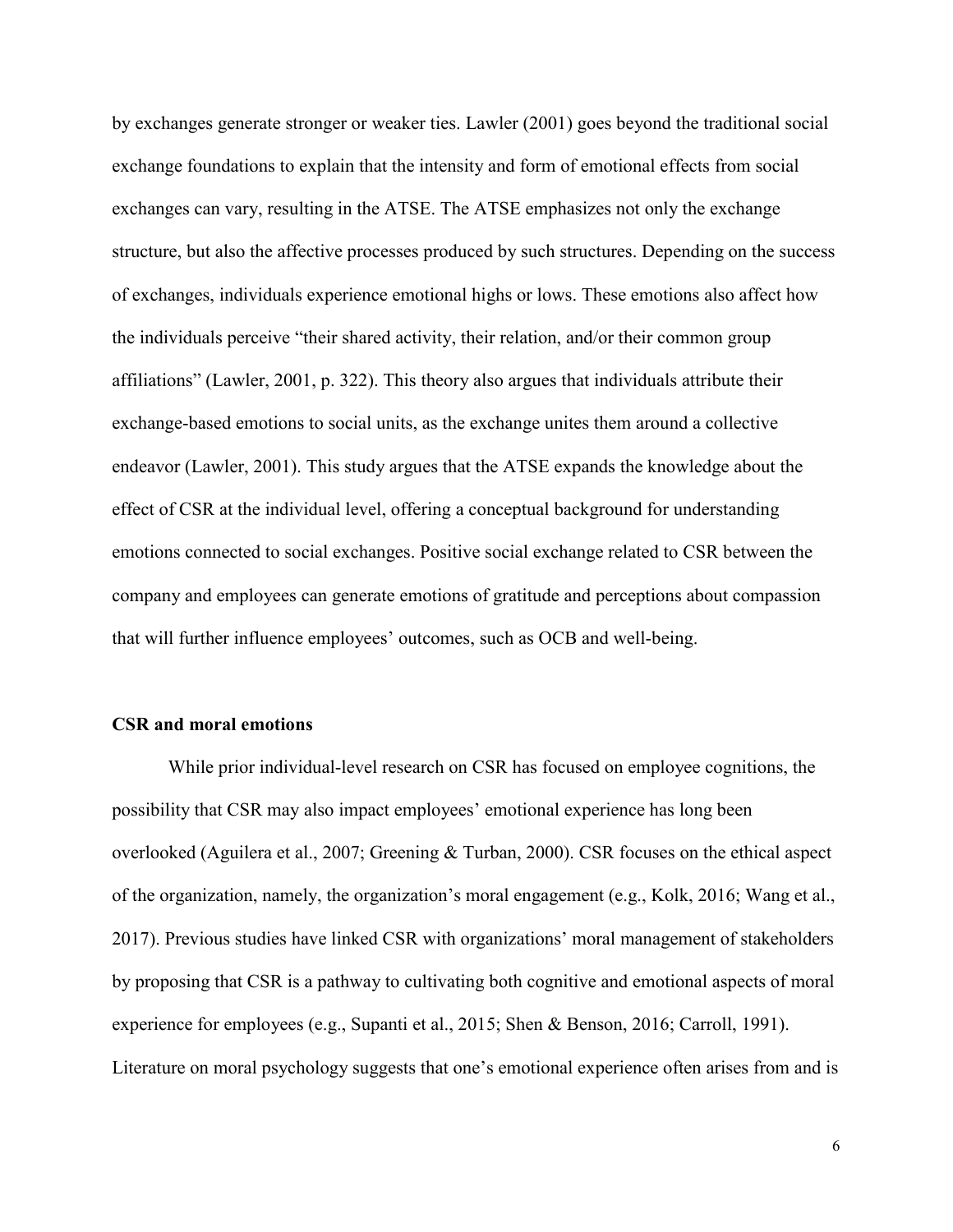contingent on the moral aspects of the emotion-triggering situations or practice (Aguinis, 2011; Rupp et al., 2006). In other words, people react emotionally to morality-related experiences. One category of emotions, called "moral emotions," is defined as "emotions that go beyond the direct interests of the self" and "are linked to the interests or welfare either of society as a whole or at least of persons other than the judge or agent" (Haidt, 2003; p. 853). Negative moral emotions have been found to result from either one's own behavior that goes against the moral standards, resulting in guilt and shame, or one's perception of others' ethical violations, leading to an experience of anger or fear (e.g., Rozin et al., 1999; Kim, 2016). Accordingly, we expect an organization's CSR to result in employees' experiencing positive moral emotions. To date, very little research can be found linking CSR with employees' moral emotions.

# **CSR and well-being**

Researchers interest in the distinction between hedonic and eudaimonic well-being is growing, as it has been recognized that both concepts are central to produce greater individual well-being (Huta & Waterman, 2014; Turban & Yan, 2016). While hedonic well-being is associated with happiness and pleasure, eudaimonic well-being is associated with facing challenges in the process of goal attainment, which can be perceived as a demanding process but also related to feelings of engagement, growth, inspiration, and interest (Straume & Vittersø, 2012). Although researchers have supported the happy-productive worker proposition, most work-setting studies utilize the hedonic explanation of well-being (Turban & Yan, 2016). As researchers have been calling for studies investigating the hedonic and eudaimonic dimensions of well-being (Straume & Vittersø, 2012), we aim to explore the relationship between CSR and both well-being dimensions. We focus on personal growth as the eudaimonic element and on life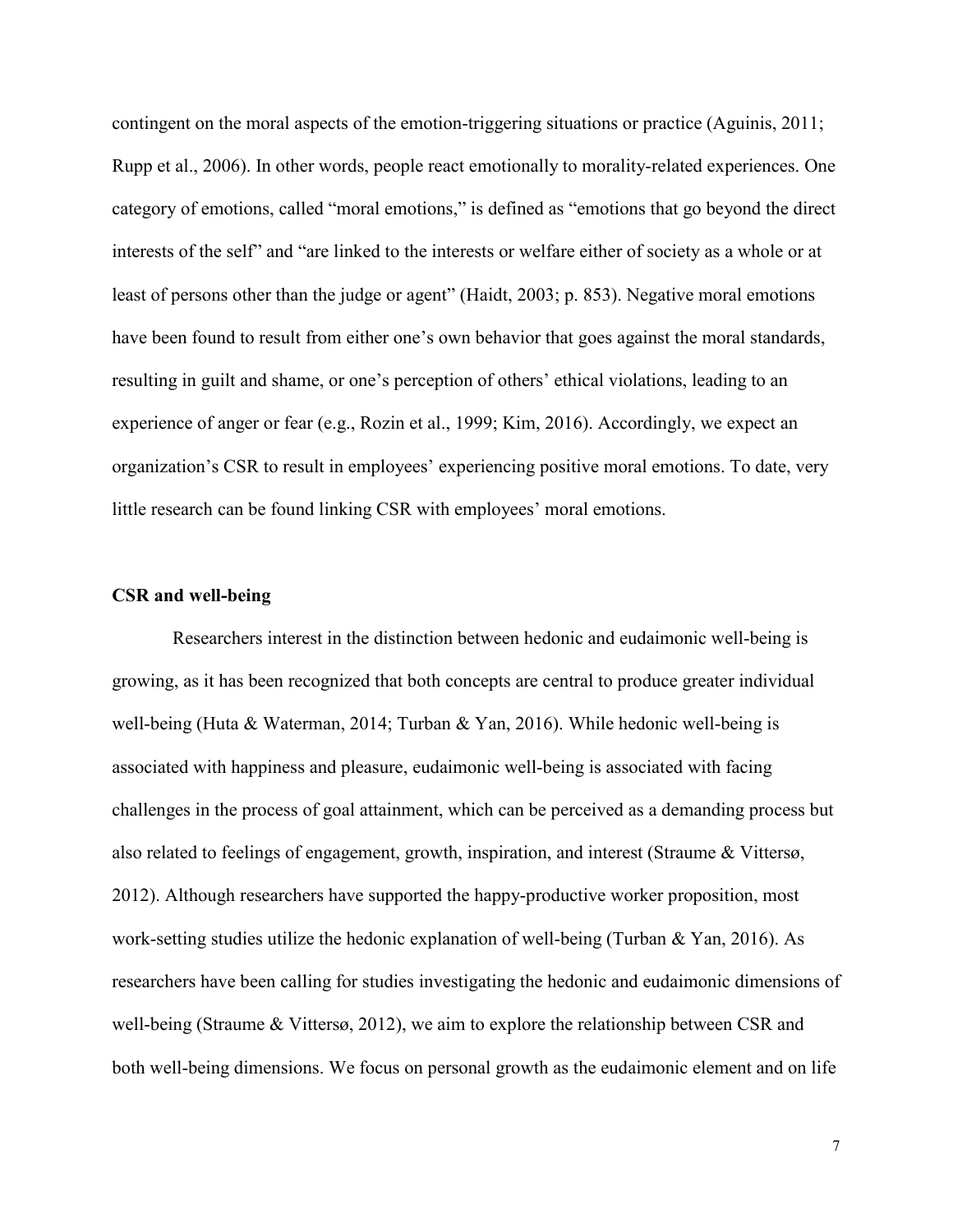satisfaction as the hedonic element. These concepts are considered core elements of the wellbeing construct and essential to the understanding of eudaimonia and hedonia (e.g., Ryff, 1989; Straume & Vittersø, 2015). Personal growth can be understood as the need for continuous personal development and realization of one's potential. Life satisfaction is related to the idea of a good life that is familiar and easily achieved (Straume & Vittersø, 2015).

Hospitality organizations should be particularly concerned with their employees' wellbeing, since customers' satisfaction—and organizational success—depends on the interactions between employees and customers (Dawson & Abbott, 2009; Serra-Cantallops et al., 2018). The high level of customer interaction that many hospitality jobs require means employees consistently face high stress and emotional imbalance (Jung & Yoon, 2014) that impact their personal and work lives. This paper argues that organizations that allocate resources to discretionary CSR can positively influence employees' well-being for the following reasons. First, CSR highlights organizations' social concerns and relationships with stakeholders; thus, employees' well-being make a fundamental part of internal CSR (Dežmar-Krainz, 2015). Second, as an increasing number of employees care about the organization's role in ethical practices, CSR is likely to be recognized by employees as the organization attempting to do good and see themselves as part of that. Third, CSR is likely to create an atmosphere of community and a sense of engagement by altruistically initiating a relationship between the organization and society (Bohdanowicz & Zientara, 2009), bringing about a positive emotional experience for employees. For instance, Kim et al. (2017) found that CSR positively influenced hotel employees' quality of work-life, affective commitment, and OCB, which then influenced their job performance. In a subsequent study, Kim et al. (2018) found that philanthropic and economic CSR had a positive effect on hotel employees' quality of work-life, which in turn had a spillover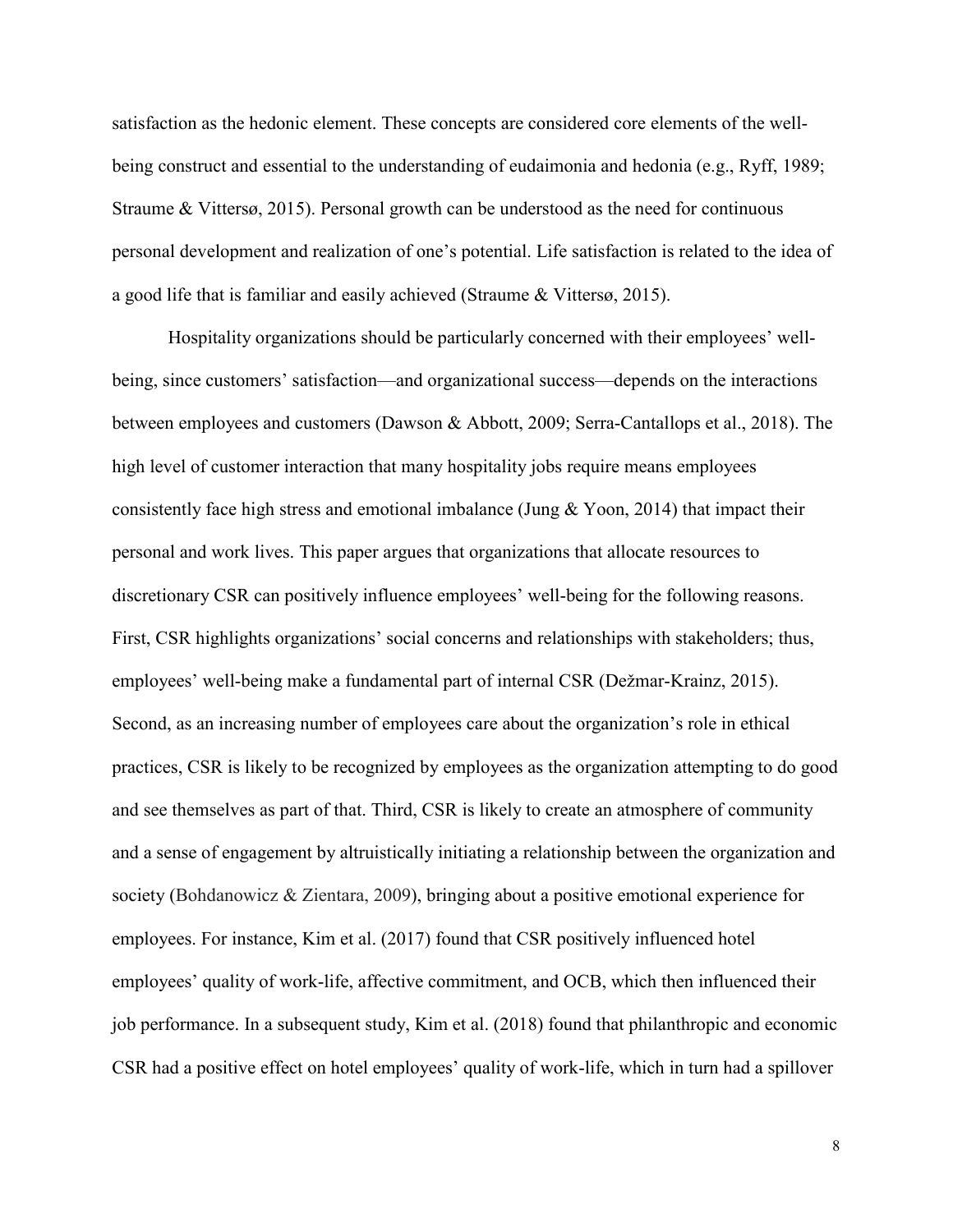effect on their overall quality of life. Thus, we predict that employees' CSR perceptions will positively influence both their hedonic and eudaimonic well-being.

**H1a:** Employees' CSR perceptions will positively influence their hedonic well-being (life satisfaction).

**H1b:** Employees' CSR perceptions will positively influence their eudaimonic well-being (personal growth).

# **Gratitude**

Gratitude is "part of a wider life orientation towards noticing and appreciating the positive in the world" (Wood et al., 2010, p. 891). This study maintains that gratitude involves more than appreciation for other people's support but also involves appreciating the positive aspects of the world, such as work-life. For instance, employees' feelings of gratitude may arise when a coworker does a favor or when a supervisor promotes an environment that stimulates employees' well-being, such as carefully planning employees' schedules in a way that respects their personal lives. Employees might also feel grateful for the opportunity to promote social good while volunteering, for example.

A few studies have explored connections between CSR and customers' emotional experience of gratitude (e.g., Park et al., 2016). Park et al. (2016) found that corporate philanthropy positively influenced consumers' gratitude and that gratitude mediated the relationship between corporate philanthropy and consumers' trust and commitment. The main argument supporting these findings is that when organizations invest resources in corporate philanthropy, it strengthens consumers' perceptions that the organization is concerned with their welfare, leading to feelings of gratitude.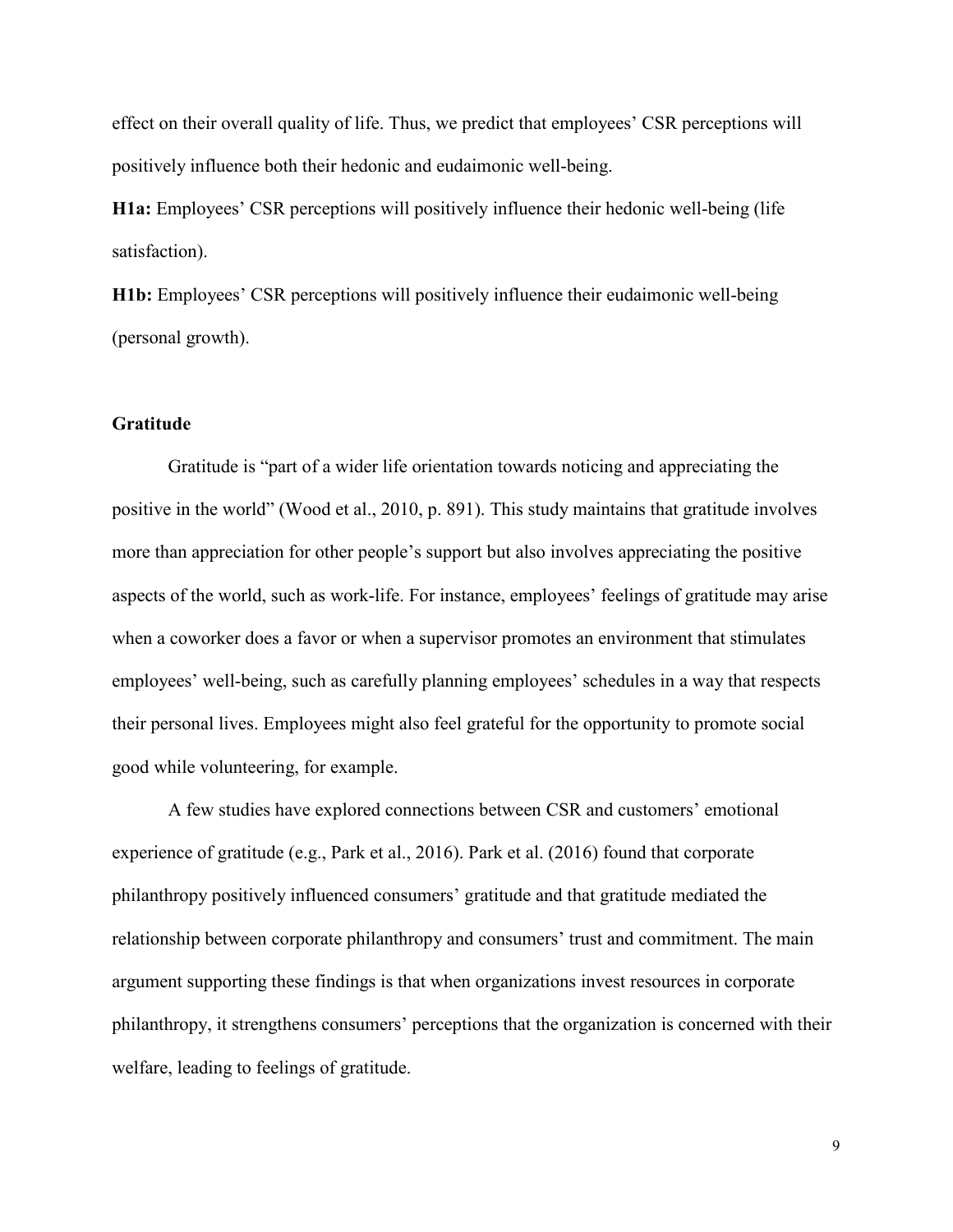We are concerned specifically with gratitude as an affective trait (McCullough et al., 2002), which is expected to emerge in employees when they have a disposition to experience recurrent and episodic gratitude that will directly influence their well-being (Fehr et al., 2017). Interdependent work structures increase the likelihood for gratitude at the individual level to emerge, as employees rely on each other to achieve customer satisfaction. For instance, servers rely on chefs' expertise when asking for specific changes to a dish. Customers judge their work collectively, and the group outcome influences customers' satisfaction. By the same token, an employee might feel grateful to work in an organization that is involved in activities such as sending partially used amenities to local shelters and helping local communities during natural disasters. Employees tend to feel grateful for working in an organization with strong CSR engagement, because they appreciate the organization's moral engagement in the environment and society. Through the organization's CSR, employees generate a sense of purpose, which helps develop a healthy mental state (Abuse, 2014).

According to the broaden-and-build theory of positive emotions, experiencing positive emotions can broaden one's view by interpreting situations and actions in a manner that helps build social and personal capital (Conway et al., 2012; Fredrickson, 2001). This can further bring about long-lasting benefits by contributing to psychological resilience and psychological wellbeing, specifically hedonic well-being (Fredrickson & Joiner, 2002). In particular, positive emotions can trigger upward psychological states. Gratitude positively influences coping approaches via innovative thinking, reducing the likelihood of experiencing negative emotions resulting from unexpected or unusual situations (e.g., Wood et al., 2007; Fredrickson, et al., 2003). This, in turn, may help establish a positive self-image with a positive prospect for personal growth, the basis of eudaimonic well-being (Ryff & Singer, 2000). Therefore, gratitude,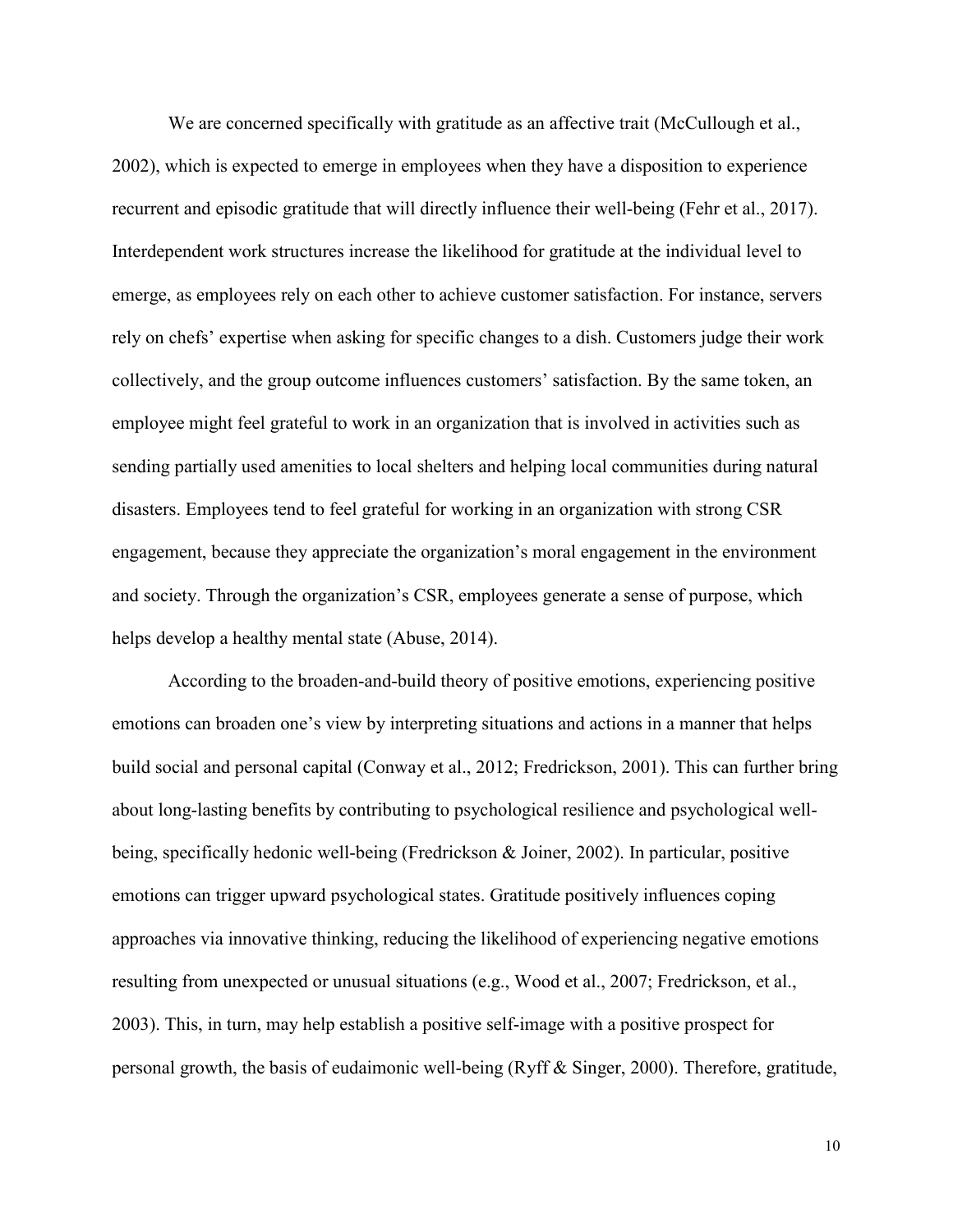as a discrete positive emotion, should bring about well-being traditionally called forth by positive emotions (Emmons & Shelton, 2002). Taken together, we predict that gratitude mediates the relationship between CSR and both hedonic and eudaimonic well-being.

**H2a:** Employees' gratitude at work will mediate the relationship between CSR perceptions and their hedonic well-being (life satisfaction).

**H2b:** Employees' gratitude at work will mediate the relationship between CSR perceptions and their eudaimonic well-being (personal growth).

### **Compassion at work**

Compassion is an altruistically motivated and other-oriented moral emotion that is generated out of the concern for others' welfare (Valdesolo & DeSteno, 2011). Compassion describes a psychological link between one's self-interest and the reality of others' situations (Nussbaum, 2003). Compassion at work can be defined as employees' emotional response to organizational situations and events that require empathic coordination (Dutton et al., 2006). Literature on compassion calls for understanding how organizational factors influence individuals' experience of compassion (Atkins & Parker, 2012). According to the cognitive appraisal theory (Lazarus, 1991), individuals are more likely to develop strong emotional responses when environmental stimuli are more relevant to self-interest or congruent with their own values and beliefs, referred to as goal relevance (Scherer, 2001). As an increasing number of employees feel responsible for responding to global challenges, a greater percentage of employees are likely to develop positive moral emotions in response to organizational CSR.

This study expects that to the extent an employee endorses the value of CSR, the organization's engagement in CSR will positively impact the employee's perception about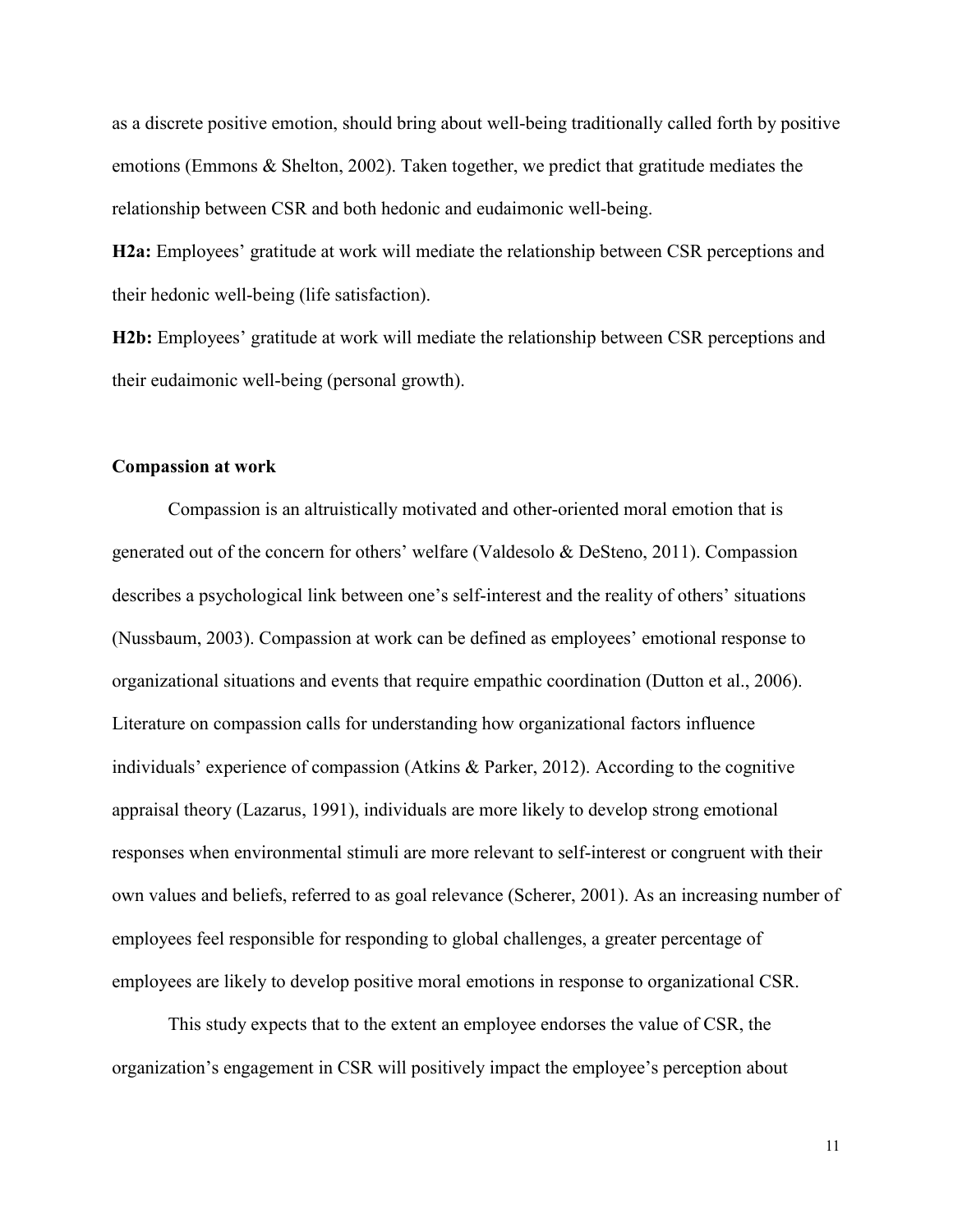compassion, since the organization's practice aligns with the employee's prosocial goal. Organizations with strong CSR engagement are exemplified by a prosocial work climate in which the other-oriented moral emotions and behaviors are encouraged (Atkins & Parker, 2012). The prosocial work climate promotes positive perceptions about organizational compassion. Tangney et al., (2011) found prosocial values to be positively associated with empathic concern. Organizations with a strong commitment to CSR demonstrate their concern for the welfare of various stakeholders and not just the organizations' own self-interests. Knowing the organization is prioritizing the welfare of society may help employees better understand the organization's values, which in turn generates compassion within the organization.

Compassion is an other-oriented moral emotion. It brings about positive outcomes in the person who feels it. The core of compassion is a caring and altruistic relationship, which is linked to better physical health (e.g., lower blood pressure, lower mortality), increased organizational commitment, and a sense of value and dignity (Grant et al., 2008; Dutton et al., 2012). Showing compassion is a way to demonstrate responsibility, commitment, and respect toward others (Kanov et al., 2004). CSR can be viewed as a company's compassionate action. However, little is known about the link between CSR and compassion in hospitality settings. Moon et al., (2014) study highlights the importance of this relationship. They found that employees' CSR perceptions positively influenced perceptions of how compassionate the organizations were.

Additionally, in their meta-analysis, Zessin et al., (2015) found that self-compassion is critical for individuals' well-being. Self-compassion is directed toward one's own suffering, whereas organizational compassion is how the organization manifest compassionate acts towards different stakeholders. The triggered emotion (e.g., compassion) can result in positive general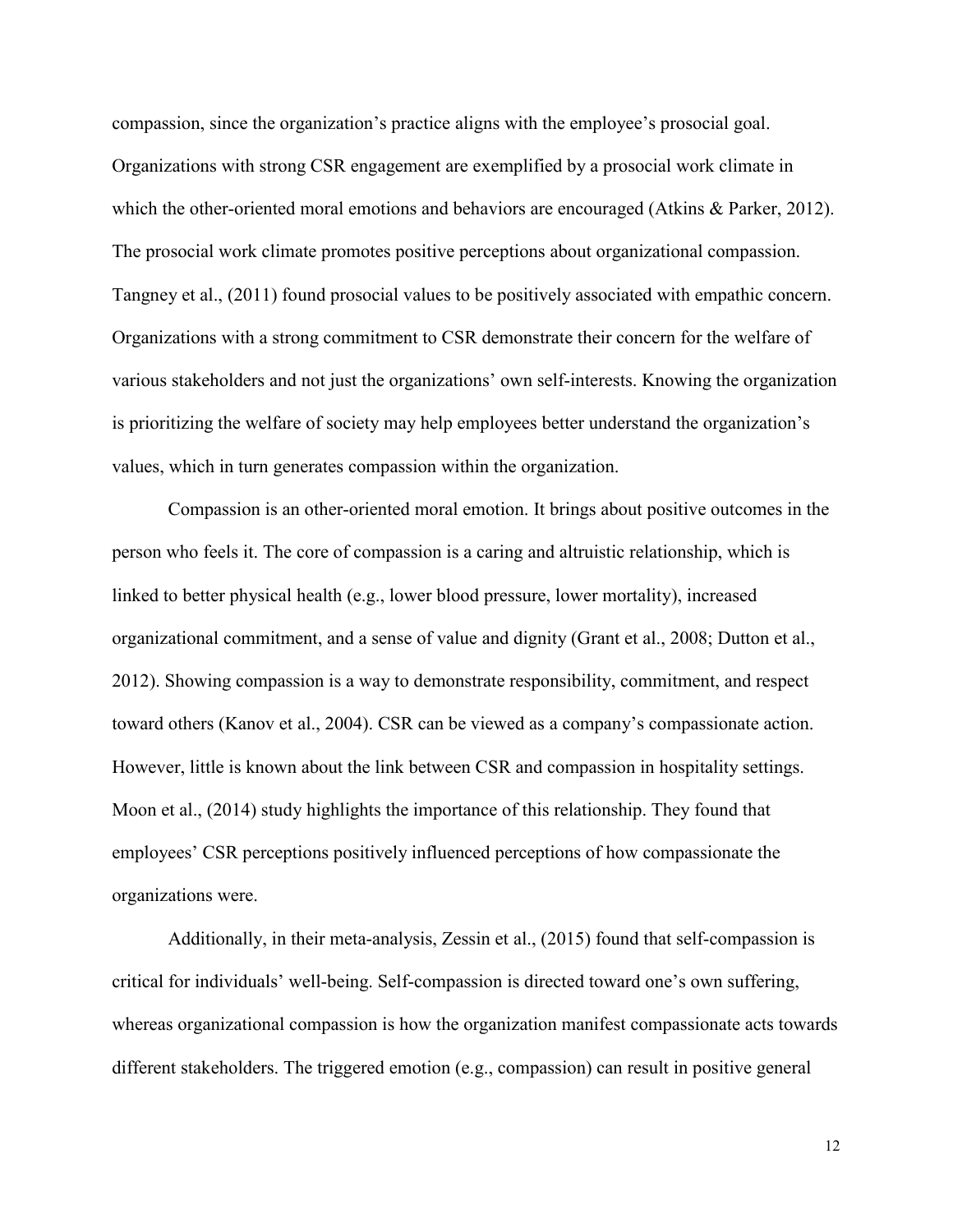life-related outcomes because of the spillover effect (Lambert, 1990; Weiss & Cropanzano, 1996). Thus, we predicted that employees' positive perceptions of CSR practices can increase perceptions of compassion at work, which will lead to higher levels of hedonic well-being (life satisfaction) and eudaimonic well-being (personal growth).

**H3a:** Compassion at work will mediate the relationship between employees' CSR perceptions and their hedonic well-being (life satisfaction).

**H3b:** Compassion at work will mediate the relationship between employees' CSR perceptions and their eudaimonic well-being (personal growth).

# **CSR and organizational citizenship behavior**

OCB can be defined as a desired discretionary workplace behavior that assists organizational functioning, even though it is not critical for the job (Lee & Allen, 2002). Because of consumers' demands and anticipation of service quality, OCB is considered to be extremely beneficial to the effectiveness of hospitality organizations (Fu et al., 2014). Employees can positively perceive an organization's discretionary CSR activities, since such activities help both their communities and society. As a result, employees might reciprocate these activities in the form of organizational behaviors, as observed by SET (Cropanzano & Mitchell, 2005).

OCB is usually operationalized as distinct forms of behaviors (e.g., helping behavior, voice behavior, and organizational loyalty) (Podsakoff et al., 2011) or by focusing on whom the behavior is directed towards (Supanti & Butcher, 2019), such as coworkers and customers, or even the organization (Lee & Allen, 2002). Since OCB dimensions are often highly correlated when studied together, and results might bring more practical applications if the behavioral dimensions of OCB are evaluated separately (LePine et al., 2002), this study focuses specifically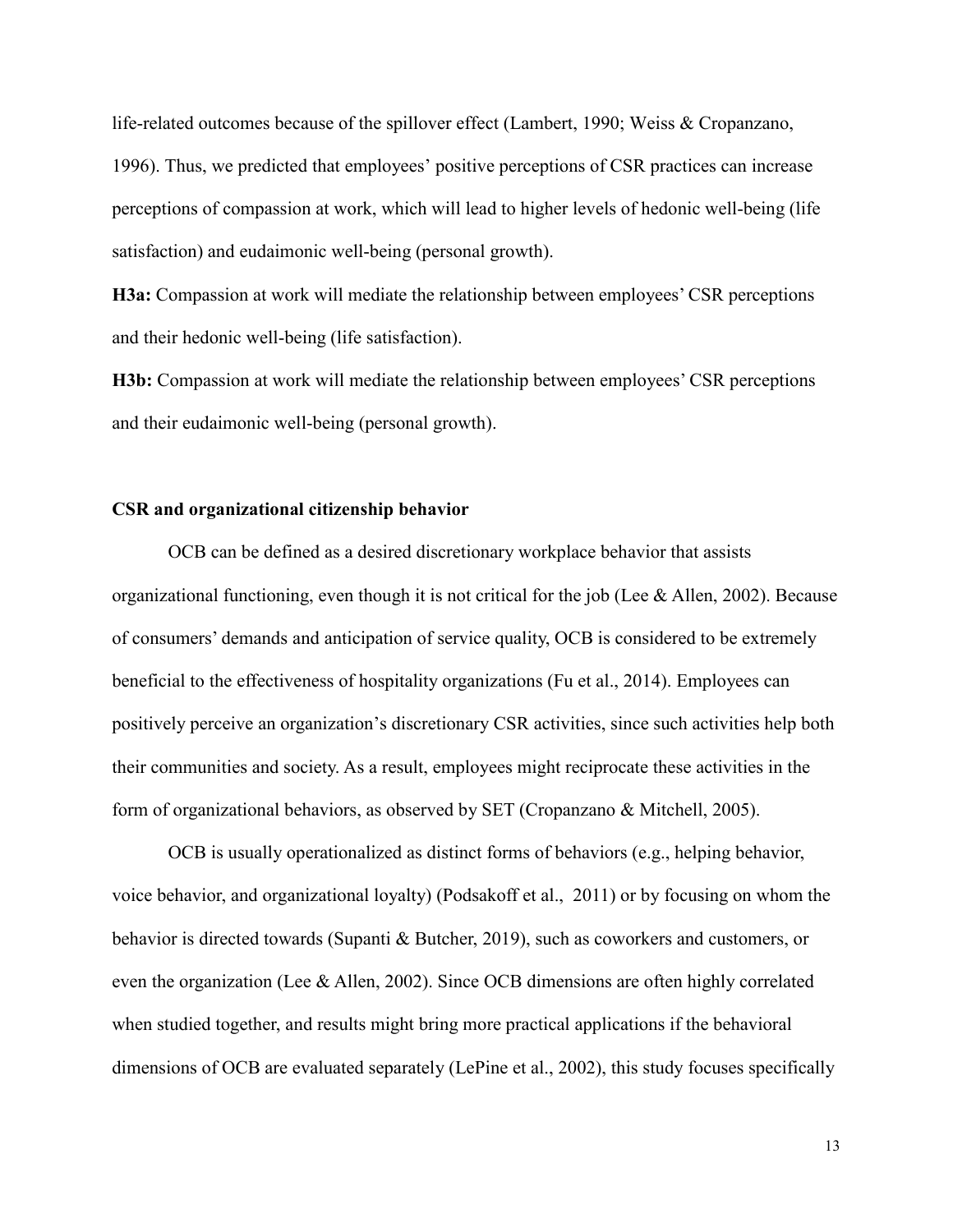on OCB directed at the organization (OCBO). OCBO is influenced by what employees think about their organization. For instance, if employees have positive emotions about their organization, they are more likely to defend the organization when other employees criticize it. Such behaviors can have a more direct effect on work, while behaviors directed toward individuals might have more indirect implications in "maintaining the balance in the organization-employee transaction" (Lee & Allen, 2002, p. 133).

Building on the literature on moral psychology and positive psychology, this study establishes a link between CSR, serving as the environmental moral stimuli, and prosocial moral behavior (in the form of OCBO), mediated by employees' positive moral emotions (gratitude and compassion). While the positive relationship between CSR and OCB depends largely on how both have been operationalized, researchers have shown that it does not depend only on the dimensions explored for each construct, but also on mechanisms that can influence such relationships (Supanti & Butcher, 2019). For instance, Supanti and Butcher (2019) found that hotel employees' CSR perceptions and participation influenced OCB through meaningful feelings about work. Although other feelings produced by social exchanges (e.g., CSR) should increase solidarity effects (e.g., collaboration among actors, exchange of benefits, acceptance of incomplete contracts) (Lawler 2001), this relationship needs further analysis. McCullough et al. (2002) indicated that gratitude is not only a moral barometer, but also a moral reinforcer, motivating people to conduct prosocial behaviors based on reciprocal altruism. Gratitude has been found to be positively associated with extra-role job behavior (Ford et al., 2018). Researchers have long argued that gratitude encourages prosocial behaviors (Fehr et al., 2017; McCullough et al., 2002), and that CSR has been connected to the feelings of gratitude and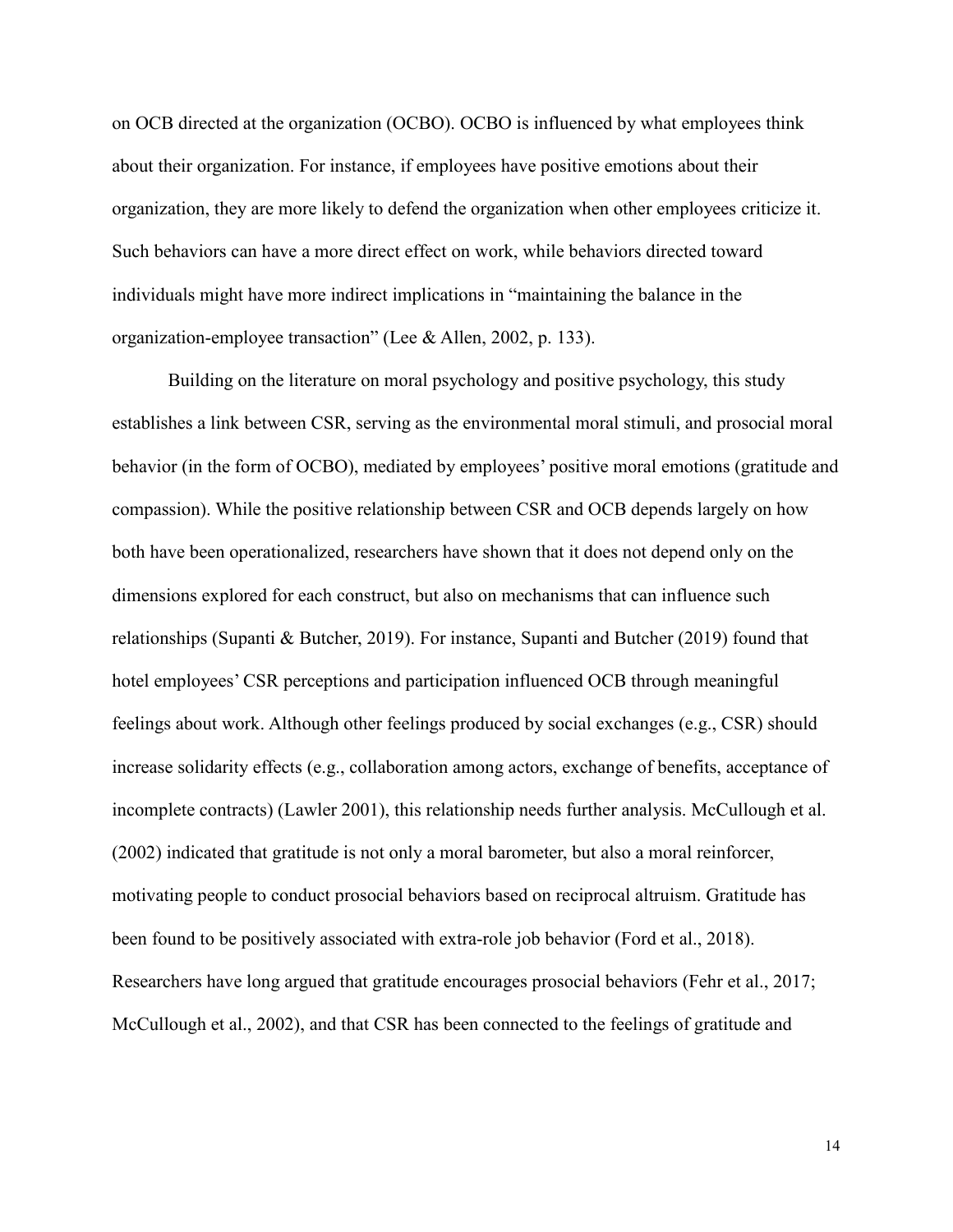compassion (Moon et al., 2014). We predict that gratitude and compassion work as mechanisms between CSR and OCBO.

**H4:** Employees' CSR perception will positively influence their OCBO.

**H5a:** Employees' gratitude at work will mediate the relationship between their CSR perceptions and OCBO.

**H5b:** Compassion at work will mediate the relationship between employees' CSR perceptions and their OCBO.

# **Overview of the current research**

To explore the effects of CSR on gratitude, compassion, and employees' well-being in the hospitality setting, we conducted two studies. In Study 1, we measured CSR effects using a sample of students working in the hospitality and tourism industries. Considering the novel relationships proposed by this study, we designed Study 2 to replicate Study 1's hypotheses using a separate sample while including a work outcome variable, OCBO. Study 2 focused specifically on the restaurant industry, because restaurants are known to be particularly active in CSR (Kim & Ham, 2016). As restaurants depend largely on the discretionary actions employees take to enhance customers' experiences and organizational success (Kim et al., 2009), OCBO is an important variable to be analyzed. Thus, hypotheses 4, 5a, and 5b were explored only in Study 2.

-Figure 1 around here-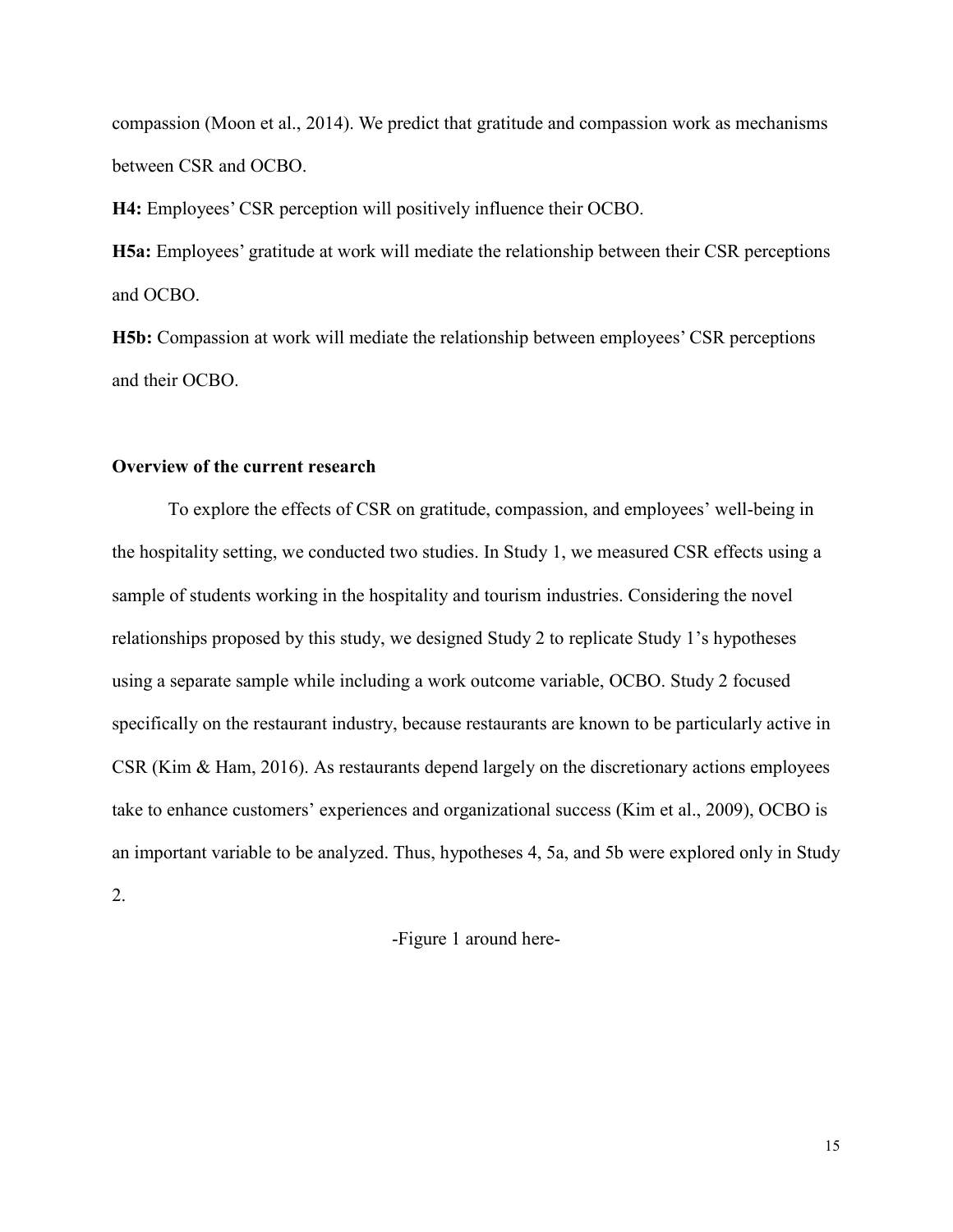#### **Study 1**

### **Sample and procedures**

To test the conceptual model, we conducted a survey of 201 students from an undergraduate hospitality program in the southern U.S. Respondents were enrolled in upper-level undergraduate courses and received extra credit for their participation. They needed to be at least 18 years old and working in the hospitality industry. To ensure response anonymity, participants received a random number at the end of the survey that they used to report completion. Students completed the survey online (outside classroom time). Study 1 focused on college students, because (a) the college setting provides a representation of different hospitality segments (e.g., food and beverage, lodging, events, travel and tourism), and (b) 33% of employees in the hospitality industry are 24 years of age or younger (U.S. Department of Labor Statistics, 2018). While this sample does not reflect the broader characteristics of the whole hospitality workforce, it is still an adequate representation of a salient segment of the workforce. One-third of hospitality employees in the U.S. are under 24 years old.

Respondents who completed the survey in less than two minutes and multivariate outliers were excluded from the sample**.** The final sample consisted of 199 participants. The average respondent's age was 23 years; 75.9% were females, 23.1% were males, and 1% preferred not to answer; 77.4% worked part-time, while 22.6% worked full-time; 51.3% worked in food and beverage, 24.1% in lodging, and 24.6% in events and tourism. Approximately 38% identified as Caucasian American, 30% as Asian American, 20% as Latino(a) American, 7% as African American, and 5% as other.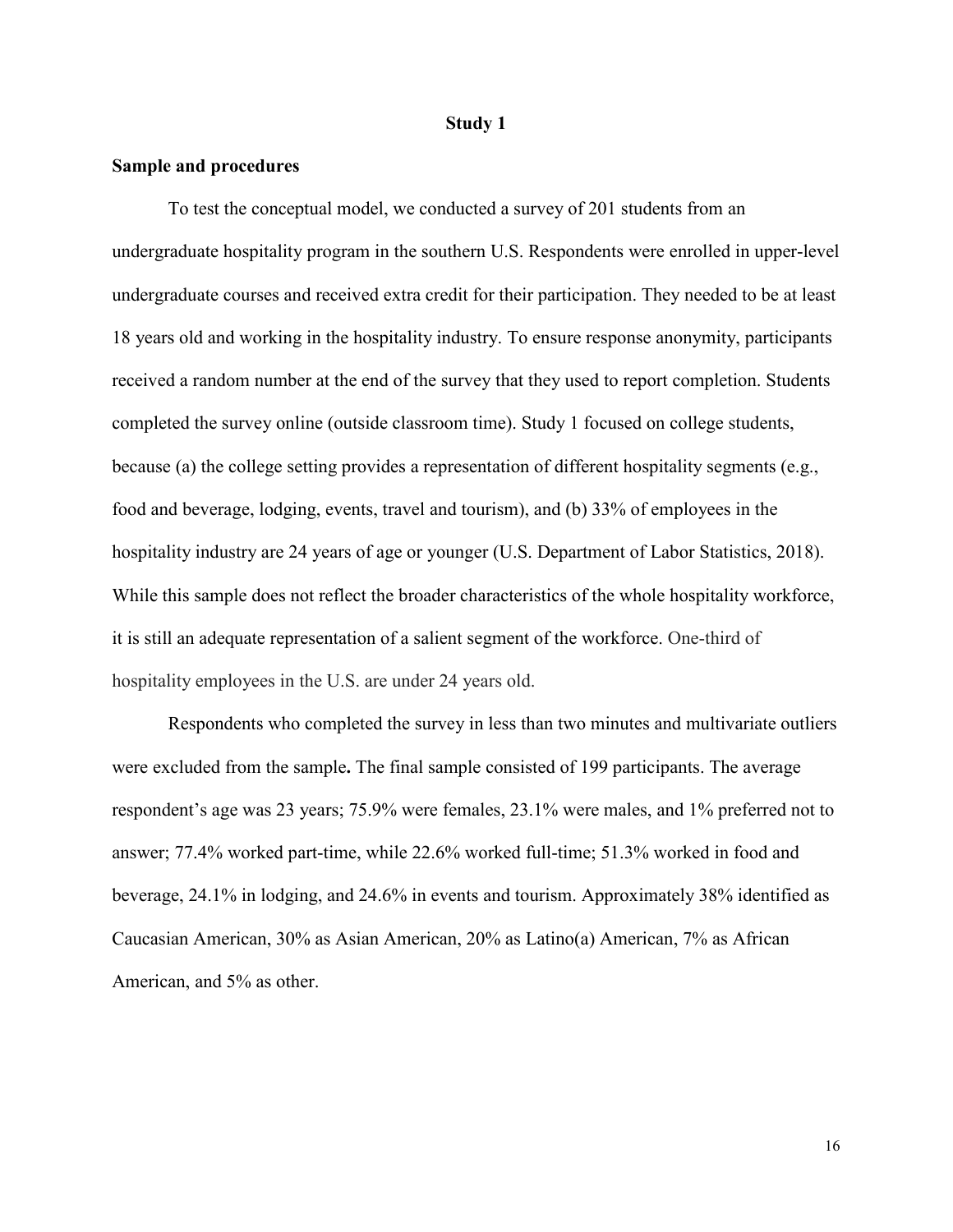## **Measures**

All items were measured using a seven-point Likert-type scale  $(1 =$  strongly disagree,  $7 =$  strongly agree), unless otherwise indicated.

CSR perceptions were measured with 16 items from six dimensions: CSR toward local communities, nature, employees, suppliers, shareholders, and customers (El Akremi et al., 2015). This scale takes into consideration dimensions that are consistent with our conceptualization of CSR (taking into consideration multiple stakeholders). Although El Akremi et al.'s (2015) full CSR scale also included legal CSR aspects, it is the discretionary CSR measure that has been thoroughly adopted within contemporary CSR research (Rupp et al., 2018). Previous hospitality research has found that legal CSR did not have a significant effect, either on customers or on employees' atitudes and behaviors, as legal CSR is considered a basic requirment of all organizations (e.g., Kim et al., 2017; Kim, et al., 2018). Therefore, we carefully selected the items to match the CSR definition used for our study. Prior studies have also utilized this method while selecting items from a scale to match the CSR defition being used (e.g., Rupp et al., 2018). A sample item is "My company contributes toward saving resources and energy (e.g., recycling, waste management)." The alpha reliability was 0.91.

Gratitude at work was measured using three items from the Gratitude Adjective Checklist (GAC) developed by McCullough et al. (2002). Respondents had to answer how thankful, grateful, and appreciative they generally felt at work. Items were measured on a five-point scale ranging from 1 (very slightly or not at all) to 5 (extremely). The alpha reliability was 0.94.

Organizational compassion was measured using three items from the organizational virtuousness scale from Cameron et al., (2004). A sample item is "Acts of compassion are common here." The alpha reliability was 0.83.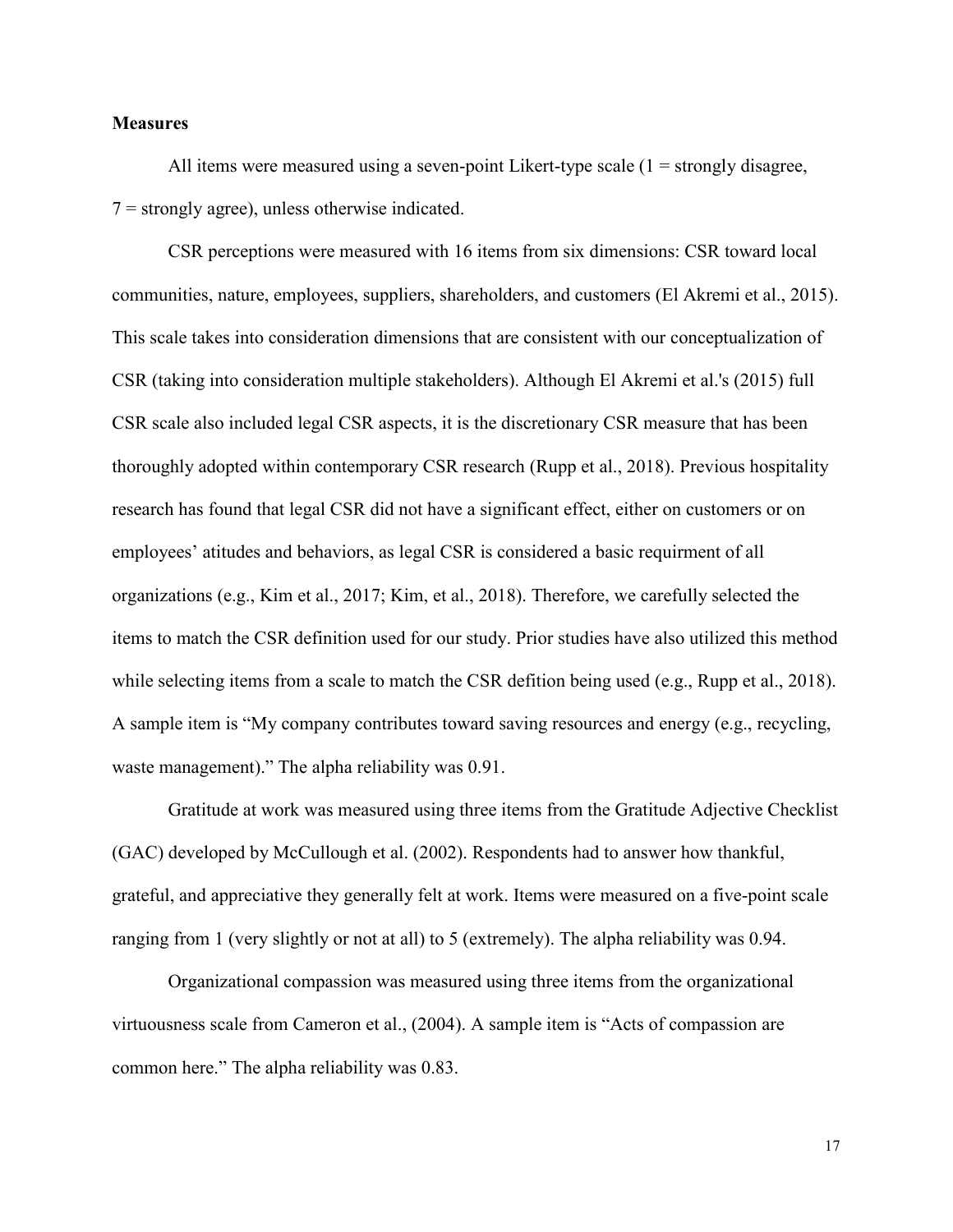Hedonic well-being (life satisfaction) was measured using five items from Diener et al., (1985). A sample item is "I am satisfied with my life." The alpha reliability was 0.86.

Eudaimonic well-being (personal growth) was measured using 12 items in four dimensions (curiosity, absorption, complexity, and competence) from Straume and Vittersø (2015), ranging from 1 (totally disagree) to 5 (totally agree). A sample item is "I accept challenges." The alpha reliability was 0.87.

#### **Preliminary analysis**

A series of confirmatory factor analyses (CFA) using MPLUS7 were conducted to confirm the factor structure of variables being studied. Two items from personal growth were eliminated due to low factor loadings to achieve convergent validity. Such deletions were deemed not to make an impact on the original construct and could be justified considering the context of this research. A summary of fit indices for nested models and alternative models can be found in Table 1. The thirteen-factor model and the second-order model presented acceptable fit indices, and thus were further analyzed. The thirteen-factor model fit the data satisfactorily  $(\chi^2/df= 1.48, CFI = 0.95, TLI = 0.94, SRMR = 0.05, RMSEA = 0.05)$ . Factor loadings ranged from 0.63 to 0.97 ( $p < .001$ ). The average variance extracted (AVE) from all but one variable was above the 0.50 threshold, confirming convergent validity (Hair et al., 2016). The lone exception was the absorption dimension of personal growth (0.47). As all items from absorption had acceptable factor loadings (from 0.65 to 0.72), and the composite reliability (CR) exceeded the threshold (0.85), convergent validity for this dimension was confirmed. The CR exceeded the recommended 0.70 threshold for all variables. The square root of AVE was found to be higher than the inter-correlations between two constructs of interest for all variables, confirming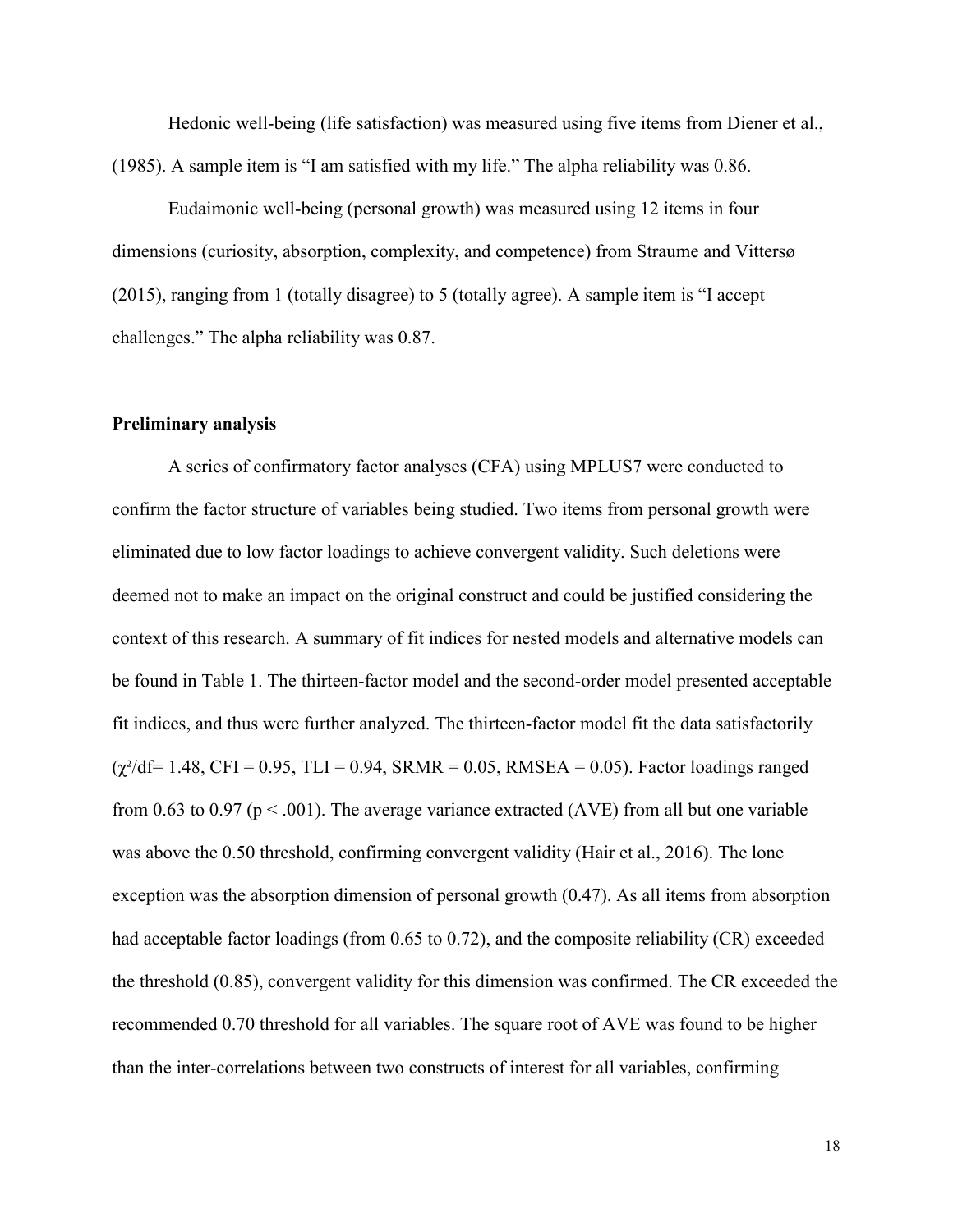discriminant validity (Fornell & Larcker, 1981) for all except CSR and personal growth dimensions. The discriminatory validity among the CSR factors and personal growth factors was deemed poor due to the expected high correlations among them, indicating that these six firstorder CSR factors and four first-order personal growth factors are distinct, but not independent dimensions. Thus, a model using second-order constructs was evaluated.

# -Table 1 around here-

According to Gustafsson and Balke (1993), second-order factor models provide a more parsimonious and interpretable model with fewer parameters. The second-order model of the current study (CSR and personal growth constructs as high-order factors) demonstrated an acceptable fit to the data ( $\gamma^2/df = 1.62$ , CFI = 0.92, TLI = 0.92, SRMR = 0.08, RMSEA = 0.06). Factor loadings from all variables ranged from 0.63 to 0.97 ( $p \le 0.001$ ). Significant and positive relationships between the six first-order CSR factors and the four first-order personal growth factors with their respective second-order factors (high-order CSR factor and high-order personal growth factor) existed ( $p < 0.001$ ). This finding was supported by statistically significant factor loadings as follows: CSR dimensions—CSR to local communities (0.60), CSR to nature (0.50), CSR to employees (0.98), CSR to suppliers (0.89), CSR to customers (0.77), and CSR to shareholders (0.66); and personal growth composite—curiosity (0.57), absorption (0.57), complexity (0.85), and competence (0.99). As shown in Table 2, the AVE from all variables was above the 0.50 threshold, confirming convergent validity (Hair et al., 2016). The square root of AVE was found to be higher than the inter-correlations between two constructs of interest, confirming discriminant validity. The CR exceeded the recommended 0.70 threshold for all variables (Fornell & Larcker, 1981).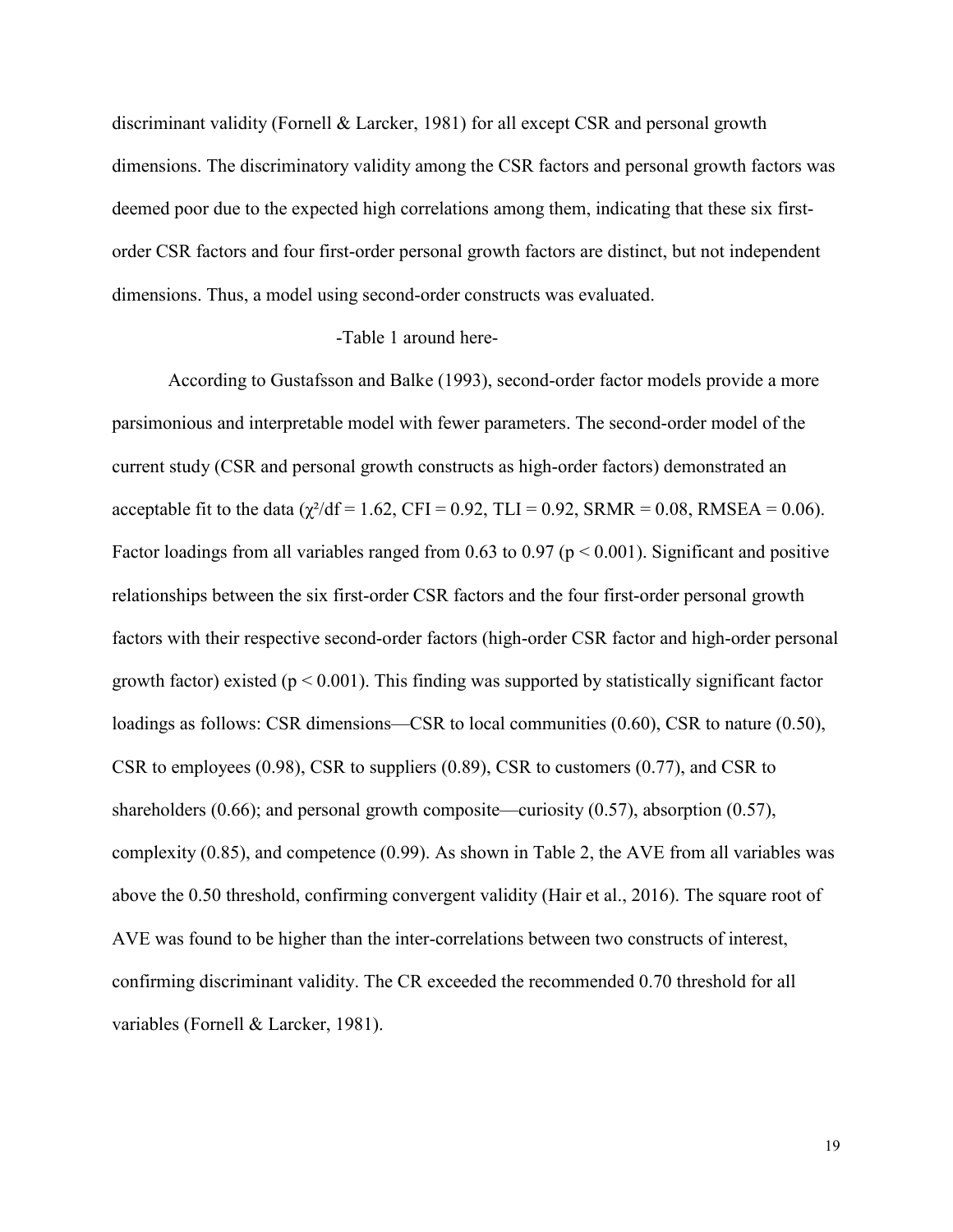Although fit indices were better for the thirteen-factor structure, such result was expected as second-order models can never produce a better model fit (i.e., better fitting in terms of fit indices), than a model that have only first-order correlated factors (Koufteros et al., 2009; Marsh & Hocevar, 1985). As the second-order model rivals the performance of the thirteen-factor model, as the issue of discriminant validity was fixed in the second-order model, and as it makes theoretical sense to study the CSR construct and personal growth construct as higher-order factors, we retained that the second-order factor was the most appropriate model.

# -Table 2 around here-

The concern of common method bias was mitigated by following Podsakoff et al., (2012) procedures, such as: respondents' confidentiality was ensured, the order of the items was counterbalanced, and different rating anchors were used. The second-order model conducted through CFA exhibited a better fit when compared to the four-, three-, two-, and single-factor models (e.g., second-order vs. single-factor model  $\Delta \chi^2 = 2445.47$ , p < 0.001). Moreover, Harman's single-factor score was performed. The total variance explained by all variables was 29.44% (under the 50% threshold), providing support that common method bias is not a serious threat in this study.

# **Test of hypotheses**

Structural equation modeling on MPLUS7 using a maximum likelihood estimation method and bootstrapping confidence intervals (95%, extracting 2,000 samples) was used to test the conceptual model. The overall structural model demonstrated having a satisfactory model fit  $(\chi^2 = 1004.901, df = 610, \chi^2/df = 1.65, CFI = 0.92, TLI = .91, SRMR = .08, RMSEA = .06).$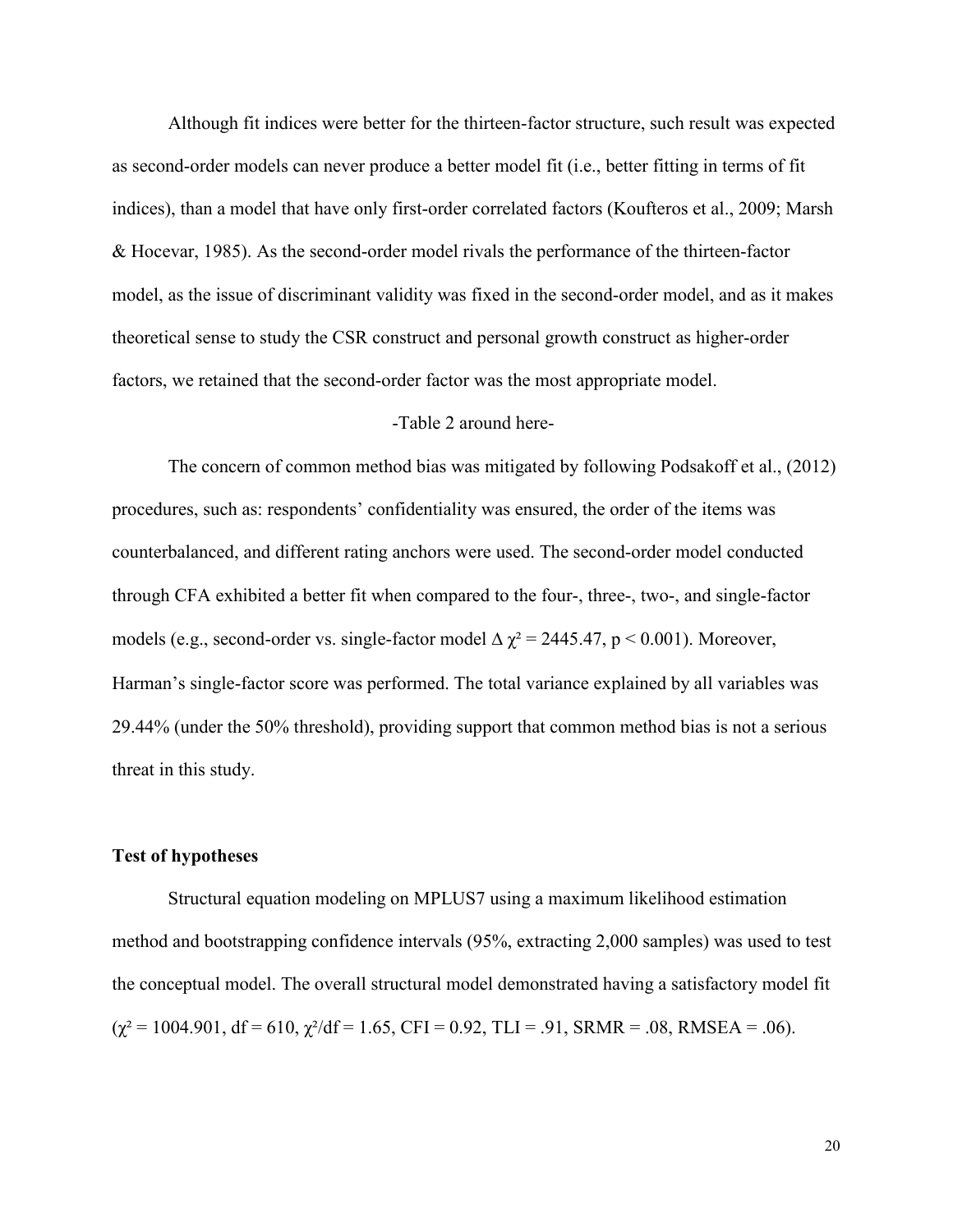After testing alternative models during the CFA phase, another competing model was tested during the SEM phase. A full-mediation model was tested (the direct paths from CSR to well-being were removed), as some authors have found that CSR perception was only significantly related to outcome variables through more complex relationships involving full mediation processes (Supanti & Butcher, 2019). The partial mediation hypothesized model provided a similar model fit while compared to the full-mediation model ( $\chi^2$  = 1018.436, df = 612,  $\chi^2/df = 1.66$ ,  $\Delta \chi^2 = 13.535$ ,  $p < 0.001$ , CFI = 0.92, TLI = 0.91, SRMR = 0.08, RMSEA = 0.06). As the hypothesized model had a lower  $\chi^2$ , and as the path between CSR and eudaimonic well-being was significant (see Table 3), we claimed that the hypothesized model better explains the relationships of interest.

After testing this rival model, we tested our hypotheses. Table 3 shows the direct and indirect effects results.

## -Table 3 around here-

Employees' CSR perceptions did not have a significant direct effect on hedonic wellbeing (β = 0.01, 95% CI [-0.33, 0.29]), but did have a direct effect on eudaimonic well-being (β  $= 0.53$ , 95% CI [0.17, 0.86]), supporting hypothesis 1b but not 1a. The indirect effect of CSR on hedonic well-being was fully mediated by compassion ( $\beta$  = 0.25, 95% CI [0.01, 0.53]) not by gratitude ( $\beta = 0.14$ , 95% CI [-0.01, 0.32]), supporting hypothesis 3a but not 2a. Neither gratitude ( $\beta$  = -0.02, 95% CI [-0.19, 0.15]) nor compassion ( $\beta$  = -0.04, 95% CI [-0.31, 0.17]) mediated the relationship between CSR and eudaimonic well-being, rejecting hypotheses 2b and 3b. The  $\mathbb{R}^2$ values indicate that 57% of the variance in compassion, 41% of the variance in gratitude, 23% of the variance in hedonic well-being, and 21% of the variance in eudaimonic well-being can be explained from the relationships with other constructs in the model.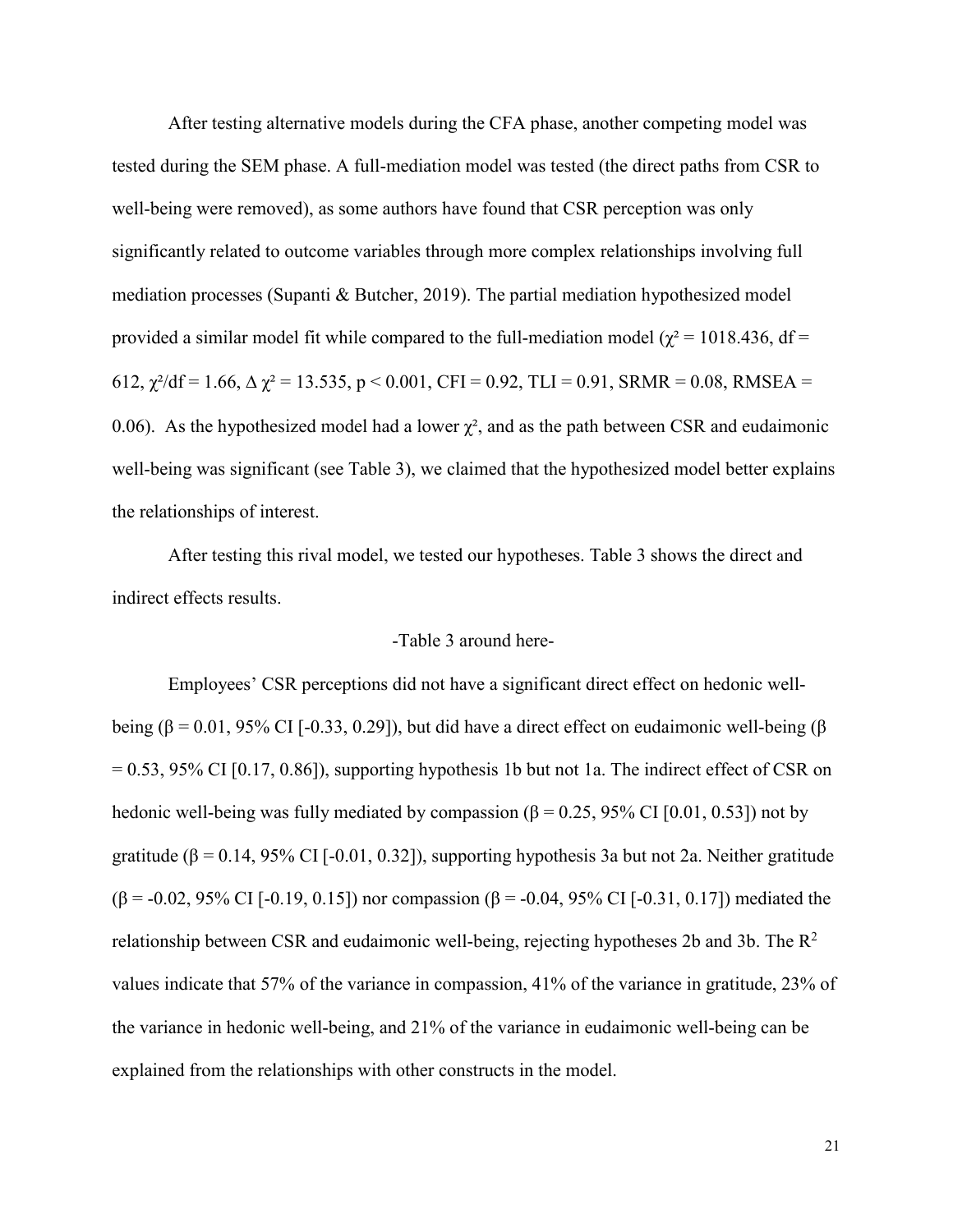Respondents' demographics (e.g., gender, age, work status, industry segment) were dummy-coded and regressed with all variables while analyzing the results. Results demonstrated that respondents' demographics did not affect this study's variables. Although gratitude did not mediate any relationship, we kept this variable in the model because of its significant and positive relationship with CSR ( $\beta$  = 0.64, 95% CI [0.48, 0.76]). Since gratitude was found to be related with well-being in previous studies (e.g., Kaplan et al., 2014; Layous, et al., 2017), we developed Study 2 to further test this relationship.

#### **Study 2**

# **Sample and procedures**

We conducted a survey with 300 respondents recruited from Amazon Mechanical Turk (Mturk). Mturk provides an appropriate platform for studying CSR, well-being and work behaviors. The anonymity and the remote nature of the survey makes it possible to capture a real perception from workers without the fear of having an impact on their jobs. Mturk data are considered as reliable as data gathered via traditional techniques, and Mturk participants are more demographically diverse than are usual internet samples (Buhrmester et al., 2011). Participants needed to be at least 18 years old, living in the United States, and employed in the food and beverage industry (restaurants). Respondents were asked to answer questions with their current employer in mind and were paid \$0.80 for their anonymous participation. To ensure data quality, a suspicion check was conducted (based on participants' open-ended responses) in addition to screening questions and duplicated IP address checks. Respondents who completed the survey in less than two minutes and extreme outliers were excluded**.** Participation was restricted to workers with a high rate of approval (90%). The final sample consisted of 278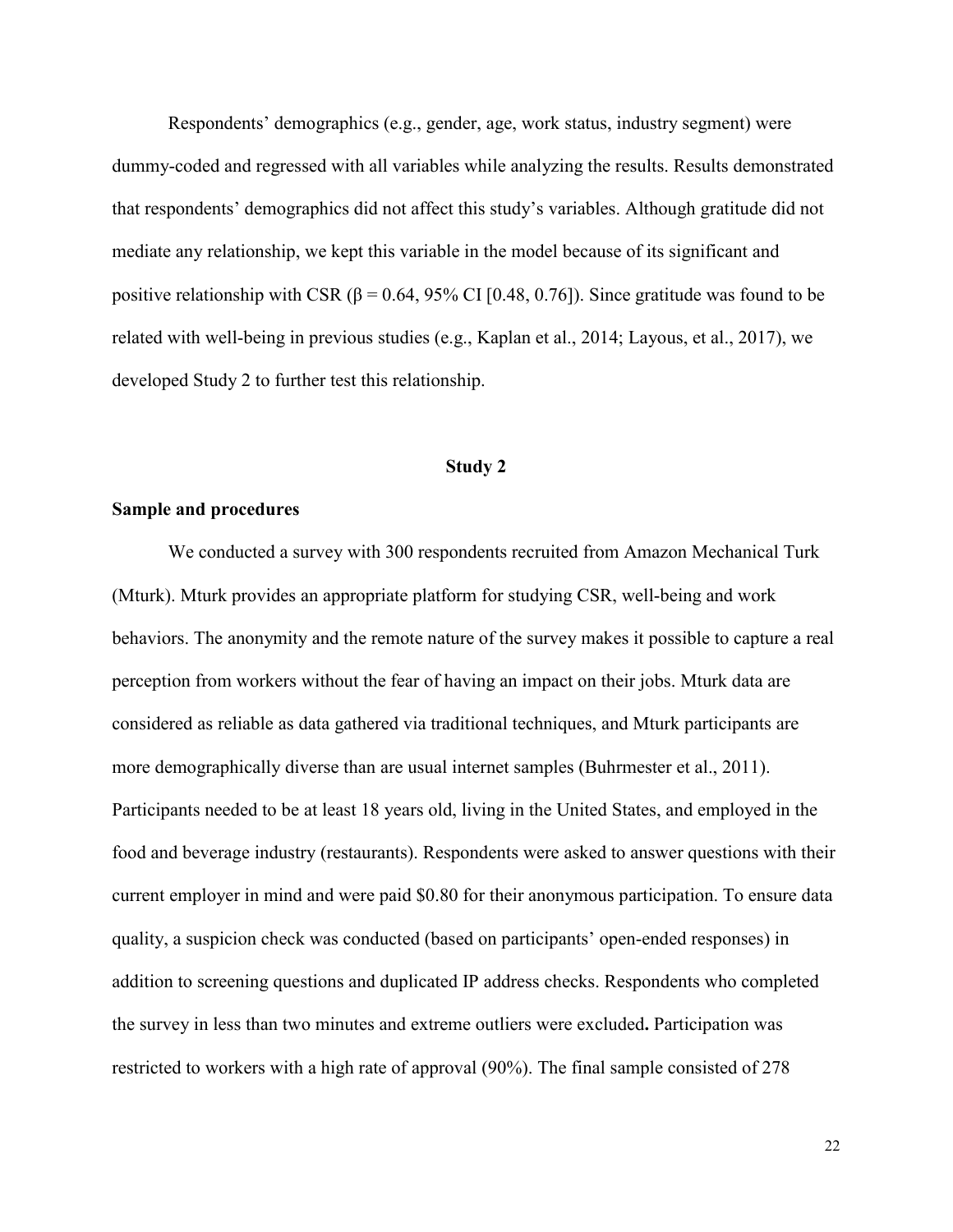participants. The average respondent's age was 31 years; 68.8% were males and 30.2% females; 14.7% worked part-time, 85.3% worked full-time; 58.6% worked for table-service restaurants, and 41.4% for limited-service restaurants. Approximately 57% identified as Caucasian American, 16% as African American, 9% as Latino(a) American, 9% as Asian American, and 9% as other.

## **Measures**

OCBO was measured using eight items developed by Lee and Allen (2002). A sample item is "I defend the organization when other employees criticize it." Items were measured with a seven-point Likert-type scale  $(1 = strongly disagree, 7 = strongly agree)$ . The alpha reliability was 0.90.

All the other measures used in Study 1 were also employed for Study 2. The alpha reliability for the measures were: CSR (0.92), Gratitude at work (0.86), Organizational compassion (0.78), Hedonic well-being (0.91), and Eudaimonic well-being (0.90).

# **Preliminary analysis**

As in Study 1, on Study 2 a series of CFAs were also conducted to further test the factor structure of this study variables. To replicate the model used for Study 1, certain items from the personal growth composite (complexity and competence dimensions) were not included in this study. Besides a few demographic variables that varied, such as type of restaurant, the only new construct included in this study was OCBO. Two items from OCBO were deleted due to low factor loadings. Two error terms from OCBO could be correlated, since the items presented similar theoretical justification and improved the model fit. A summary of fit indices for nested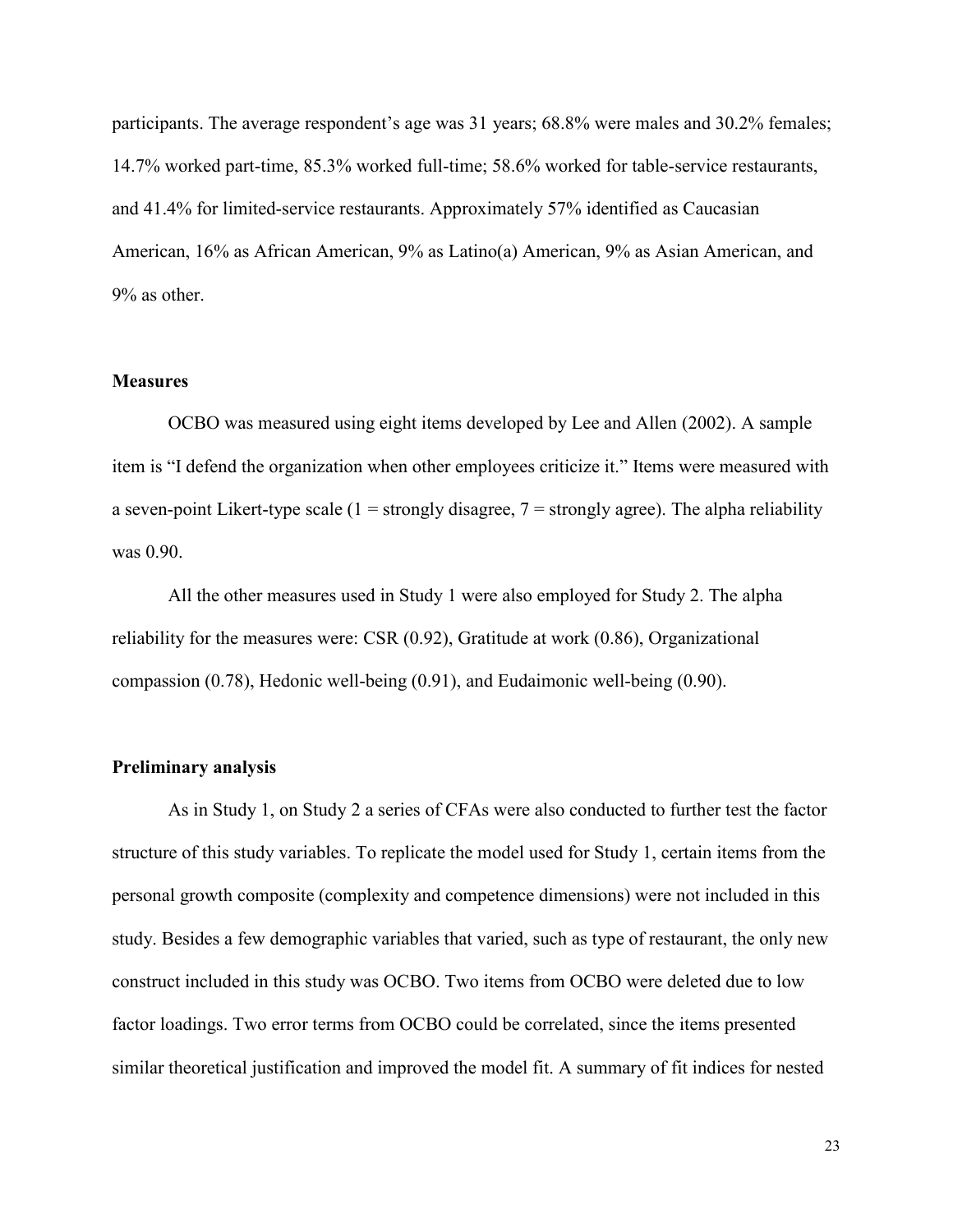and alternative models can be found on Table 4. As the fourteen-factor model and the secondorder model presented accpetable fit indices, they were further analyzed. Although the fourteen factor measurement model had an acceptable fit of data ( $\chi^2$ /df= 1.75, CFI = 0.92, TLI = 0.90,  $SRMR = 0.04$ ,  $RMSEA = 0.05$ ), high correlations between the latent factors were found (e.g., competence and complexity had a correlation of 0.99). Thus, the fourteen-factor model was rejected. The second-order construct was then examined.

# -Table 4 around here-

The second-order measurement model demonstrated an acceptable fit to the data  $(\gamma^2/df=$ 1.90, df = 834, CFI = 0.90, TLI = 0.89, SRMR = 0.05, RMSEA = 0.06). Factor loadings ranged from 0.57 to 0.86 ( $p < 0.001$ ). Significant and positive relationships between the six first-order CSR factors and the four first-order personal growth factors with their respective second-order factors existed ( $p \le 0.001$ ). This finding was supported by statistically significant and high standardized factor loadings as follows: CSR dimensions—CSR to local communities (0.80), CSR to nature (0.89), CSR to employees (0.93), CSR to suppliers (0.91), CSR to customers (0.76), and CSR to shareholders (0.82); and personal growth composite—curiosity (0.93), absorption (0.82), complexity (0.97), and competence (0.92). As shown in Table 5, the AVE from all variables was above 0.50, confirming convergent validity (Hair et al., 2016). The square root of AVE was found to be higher than the inter-correlations between two constructs of interest, confirming discriminant validity (Fornell & Larcker, 1981) for most variables. The AVE between CSR and compassion, OCBO and eudaimonic well-being, compassion, and CSR were slightly lower than the correlations between these constructs. Although the correlations between the latent factors did not exceed 0.8 in any case, further tests were conducted to verify discriminant validity. Each pair of the aforementioned constructs were combined as one latent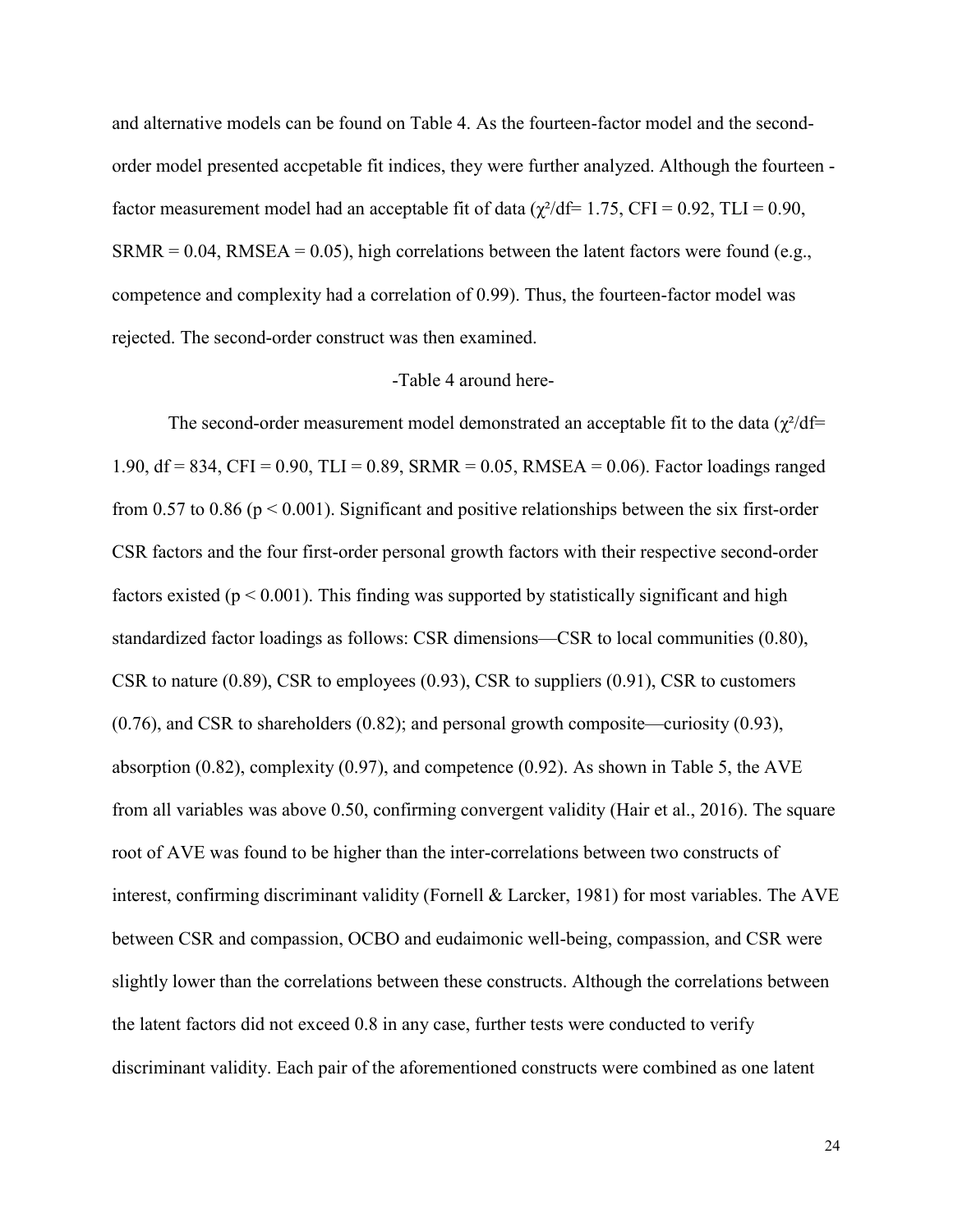variable and the  $\chi^2$  of each new model was compared to the original second-order model, as suggested by Hair et al. (2016). As shown in Table 6, the  $\chi^2$  for the second-order model was significantly lower while compared to all new model variations. These results provide support to claim that the model is better represented by having theses constructs separated. The CR exceeded the recommended 0.70 threshold for all variables (Fornell & Larcker, 1981).

# -Table 5 around here-

#### -Table 6 around here-

The concern of common method bias was mitigated by following the same procedures used in Study 1 recommended by Podsakoff et al. (2012). The six-factor model conducted through CFA exhibited a better fit when compared to the five-, four-, three-, two-, and singlefactor models ( $\chi^2$ /df= 3.81,  $\Delta \chi^2$  = 1688.194, p < 0.001, CFI = 0.66, TLI = 0.64, SRMR = 0.08, RMSEA = 0.10). Moreover, Harman's single-factor score was performed. The total variance explained by all variables was 37.40% (under the 50% threshold), providing support that common method bias was not a threat in this study.

# **Test of hypotheses**

SEM on MPLUS7 using a maximum likelihood estimation method and bootstrapping confidence intervals (95%, extracting 2,000 samples) was also used to test the conceptual model in Study 2. The overall structural model demonstrated having an acceptable fit to the data ( $\chi^2$  = 1590.854, df = 835,  $\chi^2$ /df = 1.91, CFI = 0.89, TLI = 0.89, SRMR = .05, RMSEA = 0.06). CFI and TLI were just below 0.90 (Bentler, 1990). The other fit indices are all indicating an adequate model fit (Schumacker & Lomax, 2016). A rival full-mediation model was also tested in this study. Although both models have similar fit indices, the partial mediation hypothesized model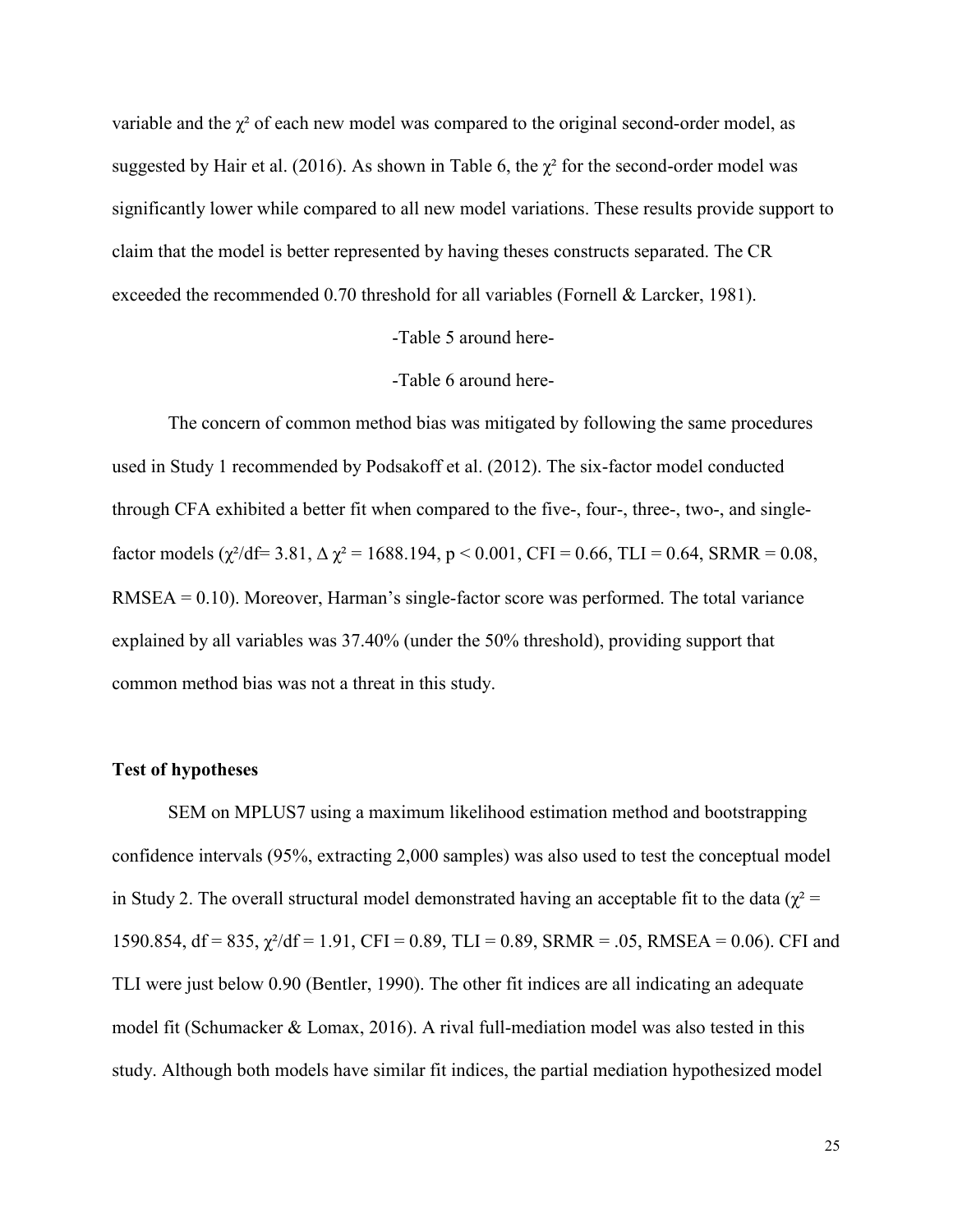provided a better fit than did the full-mediation model ( $\chi^2$  = 1621.213, df = 838,  $\Delta \chi^2$  = 30.359,  $p < 0.001$ , CFI = 0.89, TLI = 0.88, SRMR = 0.06, RMSEA = 0.06), as it had a lower  $\chi^2$ , lower SRMR, and as CSR had a significant positive direct relationship with eudaimonic well-being. As suggested by many SEM researchers (e.g., Marsh et al., 2004; Lai & Green, 2016) models should not be disregarded based only on cut-off values. Based on theoretical foundations and the results of two studies (testing multiple nested and alternative models) we have demonstrated that our conceptual model is appropriate. Previous researchers have also used a similar approach to demonstrate the appropriateness of a model while having slightly lower than recommended fit indices (e.g., Pace et al., 2011).

#### -Table 7 around here-

Table 7 shows the hypotheses testing results. Replicating the pattern found in Study 1, employees' CSR perceptions did not have a significant direct effect on hedonic well-being ( $\beta$  = -0.06, 95% CI [-0.43, 0.33]), but it did have a significant direct effect on eudaimonic well-being  $(\beta = 0.6795\% \text{ CI} [0.24, 0.97])$ , supporting hypothesis 1b but not 1a. CSR perceptions also did not directly influence OCBO (β = 0.37, 95% CI [-0.08, 0.66]), leading hypothesis 4 to be rejected. In Study 2, the indirect effect of CSR on hedonic well-being was fully mediated by both gratitude ( $\beta = 0.22$ , 95% CI [0.08, 0.40]) and compassion ( $\beta = 0.43$ , 95% CI [0.13, 0.73]), supporting hypotheses 2a and 3a, respectively. The contrast between the two mediators was not significant ( $b = -0.27, 95\%$  CI [ $-0.74, 0.173$ ]), indicating no significant differences between the strengths of the two mediators.

Similar to the results of Study 1, neither gratitude ( $\beta$  = -0.05, 95% CI [-0.20, 0.07]) nor compassion ( $β = 0.10$ , 95% CI [-0.09, 0.48]) mediated the relationship between CSR and eudaimonic well-being, leading both hypotheses 2b and 3b to be rejected. Both gratitude (β =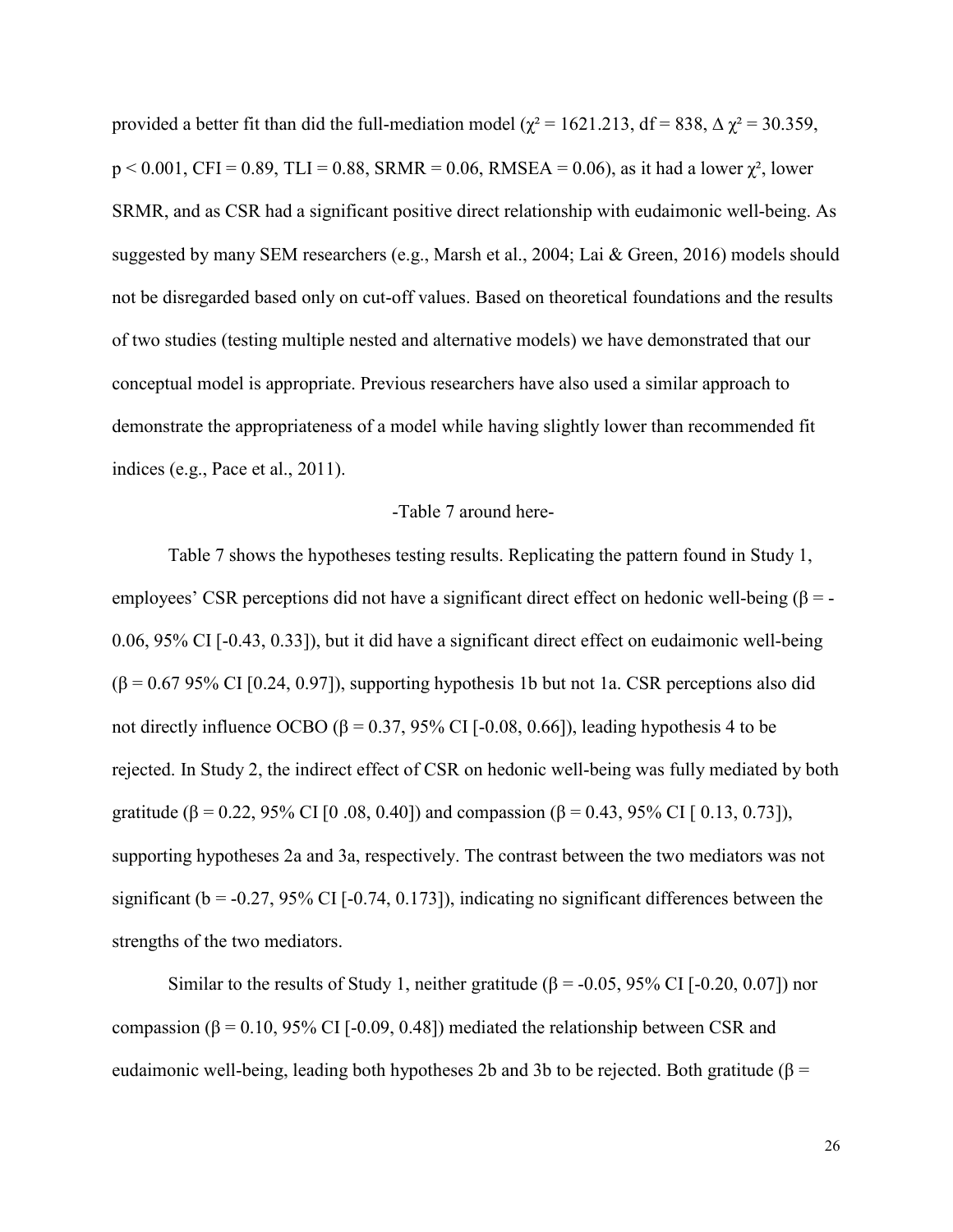0.17, 95% CI [0.03, 0.30]) and compassion (β = 0.25, 95% CI [0.04, 0.66]) fully mediated the relationship between employees' CSR perceptions and OCBO. The contrast between the two mediators was not significant ( $b = -0.07, 95\%$  CI [ $-0.47, 0.15$ ]), indicating no significant differences in strength between the two mediators. The  $R^2$  values indicate that 63% of the variance in compassion, 52% of the variance in gratitude, 54% of the variance in hedonic wellbeing, 55% of the variance in eudaimonic well-being, and 72% of variance in OCBO can be explained from the relationships with other constructs in the model.

### **Additional exploratory analyses**

Following the same procedure used for Study 1, respondents' demographics were dummy-coded and regressed in this study's variables while analyzing the results. Demographic variables were tested as previous research has found that woman and millennials were more reactive to CSR (Cone Communications, 2016; Greening & Turban, 2000). Although these variables were not found to be influenced by CSR, they had a significant influence on same variables in this study. Specifically, males were found to perceive their organizations as less compassionate than females were  $(β = -0.14, 95% \text{ CI} [-0.25, -.02])$ , and table-service employees were found to perceive their organizations as more compassionate ( $\beta = 0.12, 95\%$  CI [0.2, .23]) than limited-service employees were. Males were also found to have a higher hedonic well-being compared to females ( $β = 0.14$ , 95% CI [0.02, 0.24]). Millennials (respondents born between 1980 and 1999 [Seppanen & Gualtieri, 2012]) reported having lower eudaimonic well-being compared to other generations (β = -0.12, 95% CI [-0.23, -0.01]).

Employees working at table-service restaurants reported their organizations as more compassionate. Due to the fast-pace of service and high turnover encountered in limited-service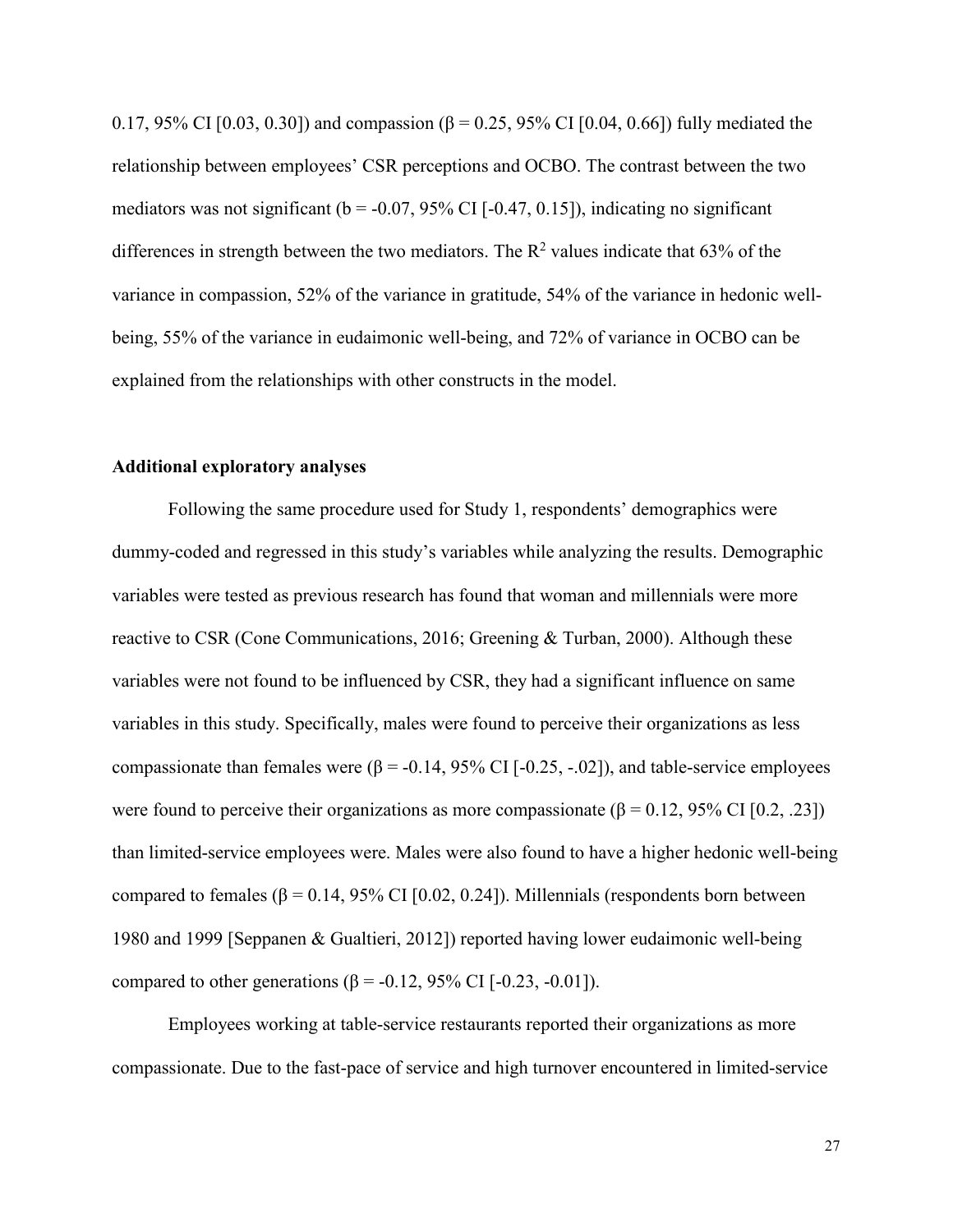restaurants, this result was not a surprise. Gender affected how respondents evaluated their perceptions of organizational compassion and their hedonic well-being. Millennials reported lower eudaimonic well-being compared to other generations. At this point, as the sample for Study 2 was relatively young (M= 31 years) and was mostly male, a clear-cut interpretation of such findings is not viable. Some studies have shown that women, compared to men, are more emotionally responsive to positive and negative stimuli (Grossman & Wood, 1993), but studies focusing on compassion have found mixed results regarding gender differences (Dutton et al., 2014). In terms of well-being, previous research found that age had a small effect on eudaimonic well-being (e.g., Waterman et al., 2010), while life satisfaction (hedonic well-being) was found to be gender-independent (Fugl-Meyer et al., 2002). Considering these mixed findings results, more target research is needed to understand the role played by type of organization, gender, and age on compassion and well-being.

#### **Conclusion**

Our aim was to examine the relationships among employees' perceptions of CSR, gratitude, compassion, well-being, and OCBO by conducting two studies. The results obtained from these studies are similar, except for the inconsistent results of the relationship of CSR, gratitude, and hedonic well-being. First, employees' perceptions of CSR had a significant direct positive relationship with eudaimonic well-being but not with hedonic well-being, showing that employees who perceived a stronger CSR tend to perceive higher levels of personal growth but not life satisfaction directly. This finding indicates that a person's perception of CSR impacts the two dimensions of well-being differently. Second, gratitude served as the mediator in the relationship between perceived CSR and OCBO as well as hedonic well-being (significant only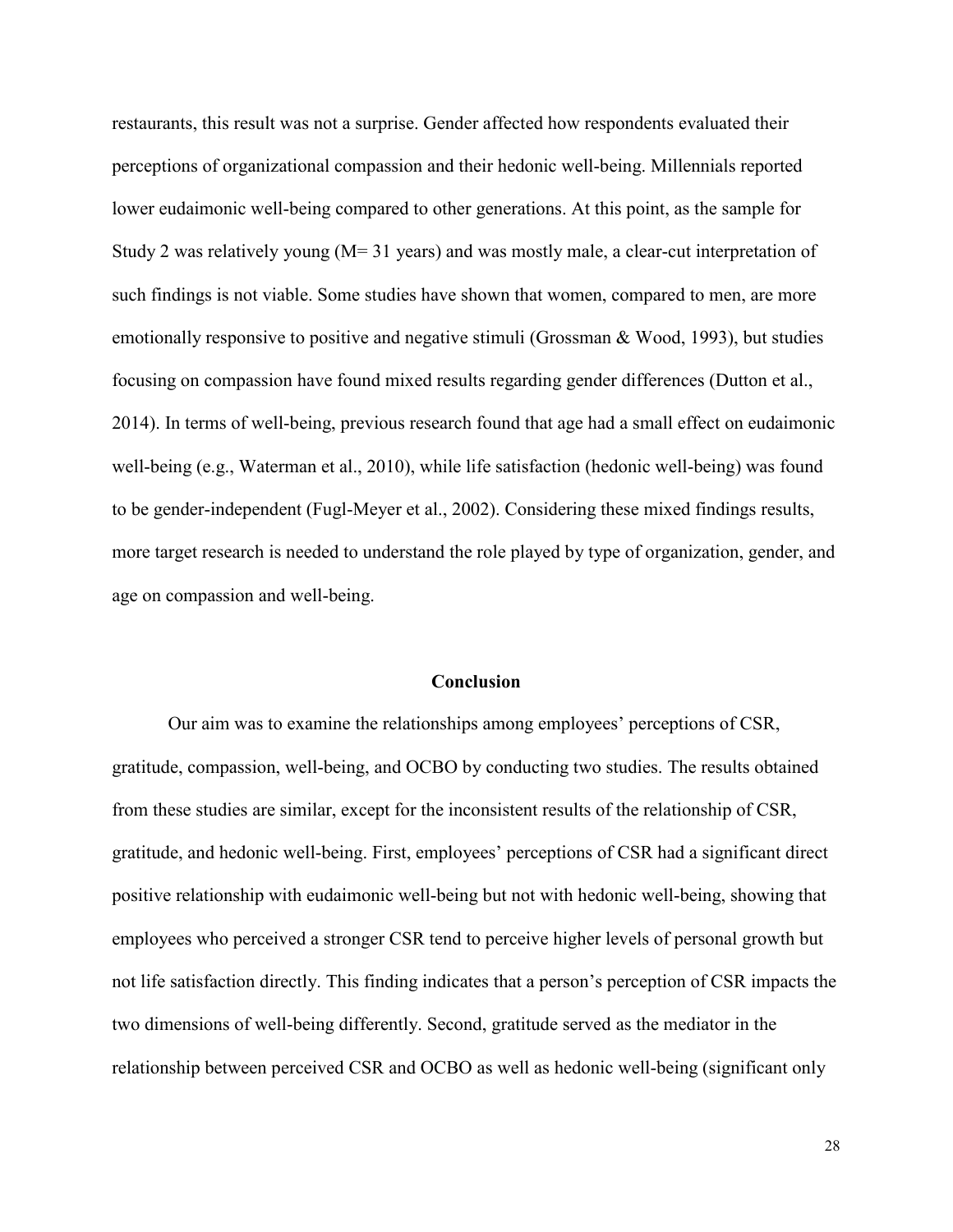in Study 2). Third, compassion was found to be a mediator linking employees' perceptions of CSR with hedonic well-being as well as OCBO (in Study 2).

# **Theoretical implications**

Although the influence of CSR on employees is often grounded within the SET and social identity theory (Kim et al., 2017; Supanti & Butcher, 2019), this study went beyond previous studies by analyzing emotions connected to the social exchanges (ATSE). Specifically, this study argued that the effects of CSR on employees' well-being and OCBO might depend on employees' gratitude toward the organizations and their perceptions of how compassionate their organizations are. Additionally, this study is among the first to analyze CSR's influence on both employees' hedonic and eudaimonic well-being in hospitality work settings. Considering that employees are responsible for implementing CSR activities and the importance of employees' quality of life and well-being for hospitality organizations (Kim et al., 2018), knowing how emotions influence their distinct well-being dimensions and work behavior is crucial.

In both studies, respondents perceived their organizations were investing in CSR  $(M_{\text{Study 1}})$  $= 4.98$ ;  $M_{\text{Study 2}} = 5.04$ ), which positively influenced their self-realization about growth. Employees might have seen CSR opportunities, which often involve learning new skills and competencies, to contribute to personal growth. This is a powerful finding, considering that when employees see a direct link between the organization and their personal growth, resilience is likely to occur (Fehr et al., 2017). Resilience is especially relevant in hospitality organizations, because employees constantly deal with emotional labor (Hall et al., 2018). However, other mechanisms besides gratitude and compassion are in place that further explain the relationship between CSR and eudaimonic well-being. For instance, previous research found that supervisor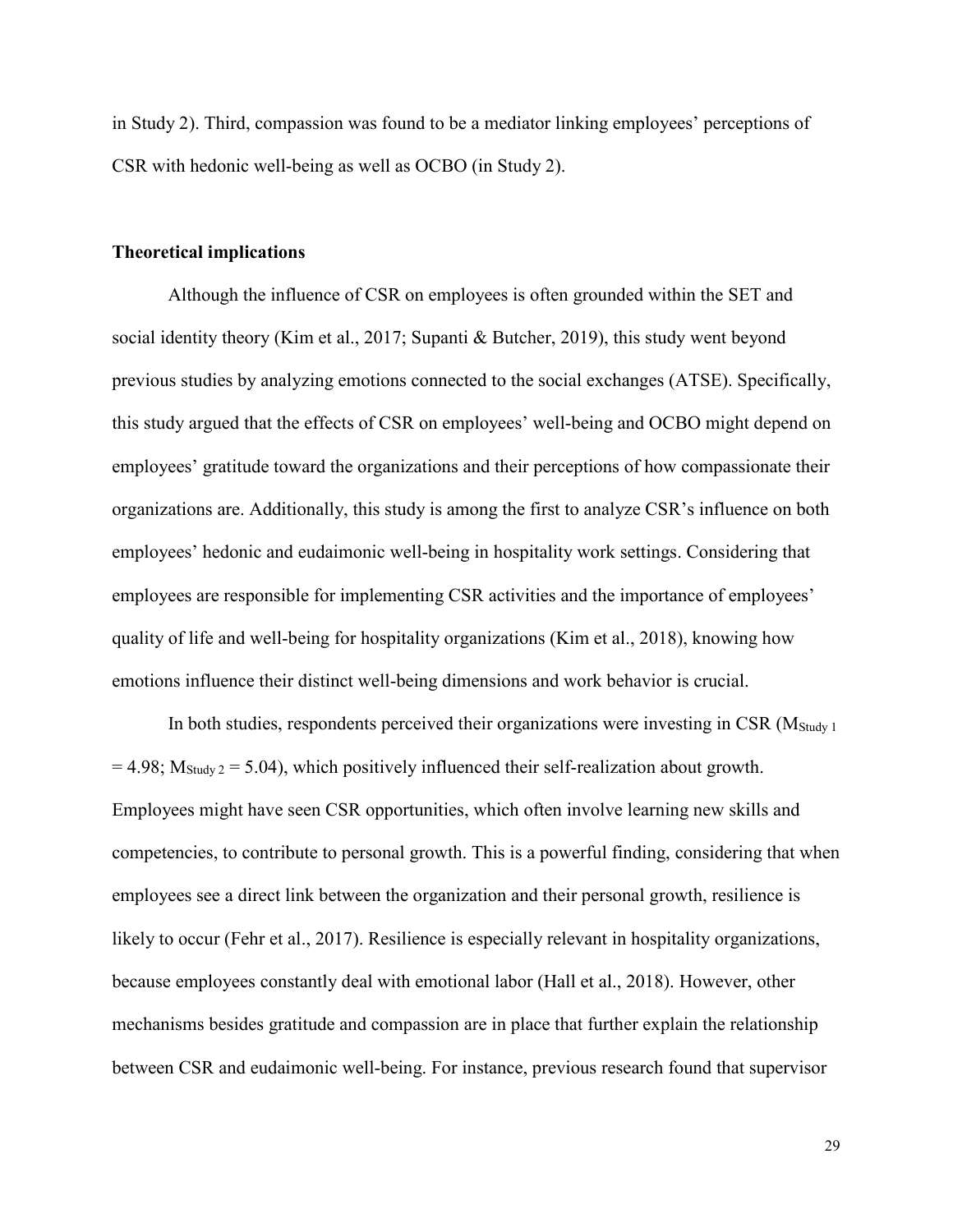support (Gordon et al., 2018) and quality of work-life and job satisfaction have an influence on employees well-being (Kim et al., 2018).

Conversely, employees' CSR perceptions did not directly influence their hedonic wellbeing. When employees reflected about how grateful they generally felt at work and how compassionate their organizations are, CSR had an indirect effect on their life satisfaction. One possible explanation for this finding is that CSR might be so embedded in employees' daily routines (e.g., recycling, reducing water usage) that they do not directly perceive or realize how CSR practices affect their satisfaction with life. A similar effect occurred regarding the relationship between CSR and OCBO. This study supports a recent study that argued about the complexity involved in the association of CSR to work behaviors (Supanti & Butcher, 2019). Including mechanisms such as employees' emotions was fundamental to understanding how CSR influences their well-being and work behaviors. This research expands the knowledge about CSR at the individual level by testing gratitude and compassion as mediators, which is aligned with the main argument proposed by the ATSE (Lawler, 2001).

In addition, the current study contributes to the literature on moral psychology, particularly moral emotions, an indispensable component of human morality. First, the core characteristic of moral emotions resides in the motivational force to enable prosocial action tendencies that benefit others or the society (Haidt, 2003; Armenta et al., 2017). The current findings confirmed this core characteristic by revealing positive impacts of moral emotions (altruistically motivated gratitude and compassion) on prosocial behaviors, reflected in the otheroriented moral behavior (OCBO). Second, moral emotions are generated following one's moral judgement of the emotion-eliciting events or situations. In particular, discrete moral emotions are tied to specific moral motifs (e.g., justice, need, care, reciprocity, hierarchy; Horberg et al.,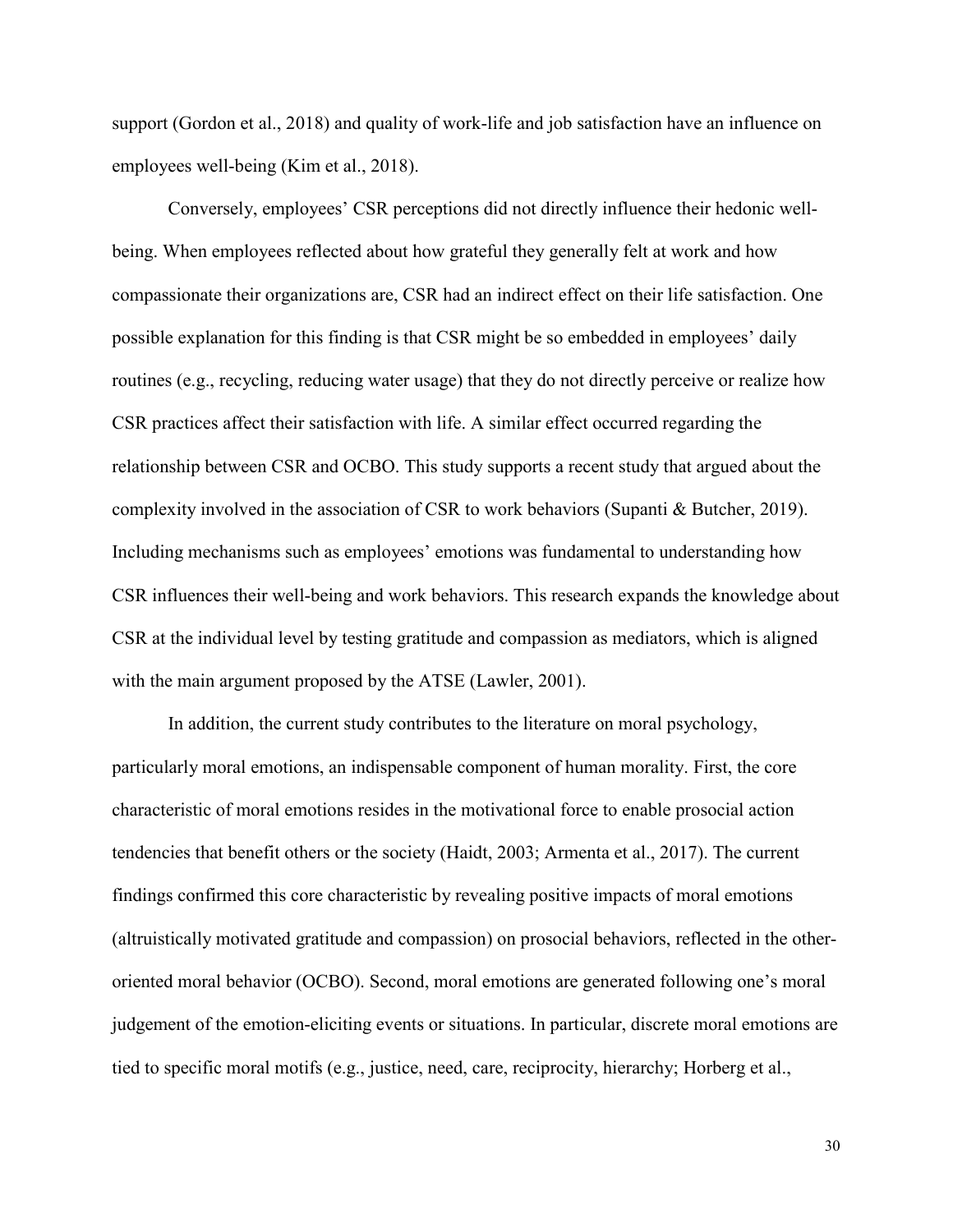2011). For this reason, organizational CSR practice, as being both altruistic and caring, tallies with specific moral concerns of gratitude and compassion: 1) gratitude links with reciprocity an altruism; and 2) compassion connects to care in need (e.g., Goetz et al., 2010; Fehr et al., 2017). The current results revealed the positive influences of organizational CSR practice on employees' other-oriented moral emotions—compassion and gratitude. Just as organizational unethical practice (e.g., corruption) can trigger negative moral emotions (e.g., cynicism and pessimism) and immoral behaviors (Pelletier & Bligh, 2008; Kaptein, 2011), organizational prosocial practice will serve as ethical stimuli to promote individuals' moral behaviors, as this study revealed, through the emotional experience of compassion and gratitude after moral appraisals.

For various reasons, organizational research has focused on employee cognition and neglected the unique and essential roles played by emotions (Troth et al., 2018). The appraisal theories posit that one's emotion is generated by environmental influence and one's interpretation of that influence (Scherer, 2000). How organizations can trigger different emotional experiences, which can further influence individuals' behaviors and psychological outcomes, remains to be discovered. Previous studies called for the understanding of antecedents and outcomes of compassion and gratitude in the workplace due to limited research being conducted (Dutton et al.,2014). The results support the social functional view that moral emotions will boost prosocial behaviors and restrain self-centeredness (Haidt, 2008). Through positive moral emotional experience triggered by organizational CSR; employees feel more responsible for supporting the organization through the OCBO. In the end, individuals may not be as self-centered as thought, and they are not only seeking their own interests, but are also driven by others' interest (Brown et al. 2011).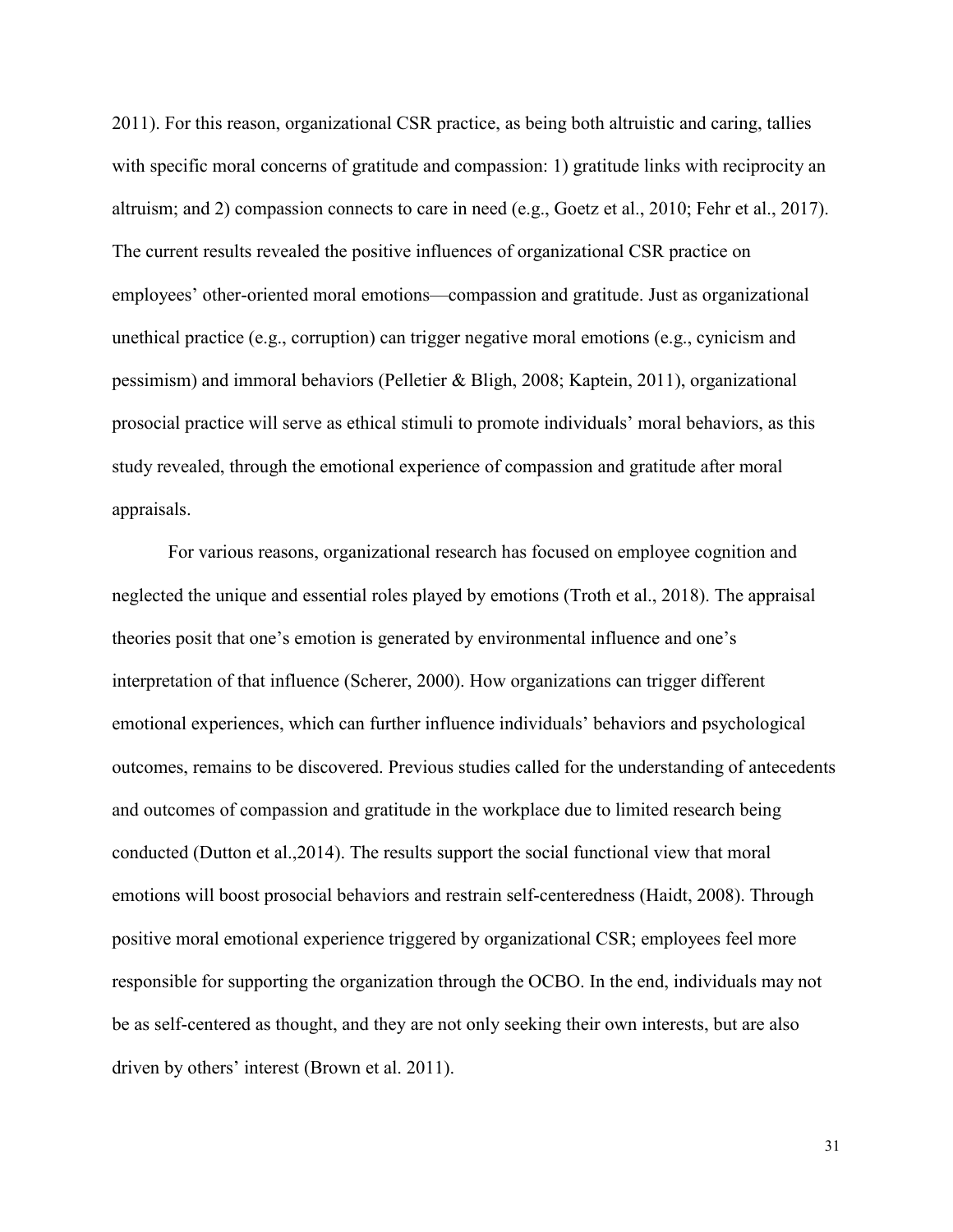# **Practical implications**

Organizations have evolved in the way they look at their performance from a sole focus on short-term monetary profits to a multi-angled, sustainable framework. Hospitality organizations should be engaged in CSR practices for at least two reasons. First, the mass consumption of various resources, such as water, energy, food, and materials, urges these organizations to adopt environmentally friendly practices. Second, the hospitality industry is service- and labor-intensive (Choi et al., 2000). These characteristics make it particularly meaningful for the hospitality industry to improve employee well-being. CSR offers the opportunity to go beyond meeting the interests of only shareholders to also meeting the interests of employees, communities, and the larger society.

This study provides empirical evidence of the benefits of hospitality organizations' engaging in CSR practices, and how employees' perceptions of CSR can influence their wellbeing and promote their OCB. First, engaging in CSR can improve employees' eudaimonic wellbeing. This is an important finding because CSR has long been linked with organizational and job-related outcomes rather than the individuals' non-work outcomes. Additionally, this study suggests that by engaging in CSR practices, hospitality organizations may benefit from employees' OCB. OCB is an especially important practice in the hospitality industry for at least two reasons. Service excellence is often achieved by employees' efforts to go beyond the requirements of their job description (Oliver 1980), resulting in higher levels of customer satisfaction (Bienstock et al., 2003). Also, the service-delivery process is often flexible, discretionary, and contingent on different customers' expectations and needs. Thus, it is quite likely for employees to perform tasks that fall outside their job descriptions. Therefore, employees' OCB becomes critical to the quality of service being delivered (Ma et al., 2013).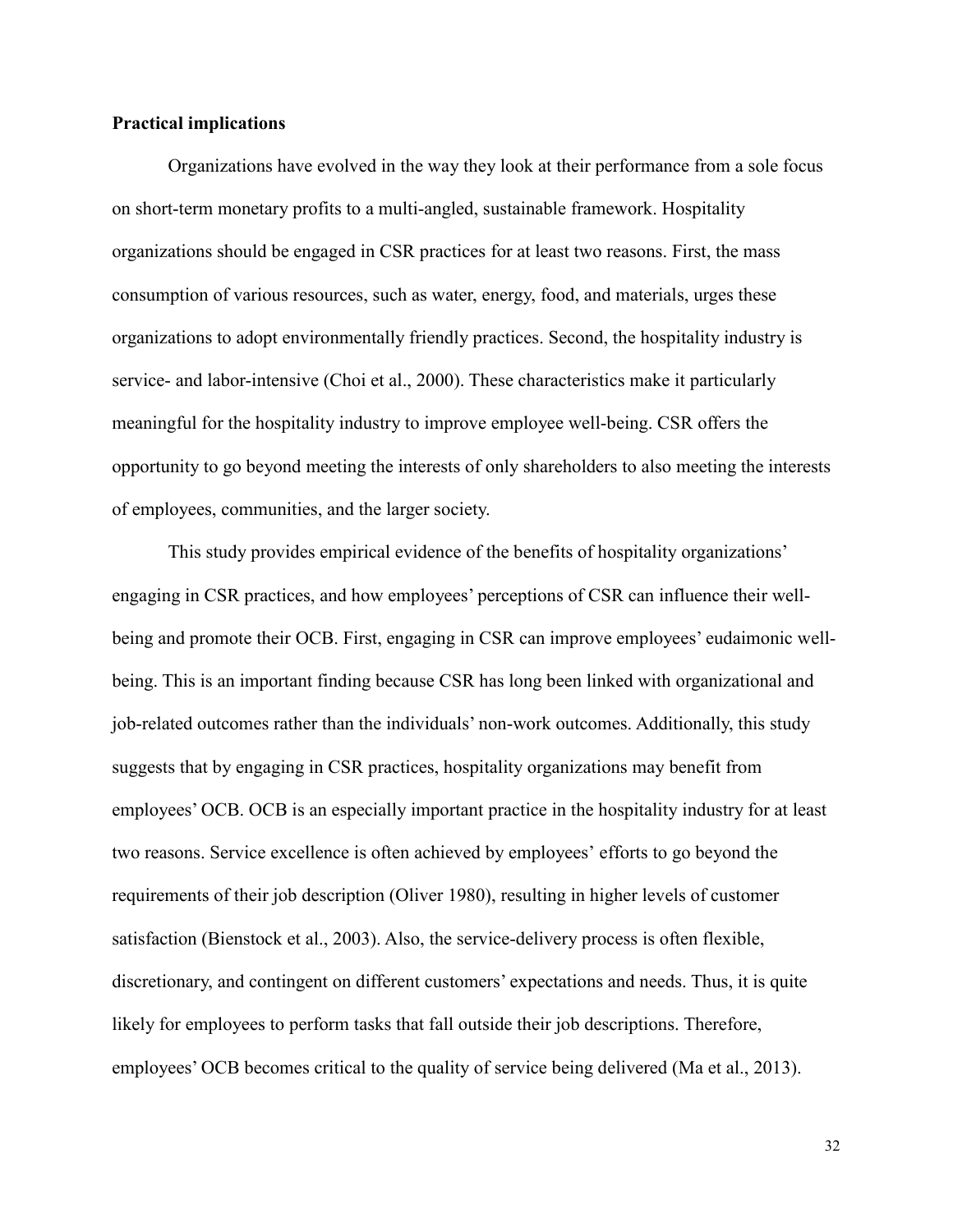Notably, hospitality managers should realize the importance of making the organization's CSR practices known to employees so they form a positive perception of the organization (e.g., Park & Levy, 2014).

This study identified an organizational tool for promoting employee well-being: CSR. Organizations have adopted programs to promote employee well-being, such as yoga classes, fitness programs, and work-life balance programs (e.g., Grawitch et al., 2006; Kerr & Vos, 1993). The current study proposes that perceptions about CSR practices (internal and external) influence employees' gratitude and compassion, which in turn leads to higher levels of wellbeing. Employees can be inspired by organizational altruism while at the same time recognizing the potential personal gain from the organization's CSR. Employee well-being is critical, because the strong positive relationship between employees' well-being and job performance is robust. Happier employees tend to perform better and offer better customer experience (e.g., Serra-Cantallops et al., 2018; Wright & Cropanzano, 2000).

In the knowledge economy, employees are "… in fact the only remaining realistic challenge of competitive ability" (Dežmar-Krainz, 2015, p. 137). Therefore, caring for employees' well-being will result in enhancing organizations' competitiveness. Managers should spare no efforts in promoting employees' hedonic and eudaimonic well-being through CSR. Potential CSR activities include volunteer work in local communities, employee training related to topics such as recycling, ethics and diversity, environmental activities (e.g., planting trees, recycling, water and energy management, food waste, etc.), which can enhance eudaimonic wellbeing and work-life balance activities (e.g., day care programs, meditation/rest rooms, sabbaticals, conscious work schedule, fitness and health eating), which can enhance hedonic well-being. For example, Accor Hotels launched in the Benelux area the Be Balanced, Feel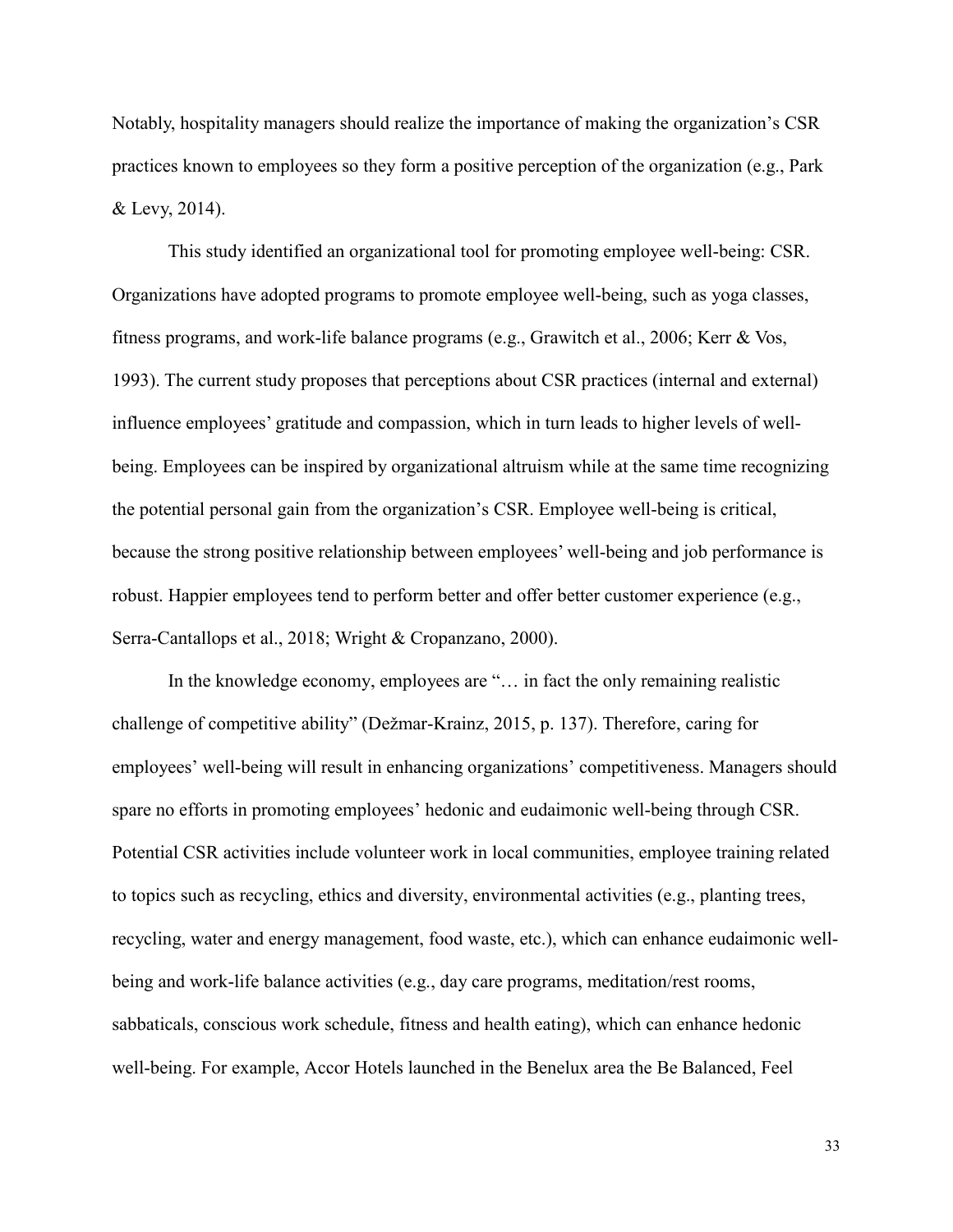Challenged program that focus on health, well-being and happiness (Accor, 2016). In an effort to address mental health issues, Starbucks started to offer therapy sessions and access to a mindfulness app to all U.S.-based employees and their eligible family members (Umoh, 2020). Such programs are some examples of hospitality organizations that are focusing on enhancing employees well-being.

Such CSR activities should emphasize the importance of well-being and gratitude for both work and life improvements. Being mindful that CSR originally incorporates the aspect of creating a healthy and happy work environment, can generate feelings of gratitude and that CSR can also create a perception about how compassionate the organization is, other employee outcomes, such as enhanced work performance and lower turnover, could emerge.

In addition, as the hospitality workforce is increasingly occupied by millennials, it is important for managers to engage in CSR. Most millennials consider organizations' environmental and social commitment as 1) important criteria when evaluating job offers and 2) contributing to psychological fulfillment in the workplace. If employees are neither happy nor willing to engage in moral behaviors in the organization, CSR practices should be considered a failure, no matter how well organizations roll out prosocial practice outside the company. CSR is a practice both inside and outside the organization and is assumed to start within the organization.

# **Limitations and future research**

This research has implications for future studies because of its potential limitations. First, the mechanisms used in this research were found to be significant only for the relationships between CSR and hedonic well-being and OCBO, and not for the relationship between CSR and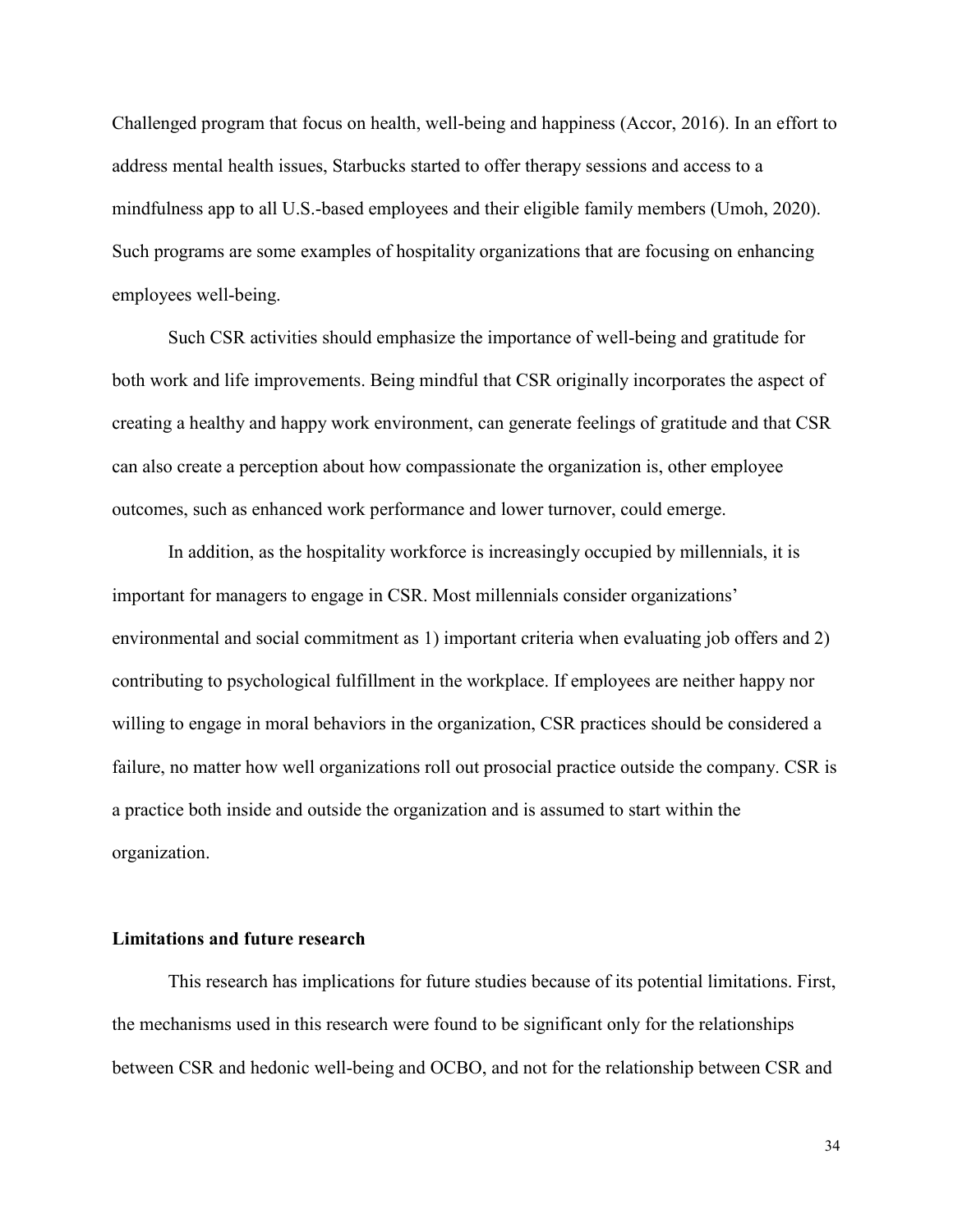eudaimonic well-being. Future studies might consider other mechanisms such as supervisor support, for instance, as previous research has found significant relationships between this construct and hotel employees' well-being (Gordon, et al., 2018). Second, as gratitude was found to be a mediator in the relationship between CSR and hedonic well-being only in the second study, further research should be conducted to confirm this connection. Third, as we acknowledge the importance of analyzing the whole construct of CSR, some researchers have found different results when comparing external and internal CSR activities (e.g., Farooq et al., 2017). Future studies could analyze whether internal and external CSR activities affect individuals' emotions and well-being differently, which could provide directions for better understanding which CSR activities are more relevant to enhancing employees' well-being. Fourth, as this study's hypothesized model was slightly better than the indirect competing model in both studies, as in Study 2 some high correlations between some latent variables were found and as some fit indices (Study 2) were slightly below the commonly used cut-off values, we recommend future studies to further test the direct and indirect relationships between CSR, wellbeing, and OCB.

This study used a cross-sectional design to recruit respondents, using a self-administered questionnaire for both studies. Although issues related to generalization of the results were mitigated by conducting two studies, this research cannot claim causal relationships. Gratitude and compassion interventions, such as those conducted by previous studies (e.g., Kaplan et al., 2014), could be considered in future hospitality studies that analyze CSR activities to explore longitudinal relationships. Lastly, we found interesting results while regressing respondents' demographic characteristics with this study's conceptual model. To precisely understand these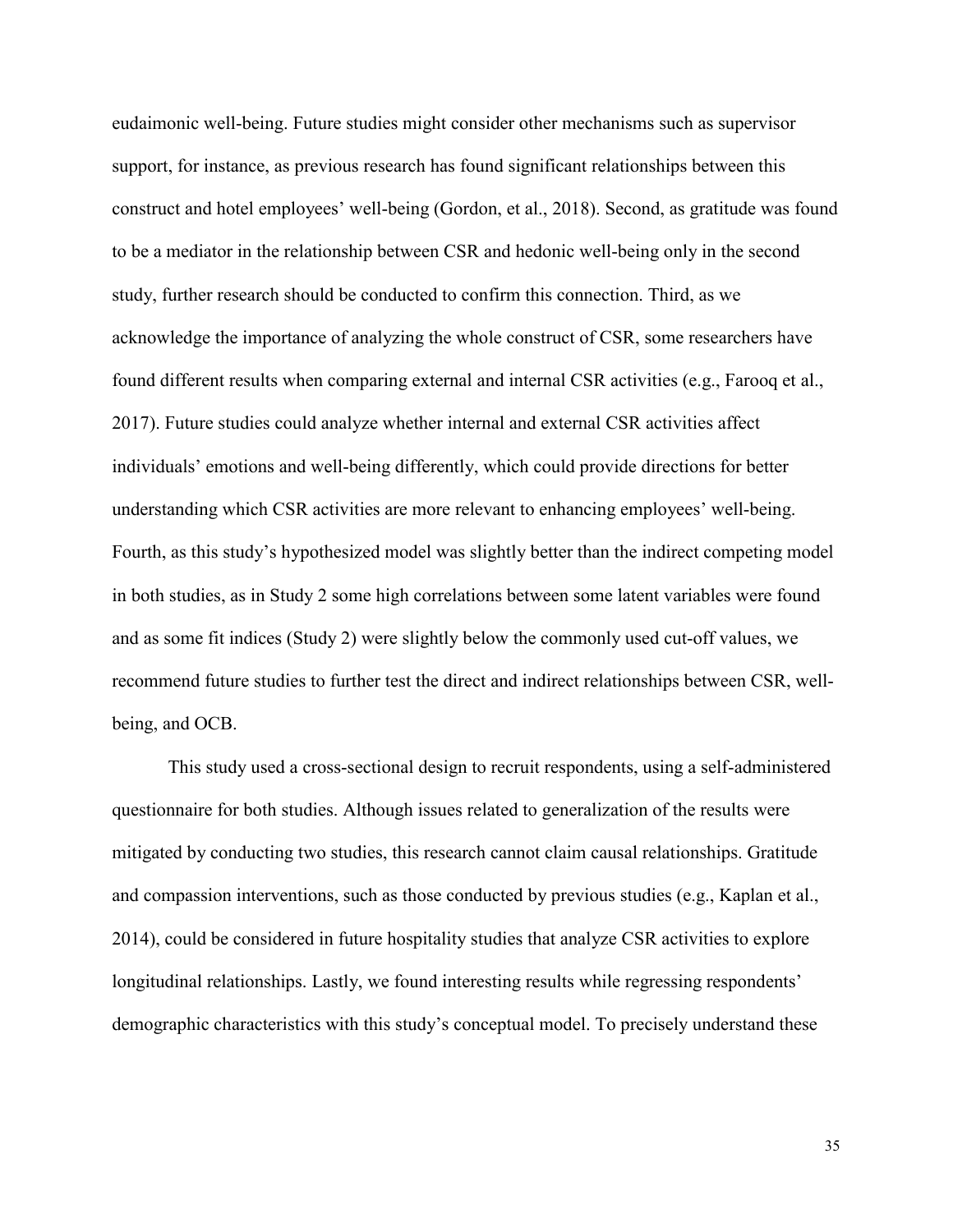demographic differences in the links between CSR and well-being and work behaviors, more targeted research is needed, including multigroup analysis.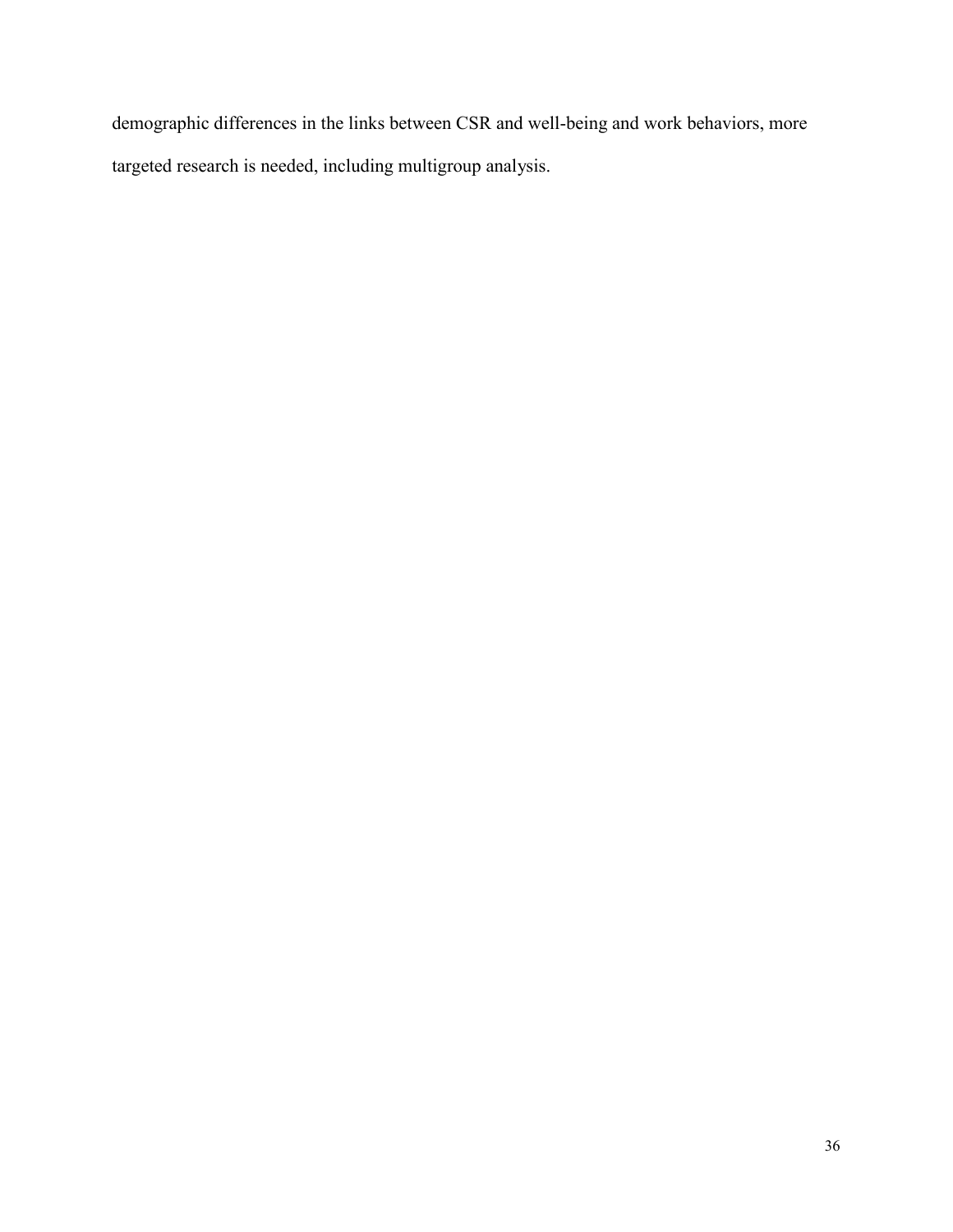#### **References**

- Abuse, S. (2014). Mental Health Services Administration. *Results from the 2013 National Survey on Drug Use and Health:* Mental Health Findings, NSDUH Series H-49, HHS Publication No. (SMA) 14- 4887. Rockville, MD: Substance Abuse and Mental Health Services Administration.
- Accor Hotels (2016). *Registration document and annual financial report*. Retrieved from https://group.accor.com/-/media/Corporate/Investors/Documents-dereference/ACCOR\_DRF\_2016\_UK\_MEL.pdf
- Aguilera, R. V., Rupp, D. E., Williams, C. A., & Ganapathi, J. (2007). Putting the S back in corporate social responsibility: A multilevel theory of social change in organizations. *Academy of Management Review*, *32*(3), 836-863.
- Aguinis, H. 2011. Organizational responsibility: Doing good and doing well. In S. Zedeck (Ed.), *APA handbook of industrial and organizational psychology* (Vol. 3): 855-879. Washington, DC: American Psychological Association.
- Atkins, P. W., & Parker, S. K. (2012). Understanding individual compassion in organizations: The role of appraisals and psychological flexibility. *Academy of Management Review*, *37*(4), 524-546.
- Armenta, C. N., Fritz, M. M., & Lyubomirsky, S. (2017). Functions of positive emotions: Gratitude as a motivator of self-improvement and positive change. *Emotion Review*, *9*(3), 183-190.
- Bentler, P. M. (1990). Comparative fit indexes in structural models. *Psychological Bulletin*, *107*(2), 238-246.

Bienstock, C. C., DeMoranville, C. W., & Smith, R. K. (2003). Organizational citizenship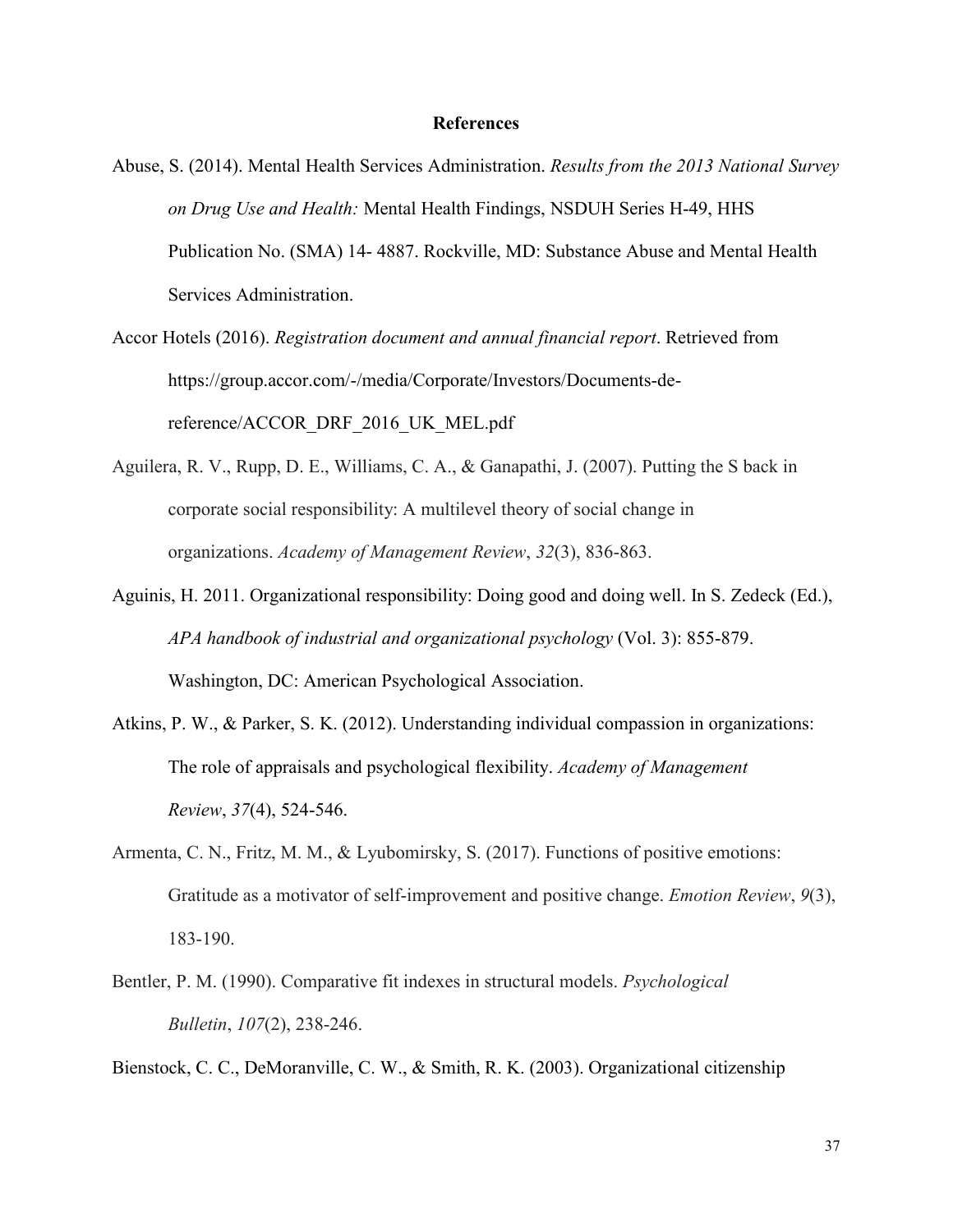behavior and service quality. *Journal of Services Marketing, 17*(4), 357-378.

- Bohdanowicz, P., & Zientara, P. (2009). Hotel companies' contribution to improving the quality of life of local communities and the well-being of their employees. *Tourism and Hospitality Research*, *9*(2), 147-158.
- BSR. (2013). A new CSR frontier: Business and population health. Retrieved Nov. 2019, from https://www.bsr.org/reports/BSR\_A\_New\_CSR\_Frontier\_Business\_and\_Population\_Hea lth.pdf
- Buhrmester, M., Kwang, T., & Gosling, S. D. (2011). Amazon's Mechanical Turk: A new source of inexpensive, yet high-quality data? *Perspective on Psychological Science, 6*(1), 3-5.
- Cahan, S. (2013). Cone releases the 2013 Cone communications/echo global CSR study. *Cone Communications*. Retrieved Dec. 2018, from http://www.conecomm.com/newsblog/2013-global-csr-study-release.
- Cameron, K. S., Bright, D., & Caza, A. (2004). Exploring the relationships between organizational virtuousness and performance. *American Behavioral Scientist, 47*(6), 766- 790.
- Capano, K. (2018). Industry takes a collective shift toward team member wellness. Lodging Magazine. Retrieved Dec. 4 from https://lodgingmagazine.com/shift-toward-teammember-wellness-overtaking-hotel-industry/
- Carroll, A. B. (1991). The pyramid of corporate social responsibility: Toward the moral management of organizational stakeholders. *Business horizons*, *34*(4), 39-48.
- Casey, D., & Siber, S. (2016). Employees, sustainability and motivation: Increasing employee engagement by addressing sustainability and corporate social responsibility. *Reserach in Hospitality Management*, *6*(1), 69–76.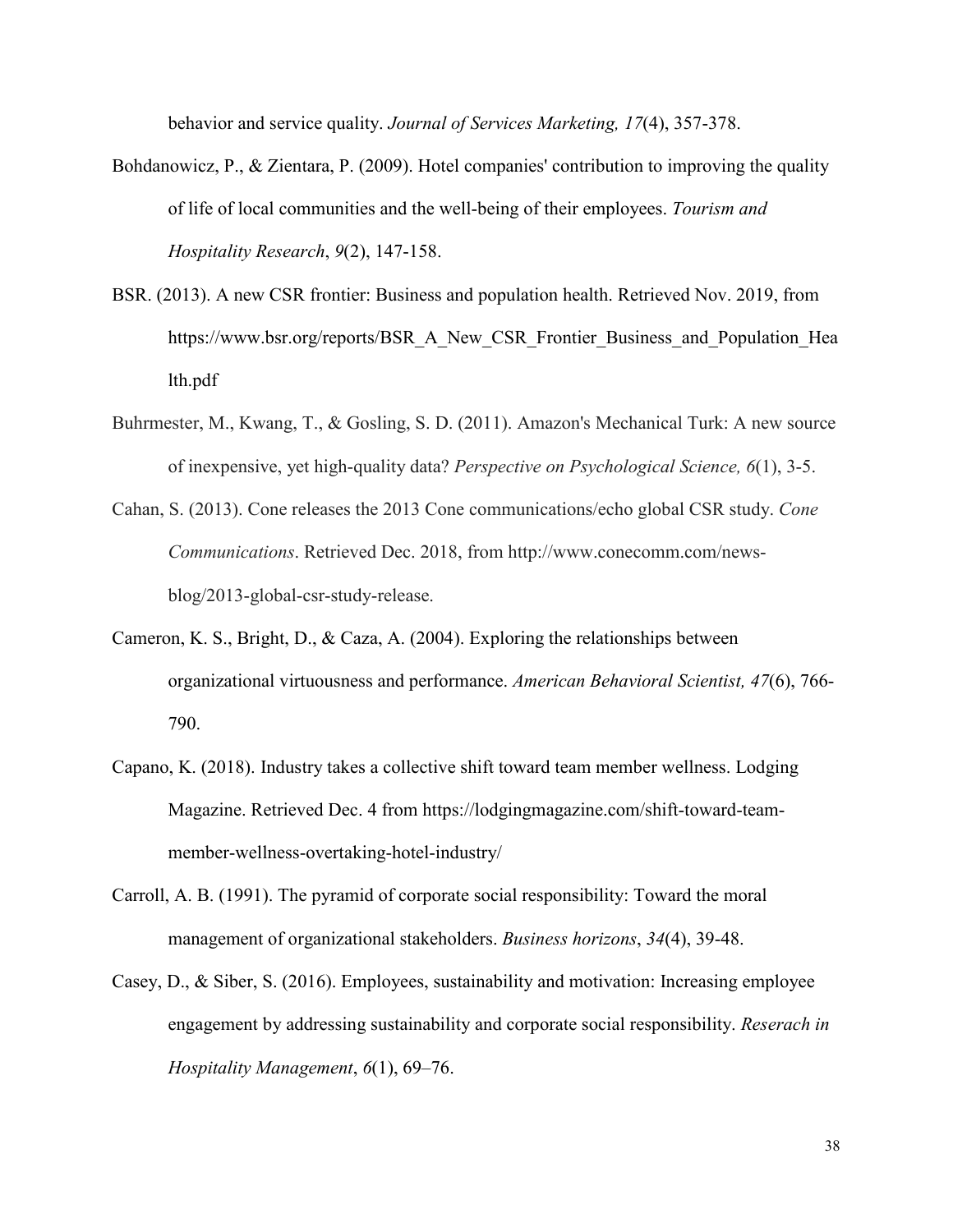- Chen, M. H., Lin, C. P., Tian, L., & Yang, Y. (2017). A theoretical link between corporate giving and hospitality firm performance. *International Journal of Hospitality Management*, *66*, 130-134.
- Choi, J. G., Woods, R. H., & Murrmann, S. K. (2000). International labor markets and the migration of labor forces as an alternative solution for labor shortages in the hospitality industry. *International Journal of Contemporary Hospitality Management*, *12*(1), 61-67.
- Cone Communications. (2013). *2013 Cone Communications/ECHO Global CSR Study*. Retrieved from www.conecomm.com/global-CSR-study
- Conway, A. M., Tugade, M. M., Catalino, L. I., & Fredrickson, B. L. (2013). The broaden-andbuild theory of positive emotions: Form, function and mechanisms. In: David, S., Boniwell, I., & Ayers, A. C. (Eds.), *Oxford handbook of happiness*, 17-34.
- Cropanzano, R., & Mitchell, M. S. (2005). Social exchange theory: An interdisciplinary review. *Journal of Management, 31*(6), 874-900.
- Dawson, Mary E. and Abbott, JeAnna. (2009). Hospitality culture and climate: Keys to retaining hospitality employees and creating competitive advantage. International CHRIE Conference-Refereed Track. 3. Retrieved Dec. 2018 from: https://scholarworks.umass.edu/refereed/Sessions/Saturday/3
- Deci, E. L., & Ryan, R. M. (2008). Hedonia, eudaimonia, and well-being: An introduction. *Journal of Happiness Studies*, *9*(1), 1–11.
- Dežmar-Krainz, K. (2015). Enhancing well-being of employees through corporate social responsibility context. *Megatrend revija*, *12*(2), 137-153.
- Diener, E. D., Emmons, R. A., Larsen, R. J., & Griffin, S. (1985). The satisfaction with life scale. *Journal of Personality Assessment, 49*(1), 71-75.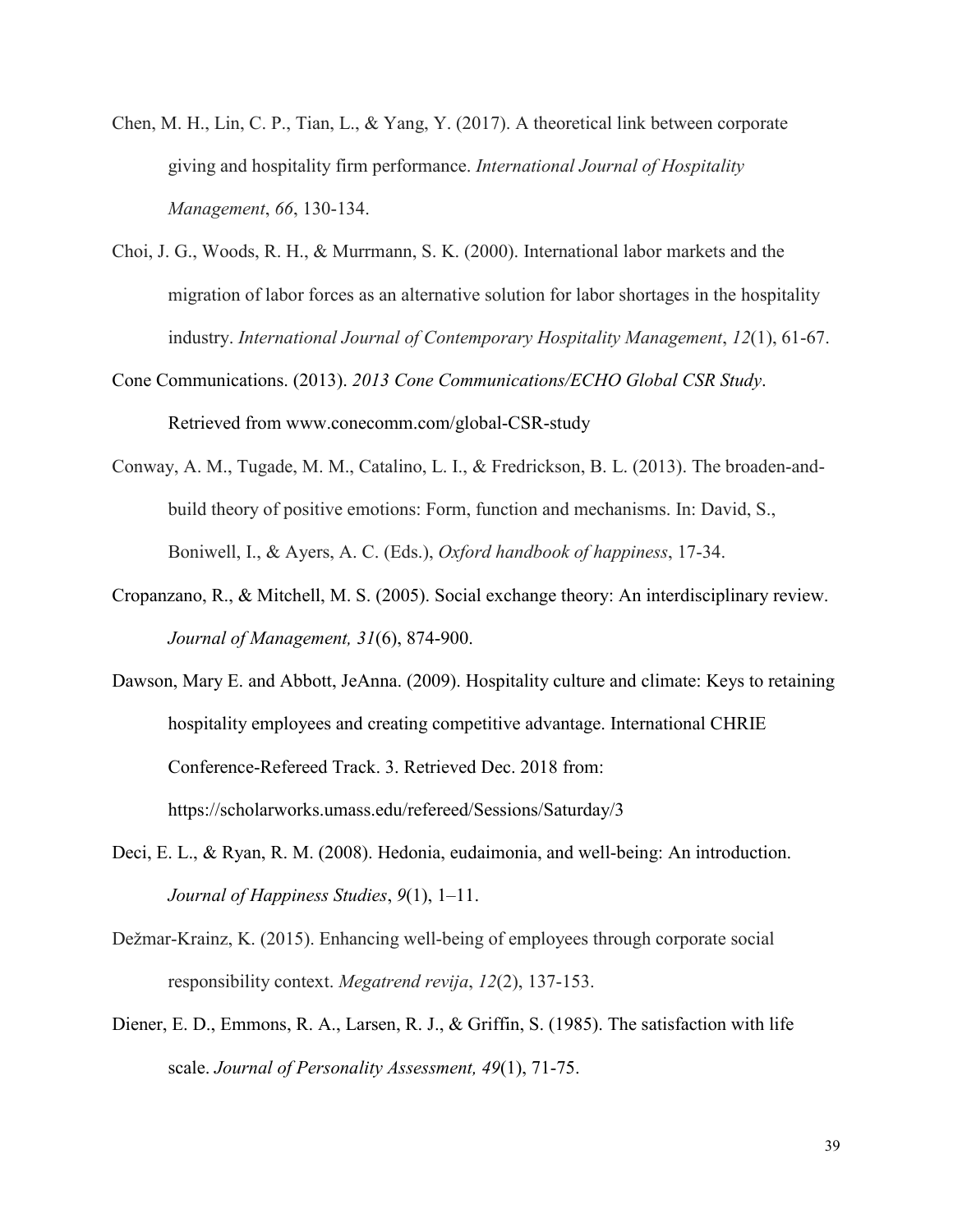- Dutton, J. E., Worline, M. C., Frost, P. J., & Lilius, J. (2006). Explaining compassion organizing. *Administrative Science Quarterly, 51*(1), 59-96.
- Dutton, J. E., Workman, K. M., & Hardin, A. E. (2014). Compassion at work [Electronic version]. Retrieved Jan. 2019, from Cornell University, SHA School site: http://scholarship.sha.cornell.edu/articles/749
- El Akremi, A., Gond, J. P., Swaen, V., De Roeck, K., & Igalens, J. (2015). How do employees perceive corporate responsibility? Development and validation of a multidimensional corporate stakeholder responsibility scale. *Journal of Management*, 1-39.
- Emmons, R. A., & Shelton, C. M. (2002). Gratitude and the science of positive psychology. *Handbook of Positive Psychology*, *18*, 459-471.
- Emmons, R. A., & McCullough, M. E. (2003). Counting blessings versus burdens: An experimental investigation of gratitude and subjective well-being in daily life. *Journal of Personality and Social Psychology*, *84*(2), 377–389.
- Emmons, Robert A.; McCullough, Michael E. (Eds) (2004). *The Psychology of Gratitude*. Oxford University Press, Inc.
- Farooq, O., Rupp, D. E., & Farooq, M. (2017). The multiple pathways through which internal and external corporate social responsibility influence organizational identification and multifoci outcomes: The moderating role of cultural and social orientations. *Academy of Management Journal*, *60*(3), 954-985.
- Fehr, R., Fulmer, A., Awtrey, E., & Miller, J. A. (2017). The grateful workplace: A multilevel model of gratitude in organizations. *Academy of Management Review*, *42*(2), 361–381.
- Ford, M. T., Wang, Y., Jin, J., & Eisenberger, R. (2018). Chronic and episodic anger and gratitude toward the organization: Relationships with organizational and supervisor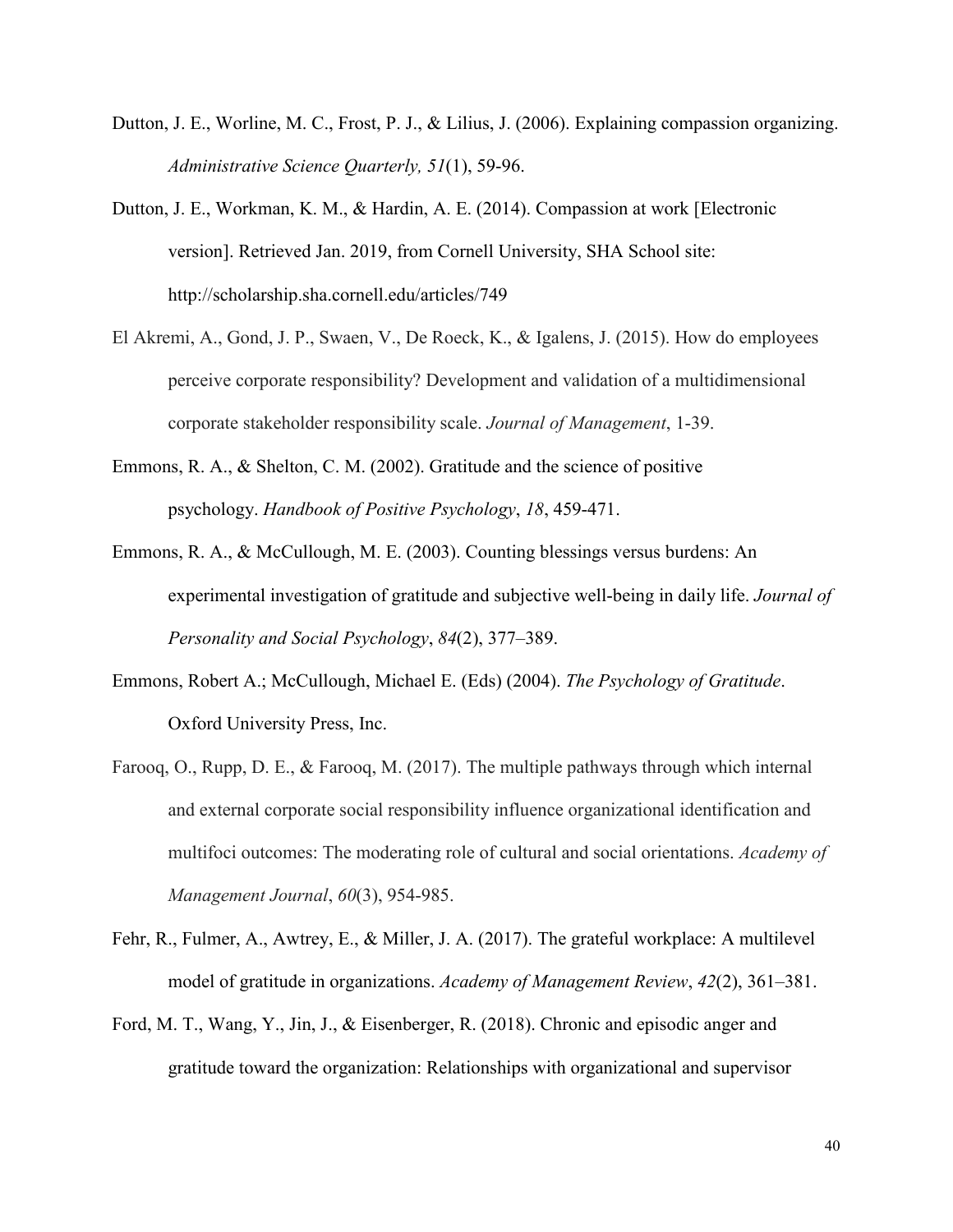supportiveness and extrarole behavior. *Journal of Occupational Health Psychology*, *23*(2), 175.

- Fornell, C., & Larcker, D. F. (1981). Evaluating structural equation models with unobservable variables and measurement error. *Journal of Marketing Research, 18*(1), 39-50.
- French, K. A., Dumani, S., Allen, T. D., & Shockley, K. M. (2018). A meta-analysis of work– family conflict and social support. *Psychological Bulletin*, *144*(3), 284.
- Fredrickson, B. L. (2001). The role of positive emotions in positive psychology: The broadenand-build theory of positive emotions. *American psychologist*, *56*(3), 218.
- Fredrickson, B. L., & Joiner, T. (2002). Positive emotions trigger upward spirals toward emotional well-being. *Psychological Science*, *13*(2), 172-175.
- Fugl-Meyer, A. R., Melin, R., & Fugl-Meyer, K. S. (2002). Life satisfaction in 18-to 64-year-old Swedes: in relation to gender, age, partner and immigrant status. *Journal of Rehabilitation Medicine, 34*(5), 239-246.
- Glavas, A. (2016). Corporate social responsibility and employee engagement: Enabling employees to employ more of their whole selves at work. *Frontiers in Psychology*, *7*(MAY), 796, 1-10.
- Gordon, S., Tang, C.-H., Day, J., & Adler, H. (2018). Supervisor support and turnover in hotels: Does subjective well-being mediate the relationship? Article information. *International Journal of Contemporary Hospitality Management, 31*(1), 496-512.
- Goetz, J. L., Keltner, D., & Simon-Thomas, E. (2010). Compassion: an evolutionary analysis and empirical review. *Psychological Bulletin*, *136*(3), 351.
- Grappi, S., Romani, S., & Bagozzi, R. P. (2013). Consumer response to corporate irresponsible behavior: Moral emotions and virtues. *Journal of Business Research*, *66*(10), 1814-1821.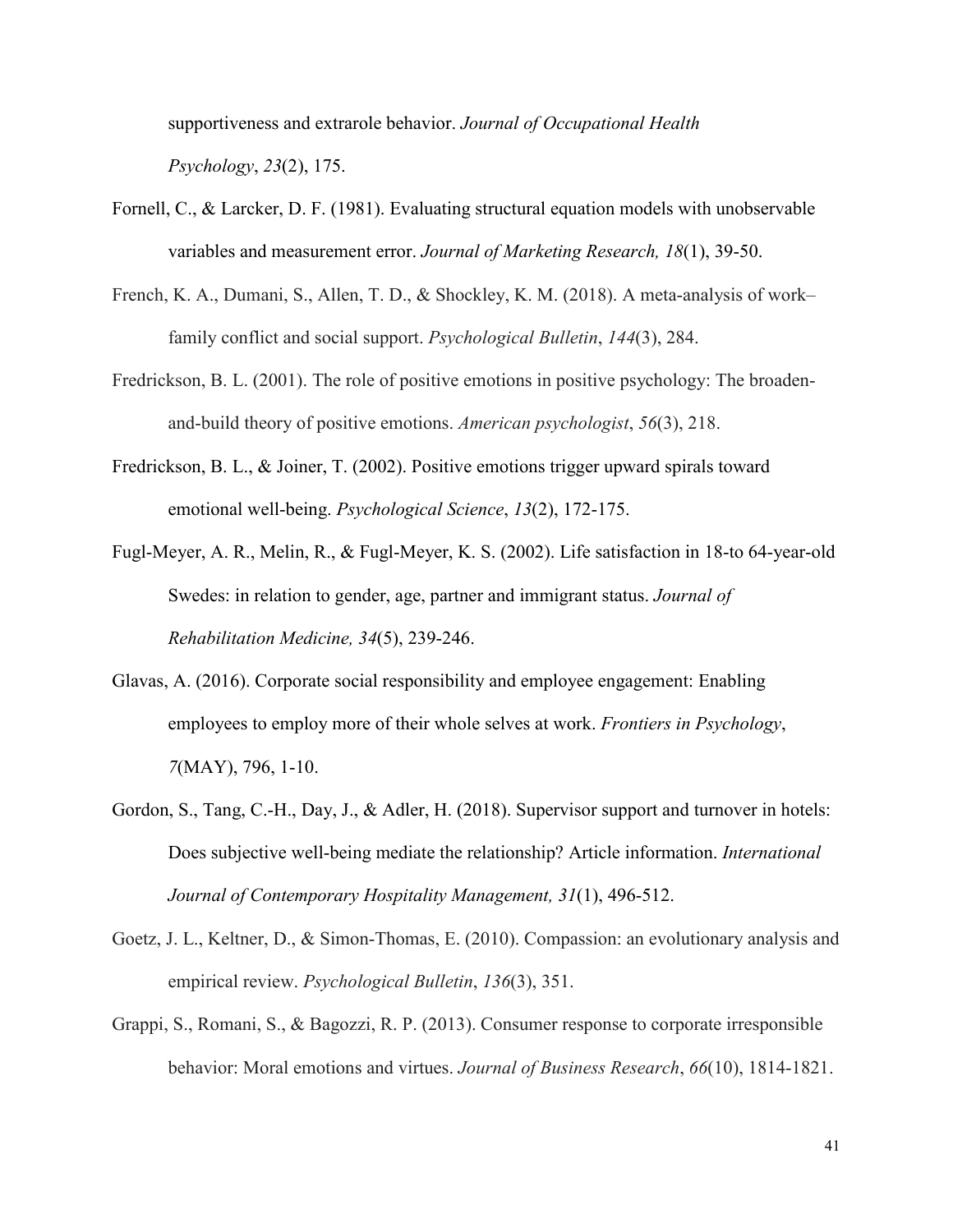- Grawitch, M. J., Gottschalk, M., & Munz, D. C. (2006). The path to a healthy workplace: A critical review linking healthy workplace practices, employee well-being, and organizational improvements. *Consulting Psychology Journal: Practice and Research*, *58*(3), 129.
- Greening, D. W., & Turban, D. B. (2000). Corporate social performance as a competitive advantage in attracting a quality workforce. *Business & Society*, *39*(3), 254-280.
- Gustafsson, J. E., & Balke, G. (1993). General and specific abilities as predictors of school achievement. *Multivariate Behavioral Research, 28*(4), 407-434.
- Haidt, J. (2003). The moral emotions. *Handbook of Affective Sciences, 11*(2003), 852-870.
- Haidt, J. (2008). Morality. *Perspectives on Psychological Science*, *3*(1), 65-72.
- Hair, J. F., Black, W. C., Babin, B. J., & Anderson, R. E. (2016). *Multivariate Data Analysis*. 7th ed. India: Pearson Education Limited.
- Hall, C. M., Prayag, G., & Amore, A. (2018). *Tourism and resilience*: Individual, organizational and destination perspectives. Blue Ridge Summit, PA, USA: Channel View Publications.
- Henderson, L. W., & Knight, T. (2012). Integrating the hedonic and eudaimonic perspectives to more comprehensively understand well-being and pathways to well-being. *International Journal of Well-being, 2*(3), 196-221.
- Homans, G. (1958). Social Behavior as Exchange. *American Journal of Sociology, 63*(6), 597– 606.
- Horberg, E. J., Oveis, C., & Keltner, D. (2011). Emotions as moral amplifiers: An appraisal tendency approach to the influences of distinct emotions upon moral judgment. *Emotion Review*, *3*(3), 237-244.

Hur, W. M., Moon, T. W., & Ko, S. H. (2018). How employees' perceptions of CSR increase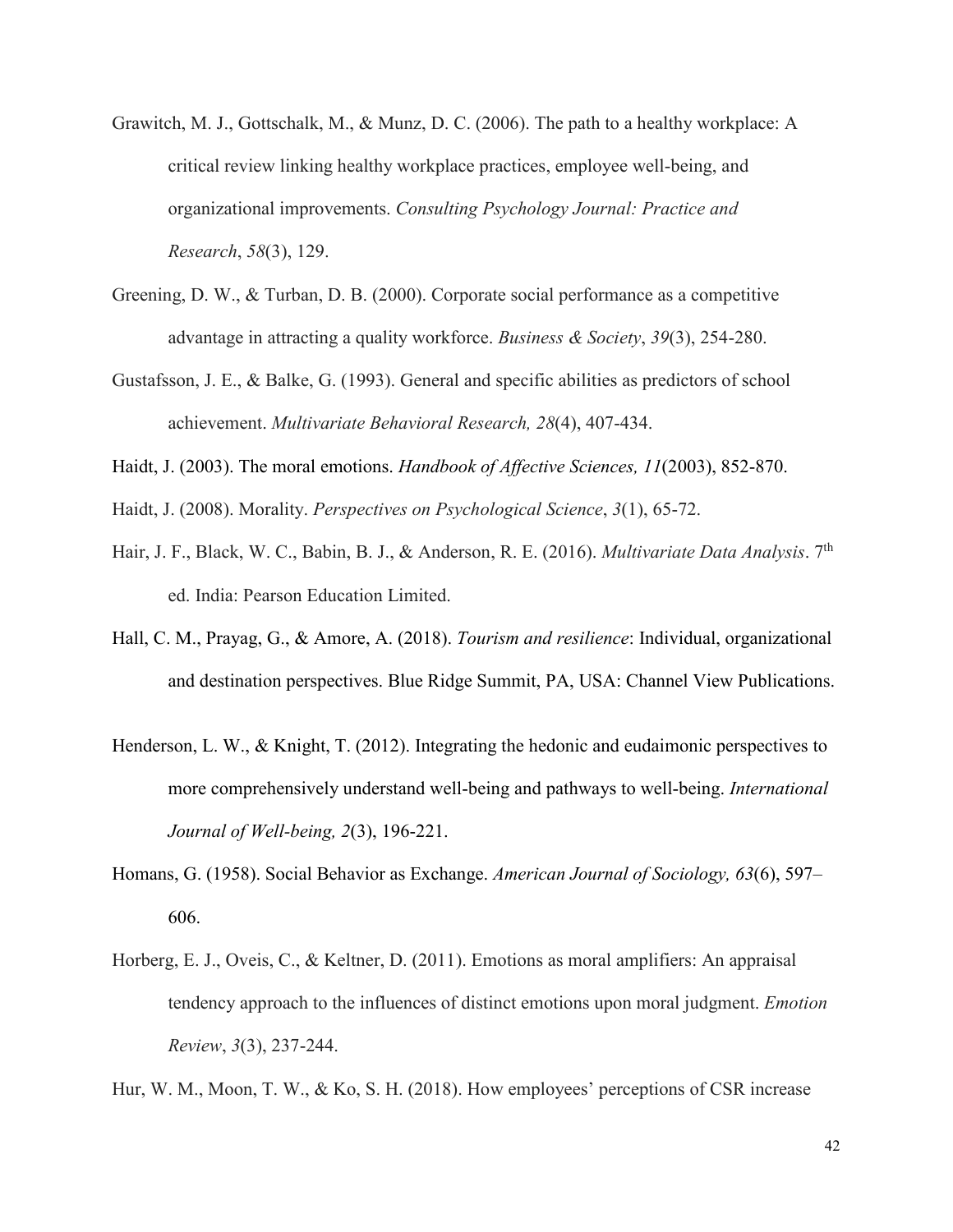employee creativity: Mediating mechanisms of compassion at work and intrinsic motivation. *Journal of Business Ethics*, *153*(3), 629-644.

- Huta, V. (2016). An overview of hedonic and eudaimonic well-being concepts. In: Reinecke, L. & Oliver, M. B. (Eds), *Handbook of Media Use and Well-being: International perspectives on theory and research on positive media effects*, New York: Routledge, 14- 33.
- Huta, V., & Waterman, A. S. (2014). Eudaimonia and its distinction from hedonia: Developing a classification and terminology for understanding conceptual and operational definitions. *Journal of Happiness Studies*, *15*(6), 1425–1456.
- Integrated Benefits Institute (IBI). (2018). Costs of poor health infographic 2018. Retrieved Jan. 2020 from https://www.ibiweb.org/business-costs-of-poor-health-infographic/
- Jung, H. S., & Yoon, H. H. (2014). Antecedents and consequences of employees' job stress in a foodservice industry: Focused on emotional labor and turnover intent. *International Journal of Hospitality Management*, *38*, 84–88.
- Jung, H. S., & Yoon, H. H. (2016). What does work meaning to hospitality employees? The effects of meaningful work on employees' organizational commitment: The mediating role of job engagement. *International Journal of Hospitality Management*, *53*, 59–68.
- Justin, J., Gon, W., & Roy, X. (2017). Multilevel model of management support and casino employee turnover intention. *Tourism Management*, *59*, 193–204.
- Kanov, J. M., Maitlis, S., Worline, M. C., Dutton, J. E., Frost, P. J., & Lilius, J. M. (2004). Compassion in organizational life. *American Behavioral Scientist*, *47*(6), 808–827. Retrieved Nov. 2018 from http://webuser.bus.umich.edu/janedut/Compassion/Comp Organ Life.pdf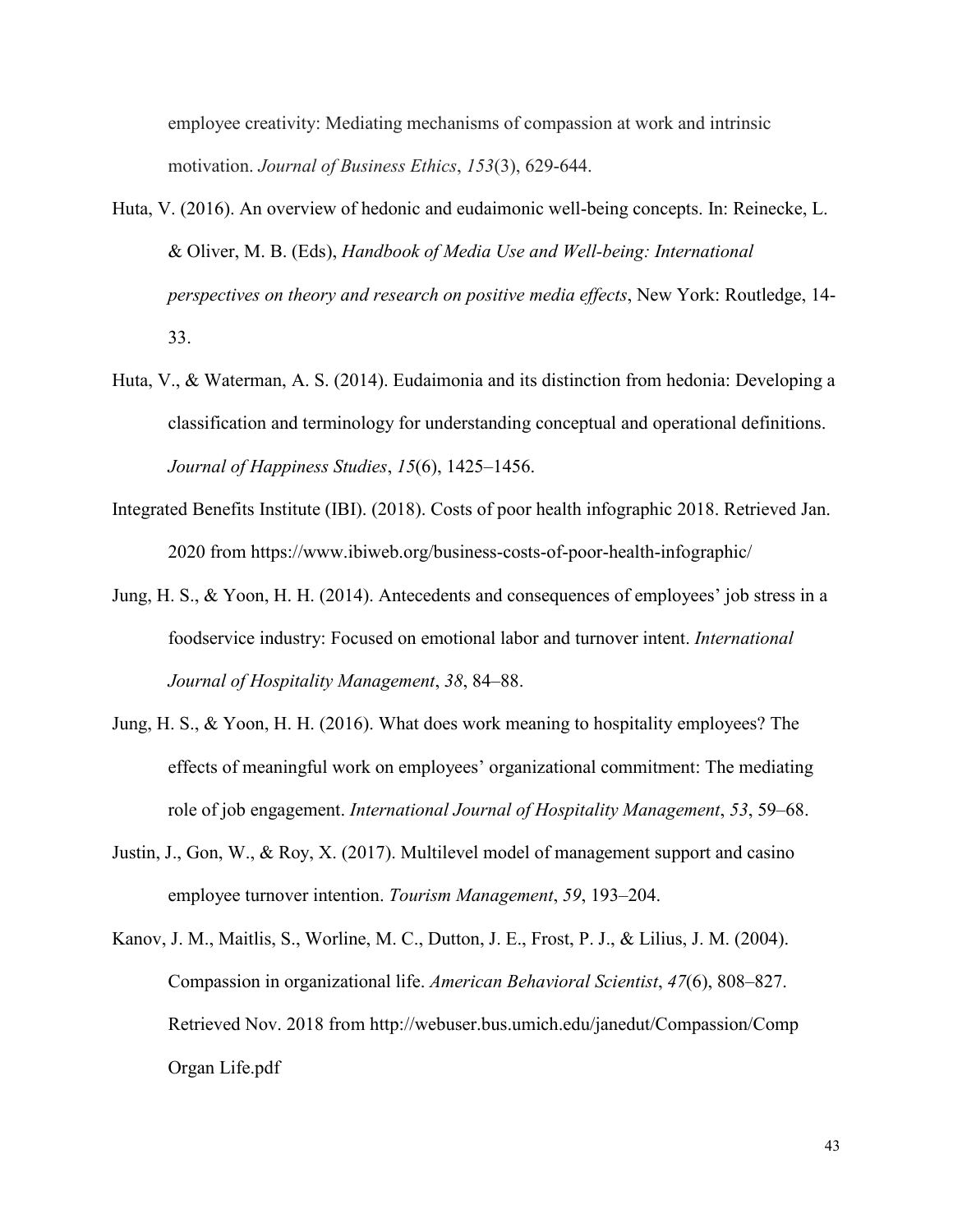- Kaplan, S., Bradley-Geist, J. C., Ahmad, A., Anderson, A., Hargrove, A. K., & Lindsey, A. (2014). A test of two positive psychology interventioneing. *Journal of Business and Psychology*, *29*(3), 367–380.
- Kaptein, M. (2011). From inaction to external whistleblowing: The influence of the ethical culture of organizations on employee responses to observed wrongdoing. *Journal of Business Ethics*, *98*(3), 513-530.
- Kerr, J. H., & Vos, M. C. (1993). Employee fitness programmes, absenteeism and general wellbeing. *Work & Stress,* 7(2), 179-190.
- Kim, E. E. K., Kang, J., & Mattila, A. S. (2012). The impact of prevention versus promotion hope on CSR activities. *International Journal of Hospitality Management*, *31*(1), 43–51.
- Kim, E., & Ham, S. (2016). Restaurants' disclosure of nutritional information as a corporate social responsibility initiative: Customers' attitudinal and behavioral responses. *International Journal of Hospitality Management*, *55*, 96–106.
- Kim, J. S., Song, H., Lee, C. K., & Lee, J. Y. (2017). The impact of four CSR dimensions on a gaming company's image and customers' revisit intentions. *International Journal of Hospitality Management*, *61*, 73-81.
- Kim, H. (Lina), Woo, E., Uysal, M., & Kwon, N. (2018). The effects of corporate social responsibility (CSR) on employee well-being in the hospitality industry. *International Journal of Contemporary Hospitality Management*, *30*(3), 1584–1600.
- Kim, H. L., Rhou, Y., Uysal, M., & Kwon, N. (2017). An examination of the links between corporate social responsibility (CSR) and its internal consequences. *International Journal of Hospitality Management*, *61*, 26–34.

Kim, W., Ok, C., & Lee, M. J. (2009). Antecedents of service employees' organizational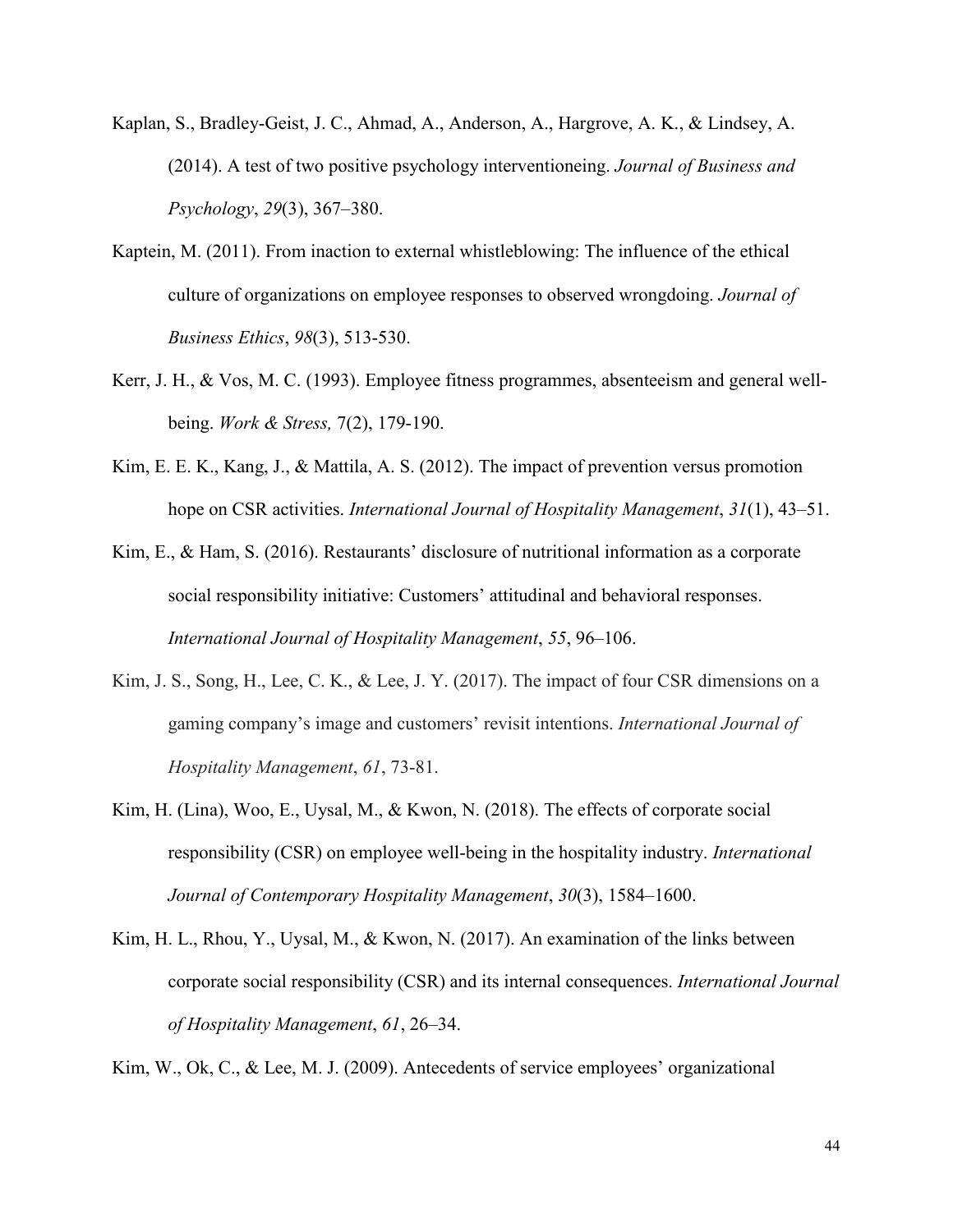citizenship behaviors in full-service restaurants in Korea. *Cornell Hospitality Quarterly*, *50*(2), 180–197.

- Kim, Y. (2016). Antecedents And Consequences Of Self-Conscious Emotions In The Workplace: Guilt, Shame, And Pride (Doctoral dissertation, University of Minnesota). Retrieved from https://conservancy.umn.edu/bitstream/handle/11299/200320/Kim\_umn\_0130E\_17214.p df?sequence=1
- Kolk, A. (2016). The social responsibility of international business: From ethics and the environment to CSR and sustainable development. *Journal of World Business*, *51*(1), 23- 34.
- Koufteros, X., Babbar, S., & Kaighobadi, M. (2009). A paradigm for examining second-order factor models employing structural equation modeling. *International Journal of Production Economics*, *120*(2), 633-652.
- Lai, K. & Green, S. B. (2016) The problem with having two watches: Assessment of fit when RMSEA and CFI disagree. *Multivariate Behavioral Research, 51*(2-3), 220-239.
- Lambert, S. J. (1990). Processes linking work and family: A critical review and research agenda. *Human Relations, 43*(3), 239-257.
- Lawler, E. J. (2001). An affect theory of social exchange. *American Journal of Sociology*, *107*(2), 321–352.
- Layous, K., Nelson, S. K., Kurtz, J. L., & Lyubomirsky, S. (2017). What triggers prosocial effort? A positive feedback loop between positive activities, kindness, and well-being. *Journal of Positive Psychology*, *12*(4), 385–398.

Lazarus, R.S. (1991), Progress on a cognitive-motivational-relational theory of emotion.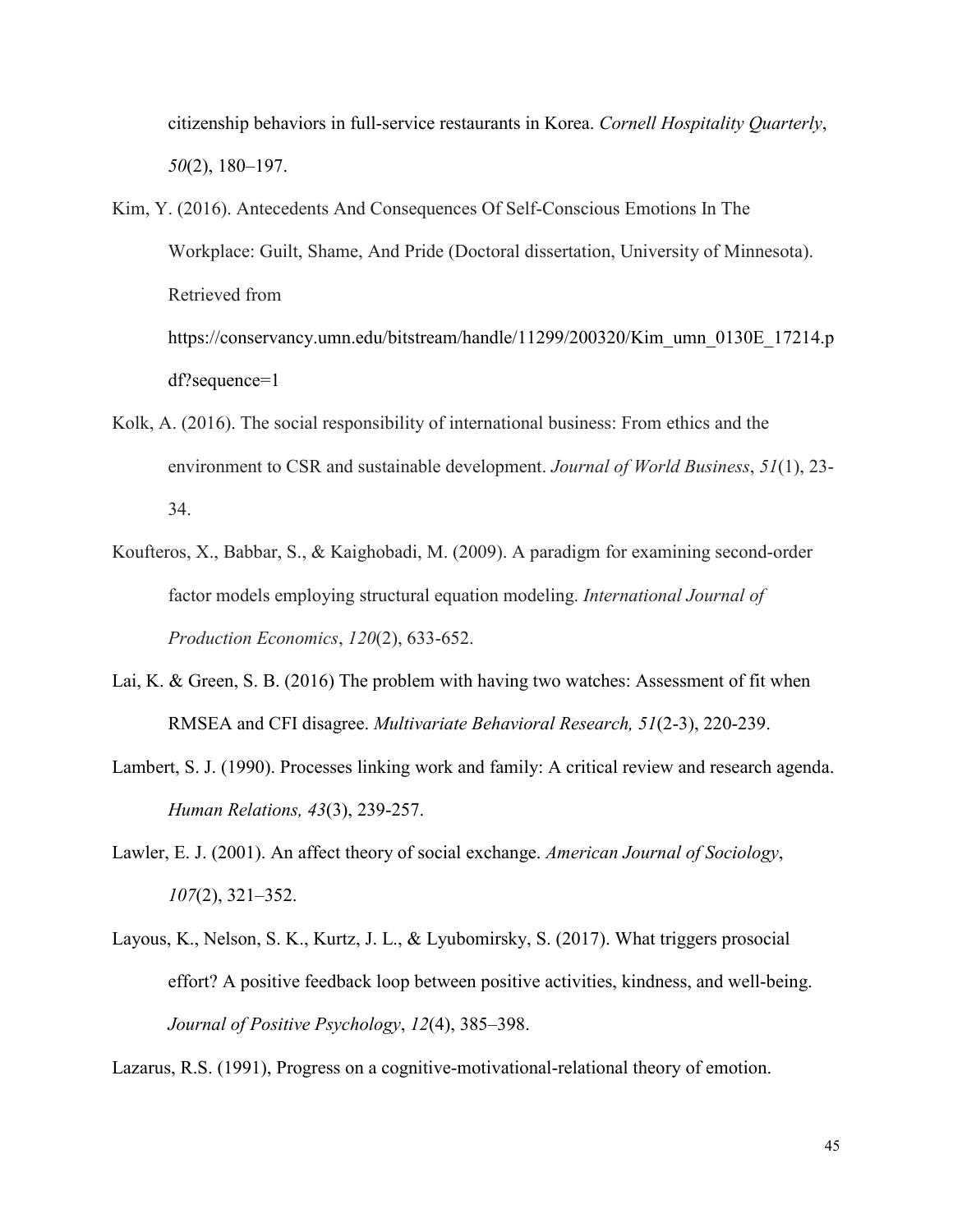*American Psychologist*, *46*(8), 819-834.

- Lee, K., & Allen, N. J. (2002). Organizational citizenship behavior and workplace deviance: The role of affect and cognition. *Journal of Applied Psychology*, *87*(1), 131–142.
- Lee, C., Song, H., Lee, H., Lee, S. and Bernhard, B. (2013), "The impact of CSR on employee's organizational trust, job satisfaction, and customer orientation: an empirical examination of responsively gambling strategies", *International Journal of Hospitality Management, 33*, 406-415.
- LePine, J. A., Erez, A., & Johnson, D. E. (2002). The nature and dimensionality of organizational citizenship behavior: a critical review and meta-analysis. *Journal of Applied Psychology*, *87*(1), 52.
- Ma, E., Qu, H., Wilson, M., & Eastman, K. (2013). Modeling OCB for hotels: Don't forget the customers. *Cornell Hospitality Quarterly*, *54*(3), 308-317.
- Marsh, H. W., Hau, K. T., & Wen, Z. (2004). In search of golden rules: Comment on hypothesistesting approaches to setting cutoff values for fit indexes and dangers in overgeneralizing Hu and Bentler's (1999) findings. *Structural equation modeling*, *11*(3), 320-341.
- Marsh, H. W., & Hocevar, D. (1985). Application of confirmatory factor analysis to the study of self-concept: First-and higher order factor models and their invariance across groups. *Psychological Bulletin*, *97*(3), 562.
- McCullough, M. E., Emmons, R. A., & Tsang, J. A. (2002). The grateful disposition: A conceptual and empirical topography. *Journal of Personality and Social Psychology*, *82*(1), 112–127.
- McWilliams, A., & Siegel, D. (2001). Corporate social responsibility: A theory of the firm perspective. *Academy of Management Review*, *26*(1), 117–127.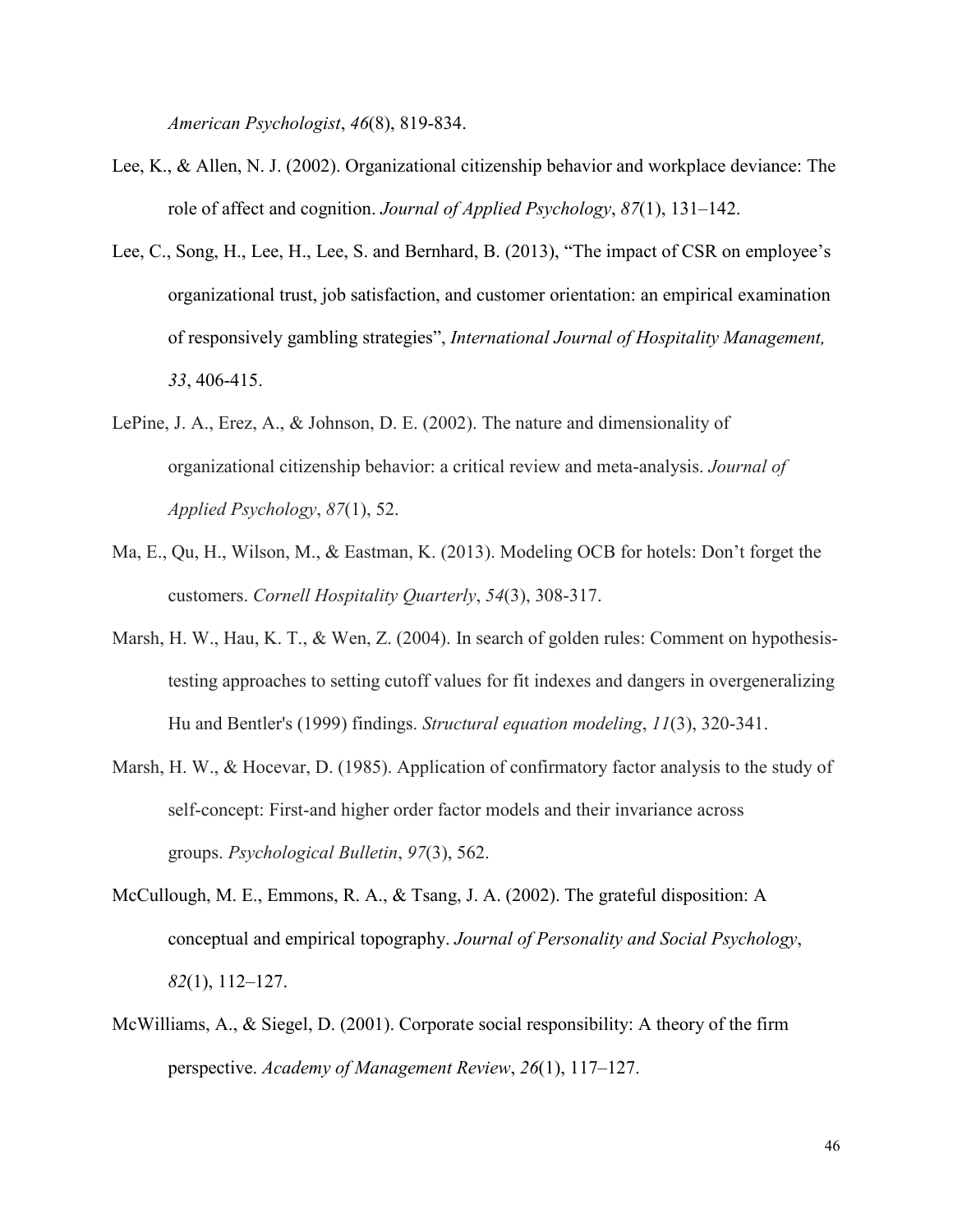- Mirvis, P. (2012). Employee engagement and CSR: Transactional, relational, and developmental approaches. *California Management Review, 54*(4), 93-117.
- Moon, T.-W., Hur, W.-M., Ko, S.-H., Kim, J.-W., & Yoon, S.-W. (2014). Bridging corporate social responsibility and compassion at work. *Career Development International*, *19*(1), 49–72.
- National Center for Health Statistics. (2013). *Health, United States, 2012*. U.S. Department of Health and Human Services Centers for Disease Control and Prevention. Retrieved Nov. 24, 2019 from www.cdc.gov/nchs/hus.htm.
- Newbery, C. (2017). Q&A:'Everything we're doing on well-being os linked to performance'. People Management. Retrived Dec. 4, 2019 from https://www.peoplemanagement.co.uk/voices/interviews/bengougam-hilton-well-being
- Nussbaum, M. C. (2003). *Upheavals of thought: The intelligence of emotions*. Cambridge University Press.
- Oliver, R. L. (1980). A cognitive model of the antecedents and consequences of satisfaction decisions. *Journal of Marketing Research, 17*(4), 460-469.
- Pace, C. S., San Martini, P., & Zavattini, G. C. (2011). The factor structure of the Inventory of Parent and Peer Attachment (IPPA): A survey of Italian adolescents. *Personality and Individual Differences*, *51*(2), 83-88.
- Park, J., Choi, J., & Yeu, M. (2016). Relationhsip between corporate philanthropy and consumer loyalty - The mediating role of gratitude, trust and commitment: South Korean consumer perspctives. *Academy of Marketing Studies Journal*, *20*(1), 1-18.
- Park, S. Y., Lee, C. K., & Kim, H. (2018). The influence of corporate social responsibility on travel company employees. *International Journal of Contemporary Hospitality*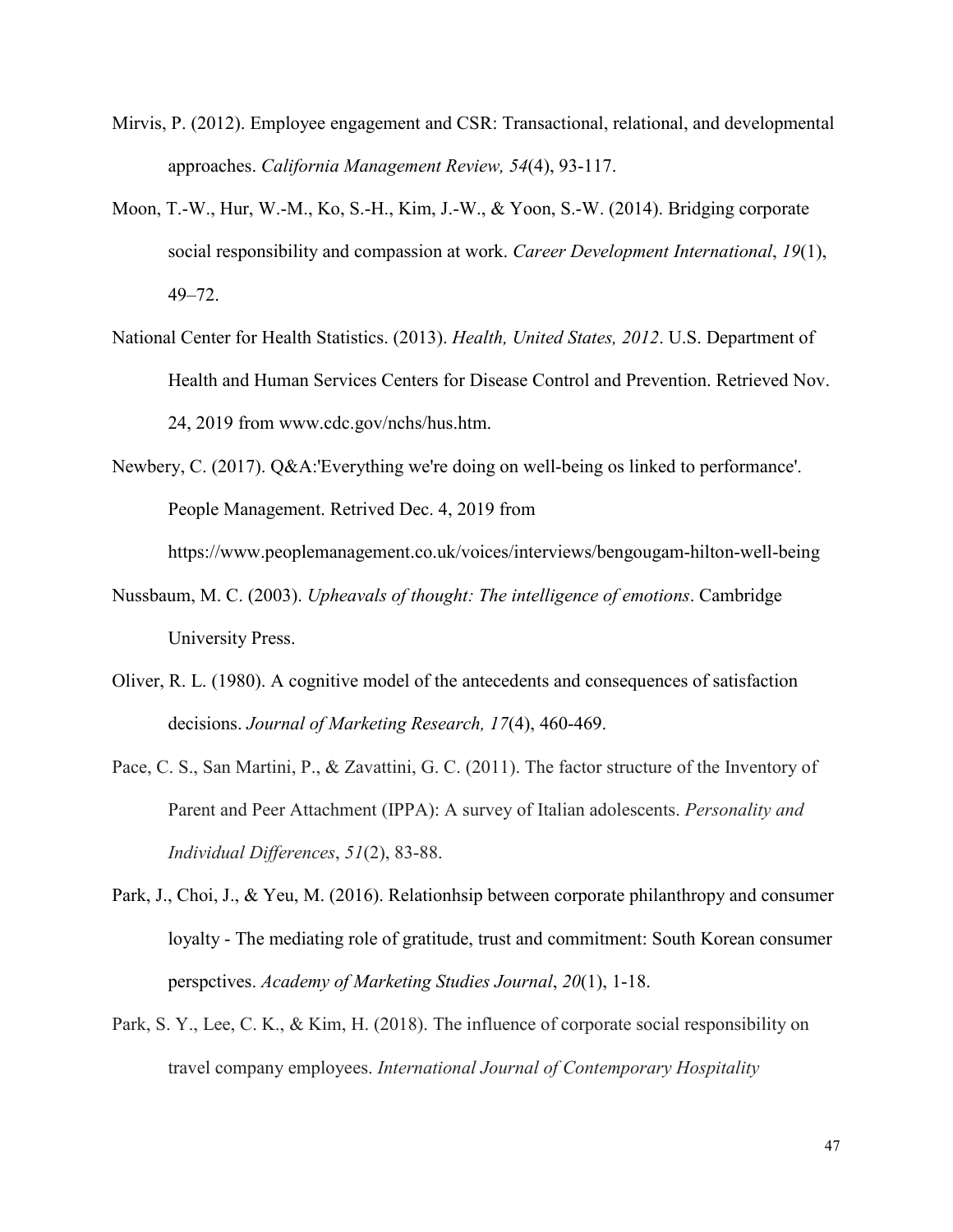*Management*, *30*(1), 178-196.

- Park, S. Y., & E. Levy, S. (2014). Corporate social responsibility: perspectives of hotel frontline employees. *International Journal of Contemporary Hospitality Management, 26*(3), 332- 348.
- Pelletier, K. L., & Bligh, M. C. (2008). The aftermath of organizational corruption: Employee attributions and emotional reactions. *Journal of Business Ethics*, *80*(4), 823-844.
- Podsakoff, N. P., Whiting, S. W., Podsakoff, P. M., & Mishra, P. (2011). Effects of organizational citizenship behaviors on selection decisions in employment interviews. *Journal of Applied Psychology*, *96*(2), 310.
- Podsakoff, P. M., MacKenzie, S. B., & Podsakoff, N. P. (2012). Sources of method bias in social science research and recommendations on how to control it. *Annual Review of Psychology, 63*, 539-569.
- Porter, M. E., & Kramer, M. R. (2006). The link between competitive advantage and corporate social responsibility. *Harvard Business Review*, *84*(12), 78-92.
- Rhou, Y., & Singal, M. (2020). A review of the business case for CSR in the hospitality industry. *International Journal of Hospitality Management*, *84*, 102330.
- Rupp, D. E., Shao, R., Skarlicki, D. P., Paddock, E. L., Kim, T. Y., & Nadisic, T. (2018). Corporate social responsibility and employee engagement: The moderating role of CSR‐ specific relative autonomy and individualism. *Journal of Organizational Behavior, 39*(5), 559-579.
- Rupp, D. E., & Mallory, D. B. (2015). Corporate social responsibility: Psychological, personcentric, and progressing. *Annual Review of Organizational Psychology and Organizational Behavior*, *2*(1), 211–236.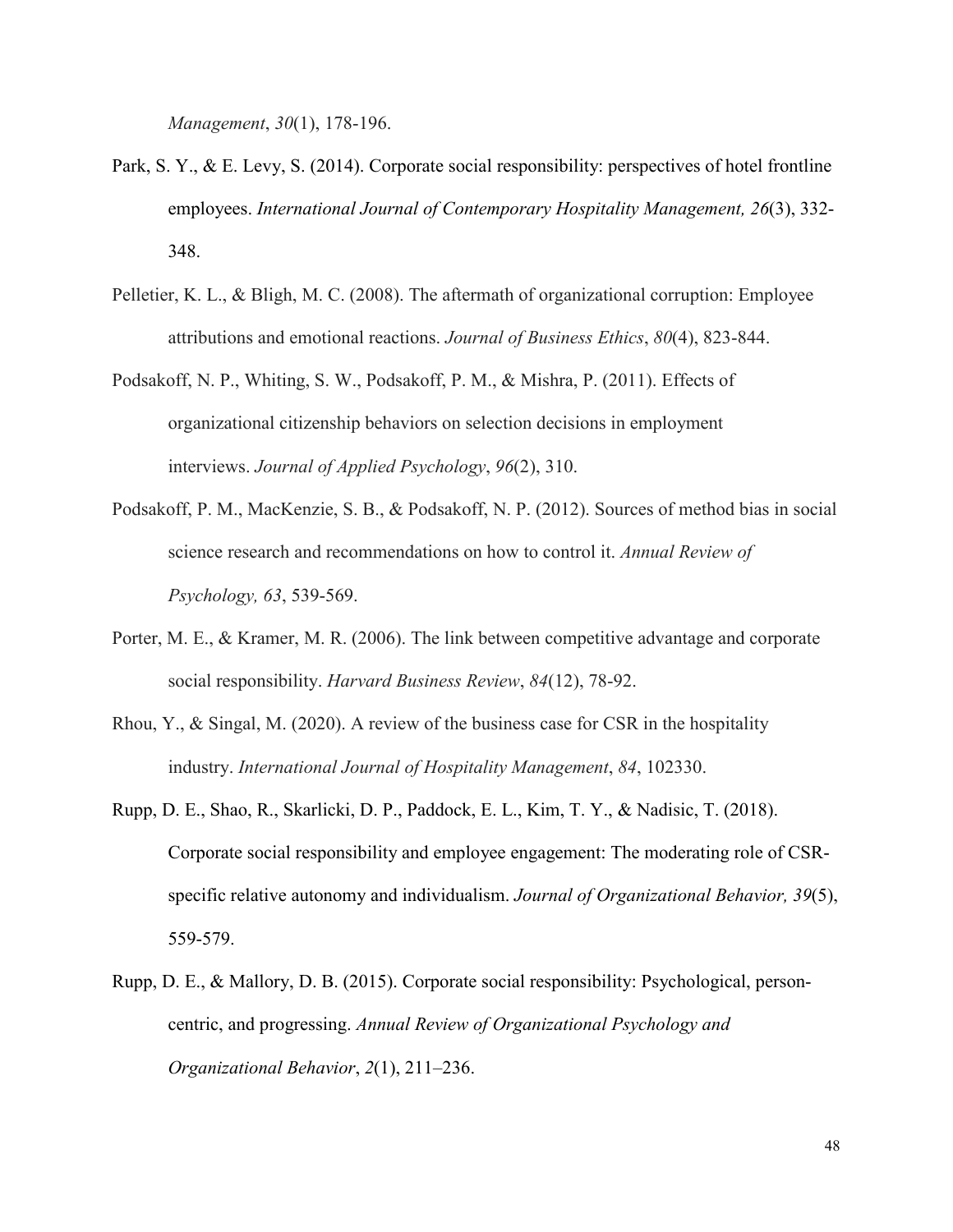- Ryff, C. D. (1989). Happiness is everything, or is it? Explorations on the meaning of psychological well-being. *Journal of Personality and Social Psychology*, *57*(6), 1069- 1081.
- Ryff, C. D., & Singer, B. (2000). Interpersonal flourishing: A positive health agenda for the new millennium. *Personality and Social Psychology Review*, *4*(1), 30-44.
- Scherer, K. R. (2000). Emotions as episodes of subsystem synchronization driven by nonlinear appraisal processes. *Emotion, Development, and Self-organization: Dynamic systems approaches to emotional development*, *7099*.
- Shen, J., & Benson, J. (2016). When CSR is a social norm: How socially responsible human resource management affects employee work behavior. *Journal of Management*, *42*(6), 1723-1746.
- Singh, A. J., & Houdré, H. (Eds.). (2012). *Hotel sustainable development: Principles & best practices*. Washington, DC: American Hotel & Lodging Educational Institute.
- Serra-Cantallops, A., Peña-Miranda, D. D., Ramón-Cardona, J., & Martorell-Cunill, O. (2018). Progress in research on CSR and the hotel industry (2006-2015)\*. *Cornell Hospitality Quarterly*, *59*(1), 15–38.
- Slack, R. E., Corlett, S., & Morris, R. (2015). Exploring employee engagement with (corporate) social responsibility: A social exchange perspective on organizational participation. *Journal of Business Ethics*, *127*(3), 537-548.
- Straume, L. V., & Vittersø, J. (2012). Happiness, inspiration and the fully functioning person: Separating hedonic and eudaimonic well-being in the workplace. *The Journal of Positive Psychology, 7*(5), 387-398.

Straume, L. V., & Vittersø, J. (2015). Well-being at work: Some differences between life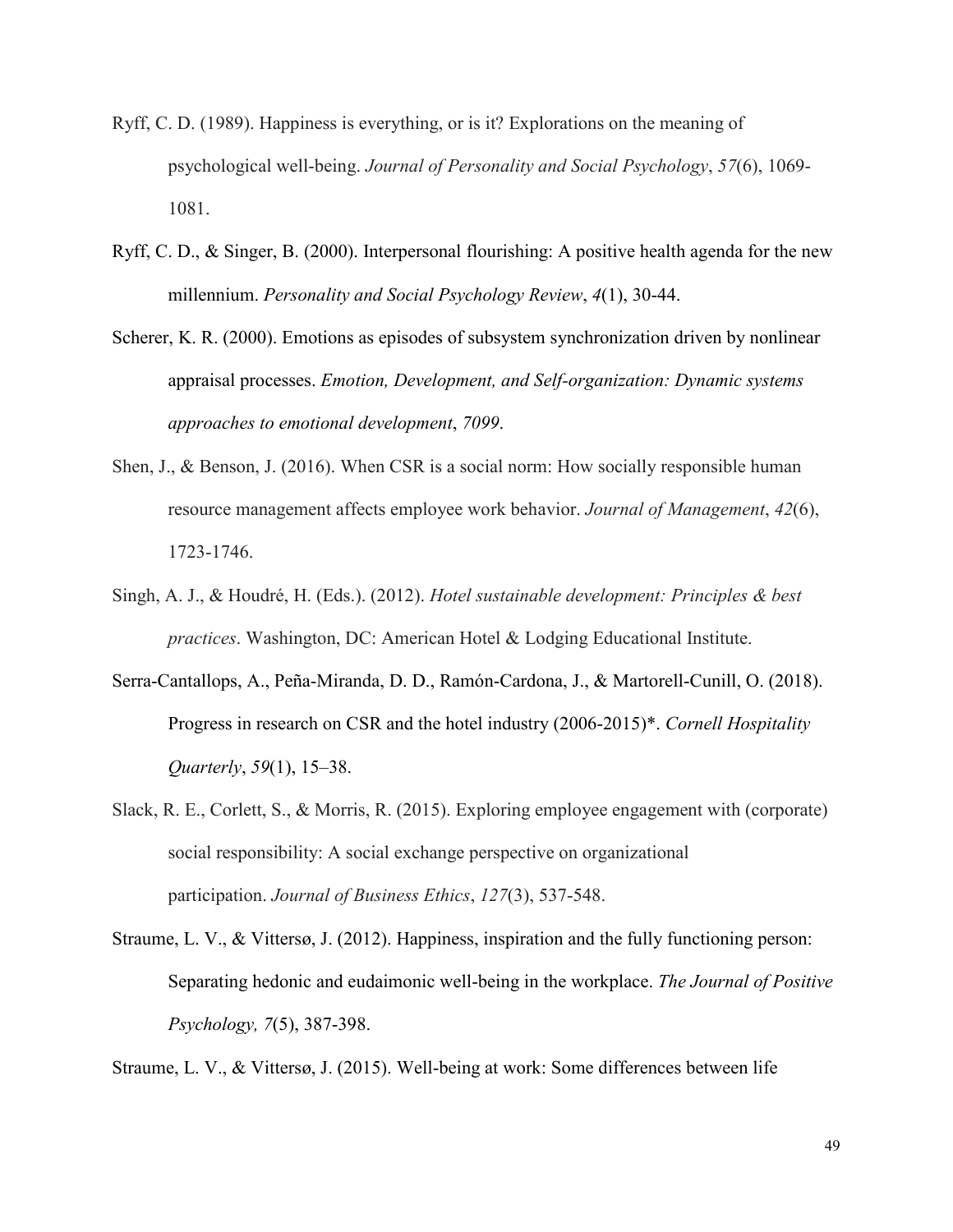satisfaction and personal growth as predictors of subjective health and sick-leave. *Journal of Happiness Studies*, *16*(1), 149–168.

- Supanti, D., & Butcher, K. (2019). Is corporate social responsibility (CSR) participation the pathway to foster meaningful work and helping behavior for millennials? *International Journal of Hospitality Management*, (October 2017), 0–1.
- Supanti, D., Butcher, K., & Fredline, L. (2015). Enhancing the employer-employee relationship through corporate social responsibility (CSR) engagement. *International Journal of Contemporary Hospitality Management, 27(7), 1479-1498*.
- Tangney, J. P., Stuewig, J., & Hafez, L. (2011). Shame, guilt, and remorse: Implications for offender populations. *Journal of Forensic Psychiatry & Psychology*, *22*(5), 706-723.
- Tangney, J. P., Stuewig, J., & Mashek, D. J. (2007). Moral emotions and moral behavior. *Annu. Rev. Psychol.*, *58*, 345-372.
- Troth, A. C., Lawrence, S. A., Jordan, P. J., & Ashkanasy, N. M. (2018). Interpersonal emotion regulation in the workplace: a conceptual and operational review and future research agenda. *International Journal of Management Reviews*, *20*(2), 523-543.
- Turban, D. B., & Yan, W. (2016). Relationship of eudaimonia and hedonia with work outcomes. *Journal of Managerial Psychology*, *31*(6), 1006–1020.

Umoh, R. (2020). Starbucks expands mental health benefits, offers theraphy to all U.S. workers, *Forbes*, Mar 16, 2020. Retrived from https://www.forbes.com/sites/ruthumoh/2020/03/16/starbucks-expands-mental-healthbenefits-offers-therapy-to-all-us-workers/#7f9457fc7698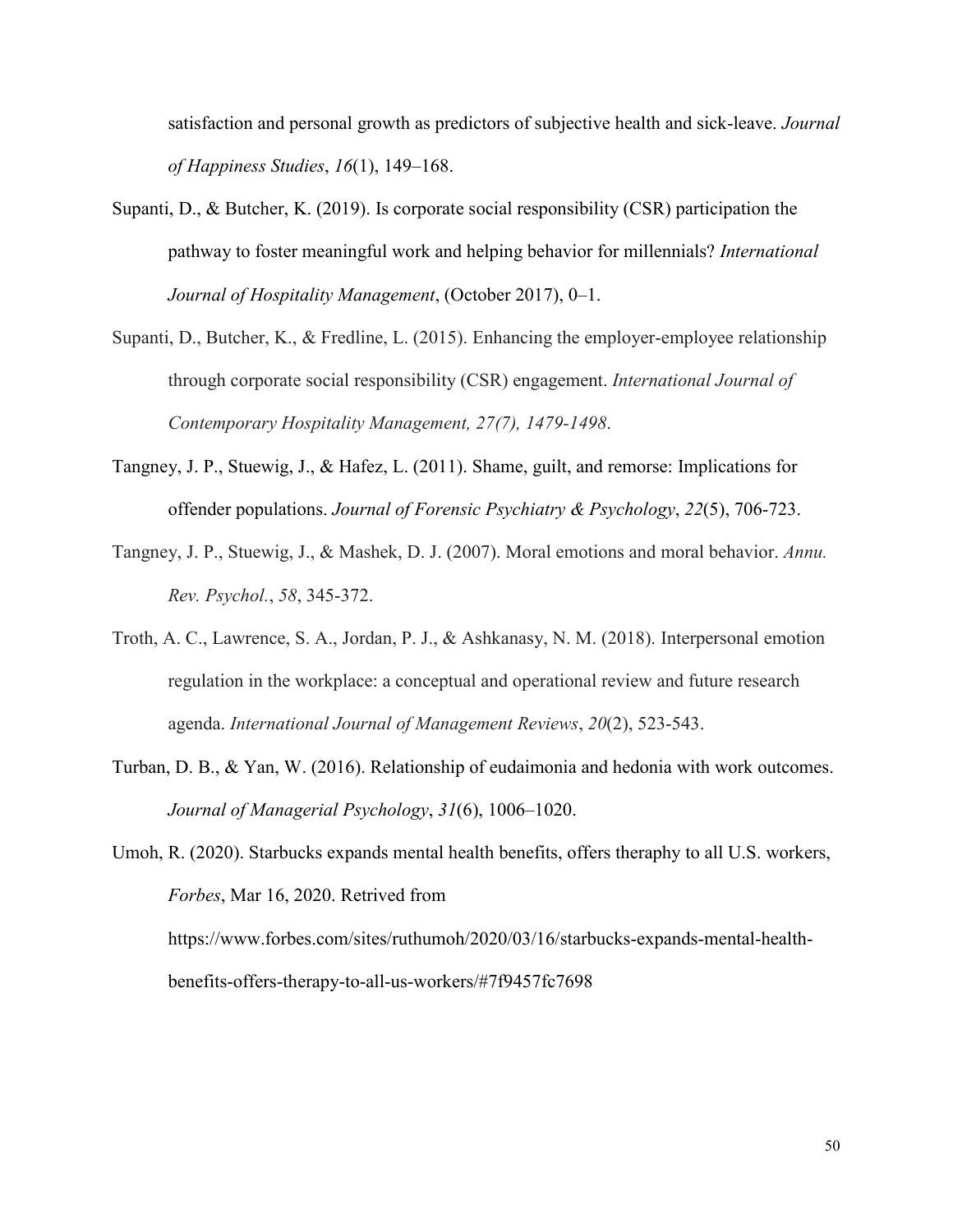- U.S. Department of Labor Statistics. (2018). *Labor force statistics from the current population survey:* Employed persons by detailed industry and age. Retrieved Sep. 20, 2019 from https://www.bls.gov/cps/cpsaat18b.htm
- Vlachos, P. A., Panagopoulos, N. G., & Rapp, A. A. (2013). Feeling good by doing good: Employee CSR-induced attributions, job satisfaction, and the role of charismatic leadership. *Journal of Business Ethics*, *118*(3), 577-588.
- Valdesolo, P., & DeSteno, D. (2011). Synchrony and the social tuning of compassion. *Emotion*, *11*(2), 262.
- Wang, H., Tong, L., Takeuchi, R., & George, G. (2016). Corporate social responsibility: An overview and new research directions: Thematic issue on corporate social responsibility. *Academy of Management Journal*, 59(2), 534-544.
- Wang, W., Fu, Y., Qiu, H., Moore, J. H., & Wang, Z. (2017). Corporate social responsibility and employee outcomes: A moderated mediation model of organizational identification and moral identity. *Frontiers in Psychology*, *8*, 1906.
- Waterman, A. S., Schwartz, S. J., Zamboanga, B. L., Ravert, R. D., Williams, M. K., Agocha, V. B., Kim, Su Yeong, & Donnellan, M. B. (2010). The questionnaire for eudaimonic wellbeing: Psychometric properties, demographic comparisons, and evidence of validity. *The Journal of Positive Psychology*, *5*(1), 41–61.
- Weiss, H. M., & Cropanzano, R. (1996). Affective events theory: A theoretical discussion of the structure, causes and consequences of affective experiences at work. In B. M. Staw & L. L. Cummings (Eds.), R*esearch in Organization Behavior*, 19, 1-74. Greenwich, CT: JAI Press

Williams, J. (2010). *The Three Faces of Work-Family Conflict:* The Poor, the Professionals, and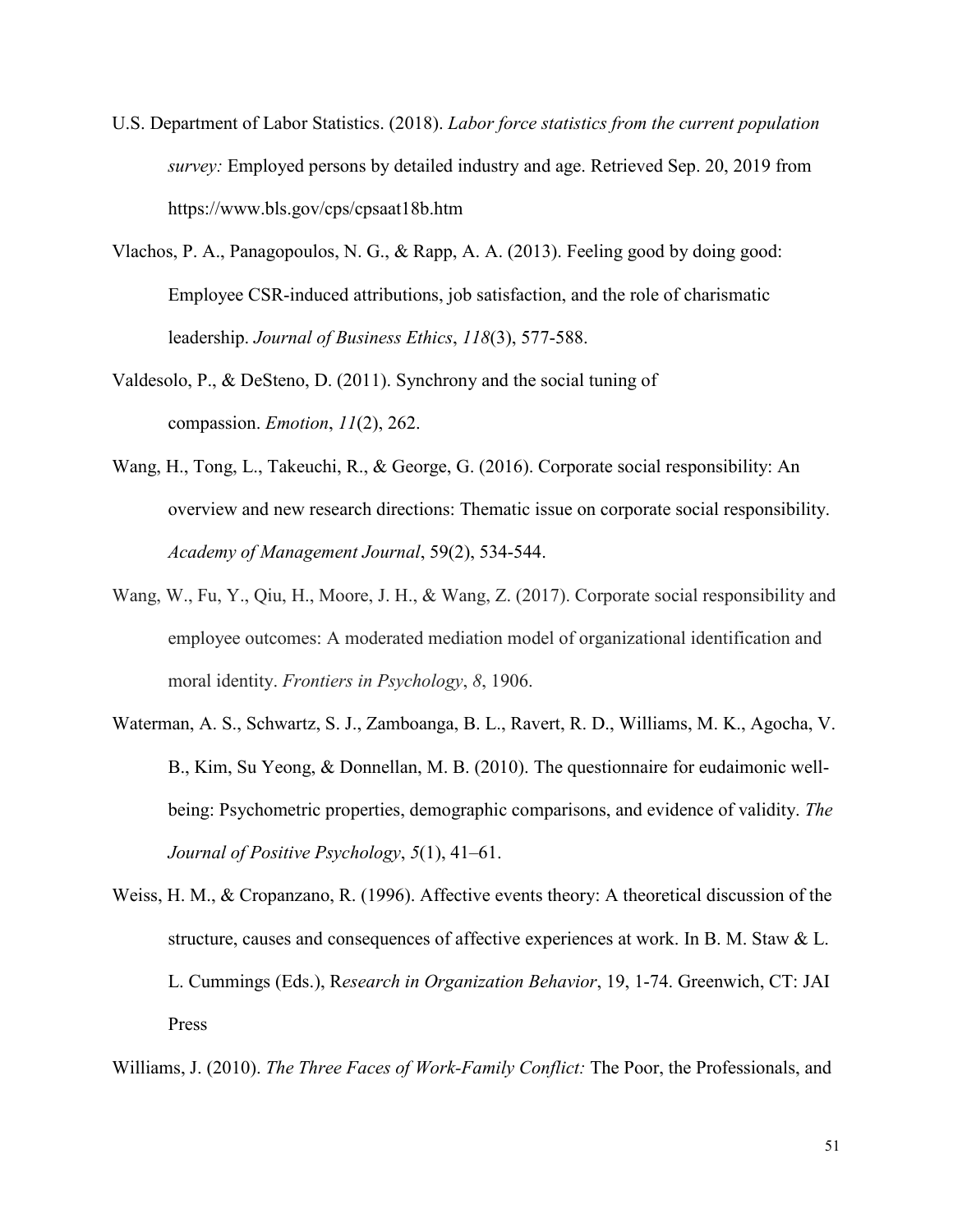the Missing Middle. Center for American Progress. Retrived Dec. 4, 2019 from www.americanprogress.org/issues/2010/01/pdf/threefaces.pdf.

- Wood, A. M., Froh, J. J., & Geraghty, A. W. A. (2010). Gratitude and well-being: A review and theoretical integration. *Clinical Psychology Review*, *30*(7), 890-905.
- Zessin, U., Dickhäuser, O., & Garbade, S. (2015). The relationship between self-compassion and well-being: A meta-analysis. *Applied Psychology: Health and Well-Being*, 7(3), 340-364.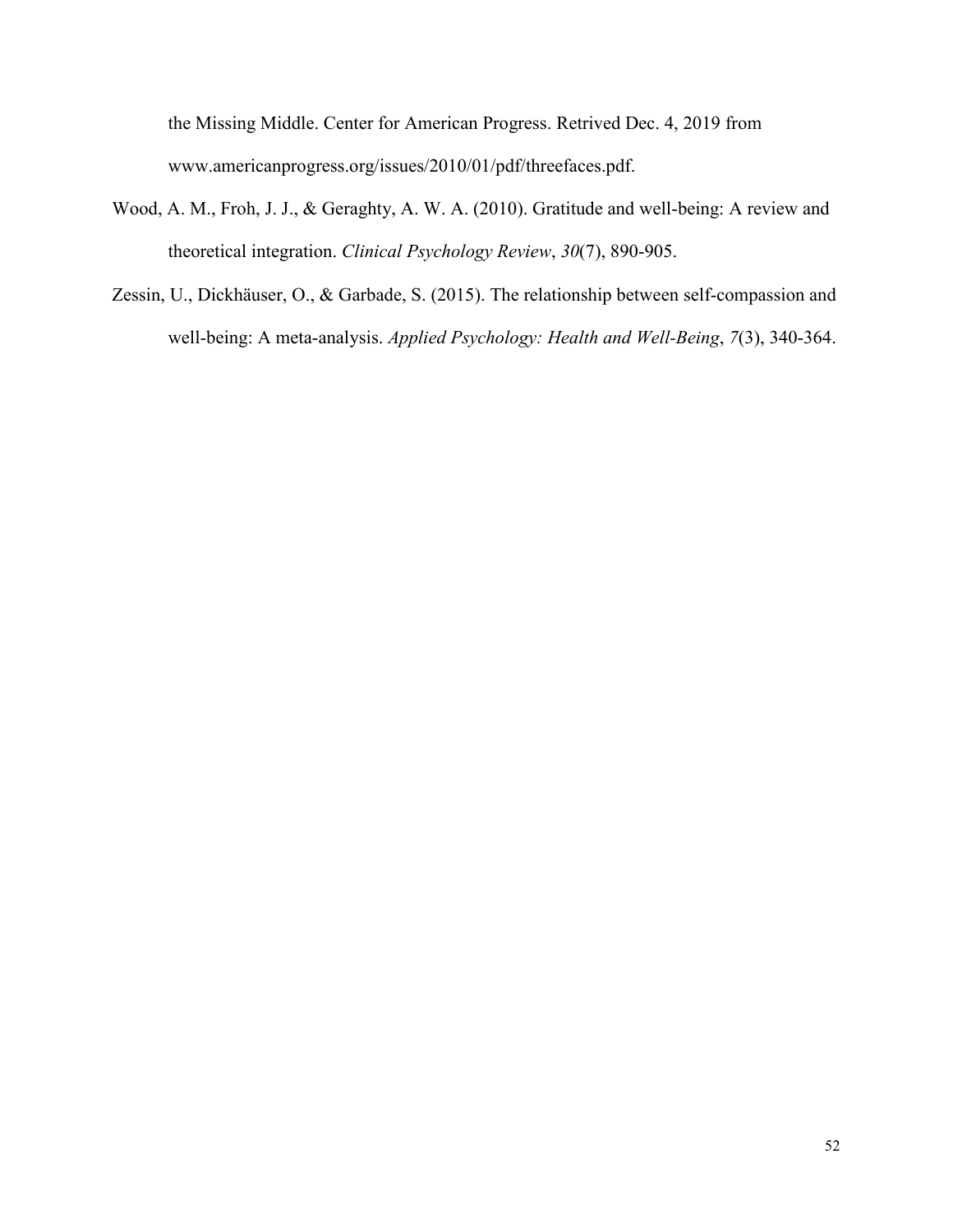|                        |                                                                                                                         |          | <b>Fit Indices</b> |             |              |             |            |            |
|------------------------|-------------------------------------------------------------------------------------------------------------------------|----------|--------------------|-------------|--------------|-------------|------------|------------|
| Model                  | Description                                                                                                             |          | df                 | $\chi^2/df$ | <b>RMSEA</b> | <b>SRMR</b> | <b>TLI</b> | <b>CFI</b> |
| One-factor             | All indicators loading on<br>a single factor (CSR)                                                                      | 3432.481 | 629                | 5.46        | 0.15         | 0.13        | 0.40       | 0.43       |
| Two-factor             | All indicators loading on<br>two factors (CSR &<br>compassion)                                                          | 3208.463 | 632                | 5.08        | 0.14         | 0.16        | 0.45       | 0.47       |
| Three-factor           | All indicators loading on<br>three factors (CSR,<br>compassion, & personal<br>growth)                                   | 2559.609 | 626                | 4.09        | 0.12         | 0.11        | 0.58       | 0.61       |
| Four-factor            | All indicators loading on<br>four factors (CSR,<br>compassion, personal<br>growth, & life-<br>satisfaction)             | 2194.85  | 623                | 3.52        | 0.11         | 0.10        | 0.66       | 0.68       |
| Five-factor            | All indicators loading on<br>five factors (CSR,<br>compassion, personal<br>growth, life-satisfaction,<br>$&$ gratitude) | 2035.495 | 619                | 3.29        | 0.11         | 0.09        | 0.69       | 0.71       |
| Thirteen-<br>factor    | All indicators loading on<br>13 factors (all CSR &<br>personal growth<br>dimensions separated)                          | 812.908  | 551                | 1.48        | 0.05         | 0.05        | 0.94       | 0.95       |
| Second-<br>order model | Five factors (CSR and<br>personal growth as<br>second-order constructs)                                                 | 987.011  | 609                | 1.62        | 0.06         | 0.08        | 0.92       | 0.92       |

**Table 1.** Nested and alternative measurement model structures Study 1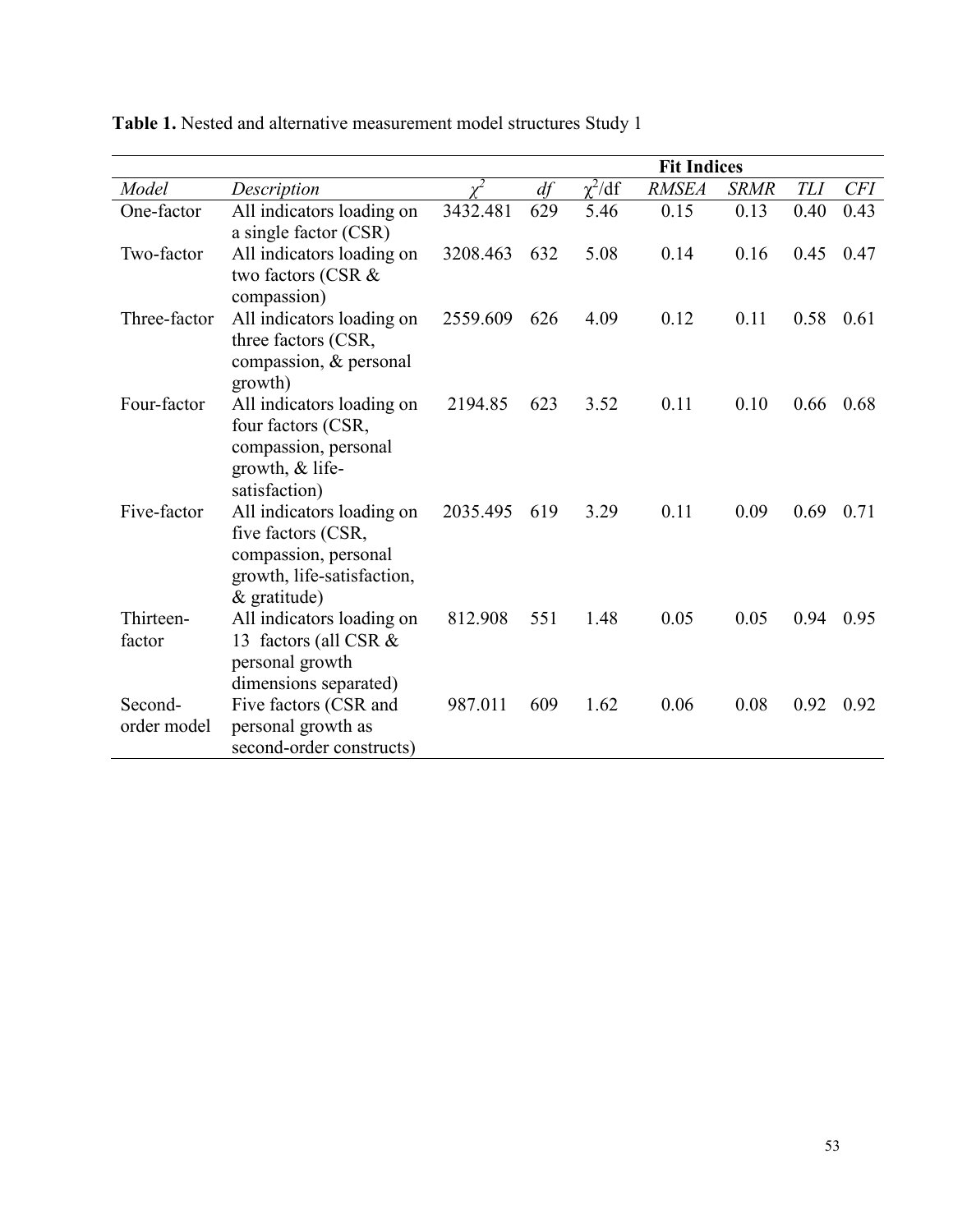| Constructs # items $M(SD)$ |                         |                                                        | CR AVE 1 2 3 |  | 4 | $5^{\circ}$ |
|----------------------------|-------------------------|--------------------------------------------------------|--------------|--|---|-------------|
| 1. CSR 16                  |                         | $4.98(0.99)$ $0.88$ $0.56$ $0.748$                     |              |  |   |             |
| 2. GRT 3                   |                         | $3.70(0.97)$ $0.94$ $0.84$ $0.611$ $0.915$             |              |  |   |             |
| 3. COM                     | $\overline{\mathbf{3}}$ | 4.79 (1.26) $0.82$ $0.61$ $0.734$ $0.656$ <b>0.781</b> |              |  |   |             |
| 4. HED                     | $5\overline{)}$         | 4.50 (1.26) 0.87 0.57 0.379 0.421 0.467 0.757          |              |  |   |             |
| 5. EUD                     | 10                      | 5.36 (0.84) 0.85 0.60 0.456 0.261 0.311 0.347 0.773    |              |  |   |             |

**Table 2.** Descriptive statistics and associated second-order model measurements Study 1

*Note.* CSR = Corporate Social Responsibility, GRT = Gratitude, COM = Compassion, HED = Hedonic well-being, EUD = Eudaimonic well-being. Square root of AVE is along the diagonal in bold. All correlations ( $p < 0.01$ ).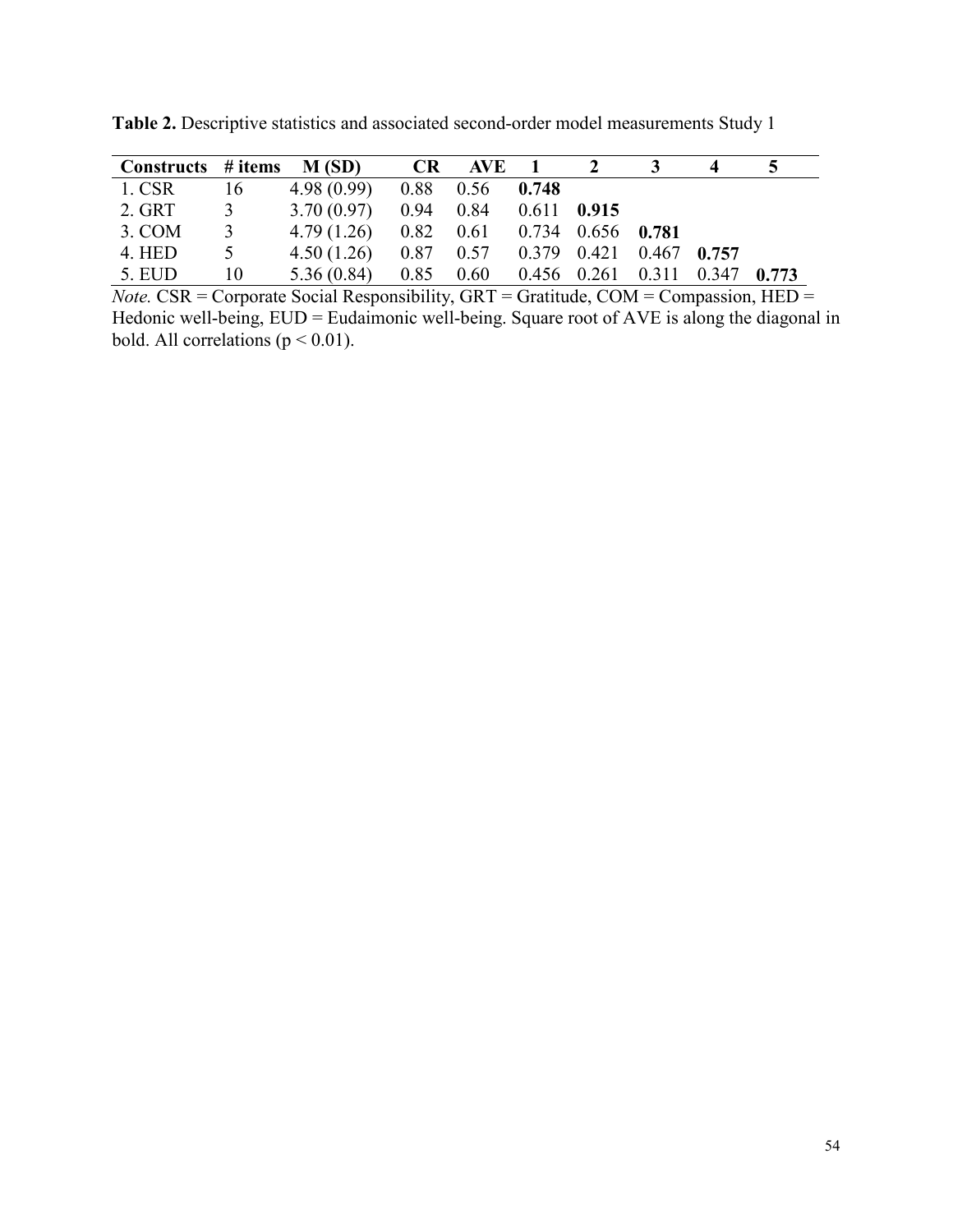| <b>Hypotheses</b>                          | <b>Effects</b> | SЕ   | <b>LLCI</b> 95% | <b>ULCI 95%</b> |
|--------------------------------------------|----------------|------|-----------------|-----------------|
| $H1a: CSR \rightarrow HED$                 | 0.01           | 0.16 | $-0.33$         | 0.29            |
| $H1b: CSR \rightarrow EUD$                 | 0.53           | 0.18 | 0.17            | 0.86            |
| $H2a: CSR \rightarrow GRT \rightarrow HED$ | 0.14           | 0.08 | $-0.01$         | 0.32            |
| $H2b: CSR \rightarrow GRT \rightarrow EUD$ | $-0.02$        | 0.08 | $-0.19$         | 0.15            |
| $H3a: CSR \rightarrow COM \rightarrow HED$ | 0.25           | 0.13 | 0.01            | 0.53            |
| $H3b: CSR \rightarrow COM \rightarrow EUD$ | $-0.04$        | 0.12 | $-0.31$         | 0.17            |

**Table 3.** Results of main and indirect effects Study 1

*Note.* CSR = Corporate Social Responsibility, GRT = Gratitude, COM = Compassion, HED = Hedonic well-being, EUD = Eudaimonic well-being.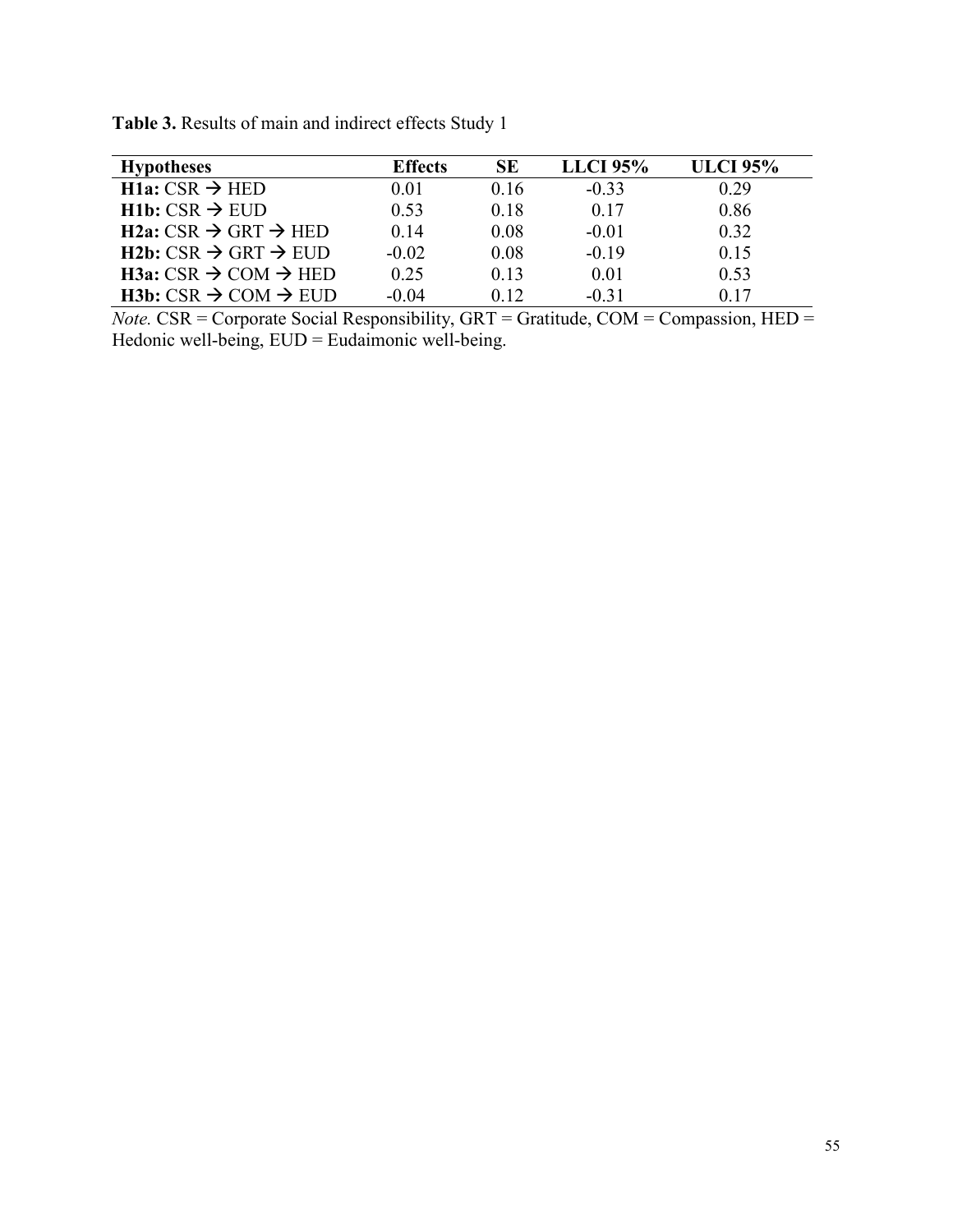|                        |                                                                                                                                          |          | <b>Fit Indices</b> |             |              |             |            |            |
|------------------------|------------------------------------------------------------------------------------------------------------------------------------------|----------|--------------------|-------------|--------------|-------------|------------|------------|
| Model                  | Description                                                                                                                              |          | df                 | $\chi^2/df$ | <b>RMSEA</b> | <b>SRMR</b> | <b>TLI</b> | <b>CFI</b> |
| One-factor             | All indicators loading on<br>a single factor (CSR)                                                                                       | 3273.043 | 859                | 3.81        | 0.10         | 0.08        | 0.64       | 0.66       |
| Two-factor             | All indicators loading on<br>two factors (CSR &<br>compassion)                                                                           | 2924.193 | 858                | 3.41        | 0.09         | 0.08        | 0.69       | 0.71       |
| Three-factor           | All indicators loading on<br>three factors (CSR,<br>compassion, & personal<br>growth)                                                    | 2529.104 | 856                | 2.95        | 0.08         | 0.07        | 0.75       | 0.77       |
| Four-factor            | All indicators loading on<br>four factors (CSR,<br>compassion, personal<br>growth, & life-<br>satisfaction)                              | 2186.625 | 853                | 2.56        | 0.07         | 0.06        | 0.80       | 0.81       |
| Five-factor            | All indicators loading on<br>five factors (CSR,<br>compassion, personal<br>growth, life-satisfaction,<br>gratitude, & compassion)        | 2003.036 | 849                | 2.36        | 0.07         | 0.06        | 0.83       | 0.84       |
| Six-factor             | All indicator loading on<br>six factors (CSR,<br>compassion, personal<br>growth, life-satisfaction,<br>gratitude, compassion, &<br>OCBO) | 1919.819 | 844                | 2.27        | 0.07         | 0.06        | 0.84       | 0.85       |
| Fourteen-<br>factor    | All indicators loading on<br>14 factors (all CSR &<br>personal growth<br>dimensions separated)                                           | 1344.04  | 768                | 1.75        | 0.05         | 0.04        | 0.90       | 0.92       |
| Second-<br>order model | Six factors (CSR and<br>personal growth as<br>second-order constructs)                                                                   | 1584.859 | 834                | 1.90        | 0.06         | 0.05        | 0.89       | 0.90       |

**Table 4.** Nested and alternative measurement model structures Study 2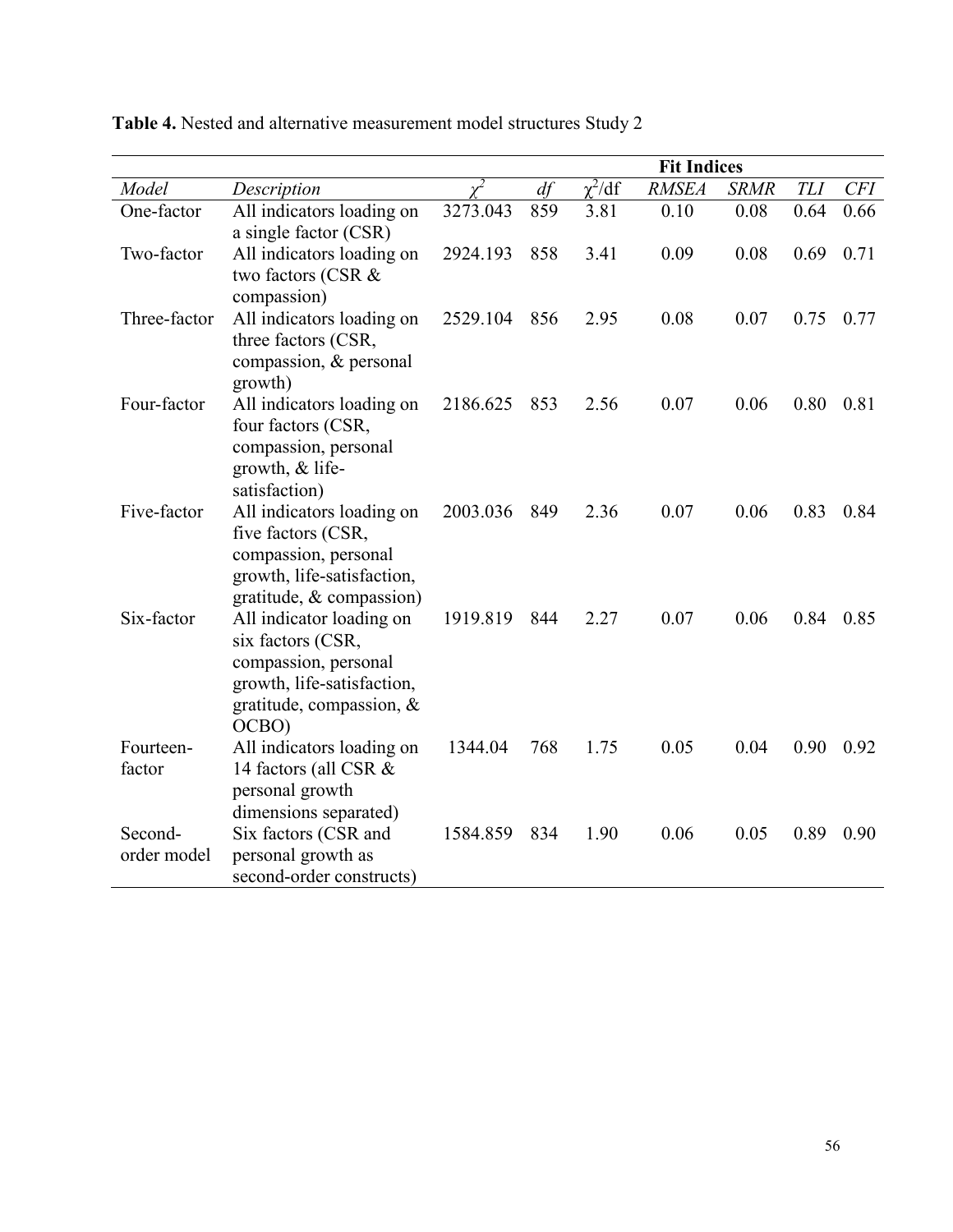| Constructs # items |    | M(SD)      | <b>CR</b> | <b>AVE</b> |      | 2                |             |                              |      | o    |
|--------------------|----|------------|-----------|------------|------|------------------|-------------|------------------------------|------|------|
| 1. CSR             | 16 | 5.04(0.99) | 0.94      | 0.73       | 0.85 |                  |             |                              |      |      |
| 2. GRT             | 3  | 3.70(0.89) | 0.86      | 0.68       | 0.70 | 0.82             |             |                              |      |      |
| $3. \text{COM}$    | 3  | 4.90(1.22) | 0.78      | 0.55       | 0.76 |                  | $0.66$ 0.74 |                              |      |      |
| 4. HED             |    | 4.78(1.36) | 0.91      | 0.66       | 0.59 | $0.61$ 0.69 0.81 |             |                              |      |      |
| 5. EUD             | 10 | 5.17(1.02) | 0.95      | 0.83       | 0.72 | 0.48             |             | $0.62 \quad 0.58 \quad 0.91$ |      |      |
| 6. OCBO            | 6  | 4.99(1.15) | 0.88      | 0.55       | 0.79 | 0.70             | 0.77        | 0.67                         | 0.79 | 0.74 |

**Table 5.** Descriptive statistics and associated second-order model measurements Study 2

*Note.* CSR = Corporate Social Responsibility, GRT = Gratitude, COM = Compassion, HED = Hedonic well-being, EUD = Eudaimonic well-being, OCBO = Organizational citizenship behavior directed to the organization. Square root of AVE is along the diagonal on bold. All correlations ( $p < 0.01$ ).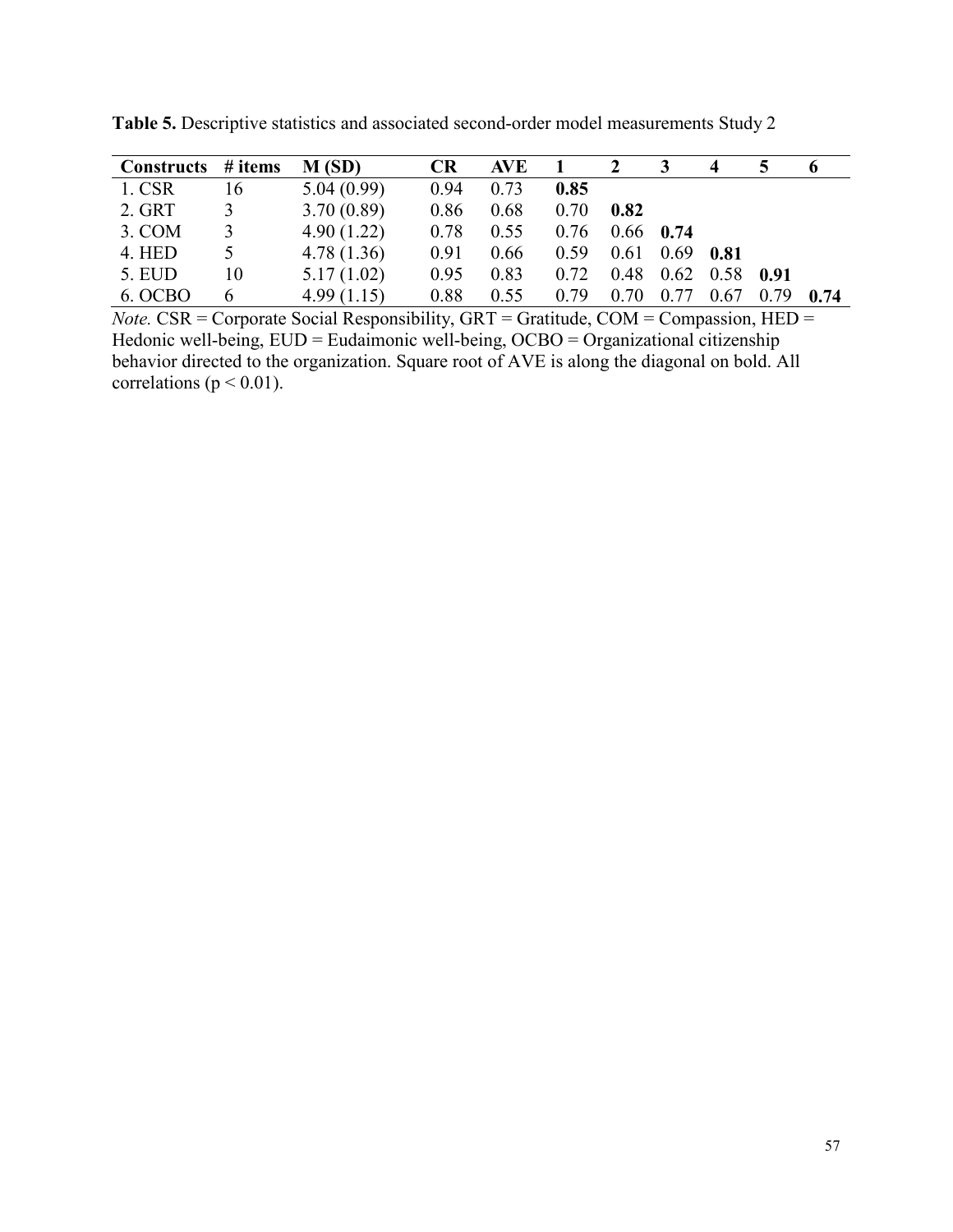| Model                 | Description                | $\mathbf{v}^2$ | df  | $\chi^2/df$ | $\Delta \chi^2$ , df |
|-----------------------|----------------------------|----------------|-----|-------------|----------------------|
| Second-order          | Six factors (CSR and       | 1584.859       | 834 | 1.90        |                      |
| model                 | personal growth as second- |                |     |             |                      |
|                       | order constructs)          |                |     |             |                      |
| CSR & COM             | CSR and COM as one latent  | 1622.540       | 838 | 1.94        | 37.681, 4            |
|                       | variable                   |                |     |             |                      |
| CSR & OCBO            | CSR and OCBO as one        | 1654.785       | 838 | 1.97        | 69.926, 4            |
|                       | latent variable            |                |     |             |                      |
| <b>OCBO &amp; EUD</b> | OCBO and EUD as one        | 1665.496       | 838 | 1.99        | 80.637, 4            |
|                       | latent variable            |                |     |             |                      |
| OCBO & COM            | OCBO and COM as one        | 1669.509       | 839 | 1.99        | 84.65, 5             |
|                       | latent variable            |                |     |             |                      |

**Table 6.** Discriminant validity test Study 2

*Note.* CSR = Corporate Social Responsibility, COM = Compassion,

EUD = Eudaimonic well-being, OCBO= Organizational citizenship behavior directed to the organization.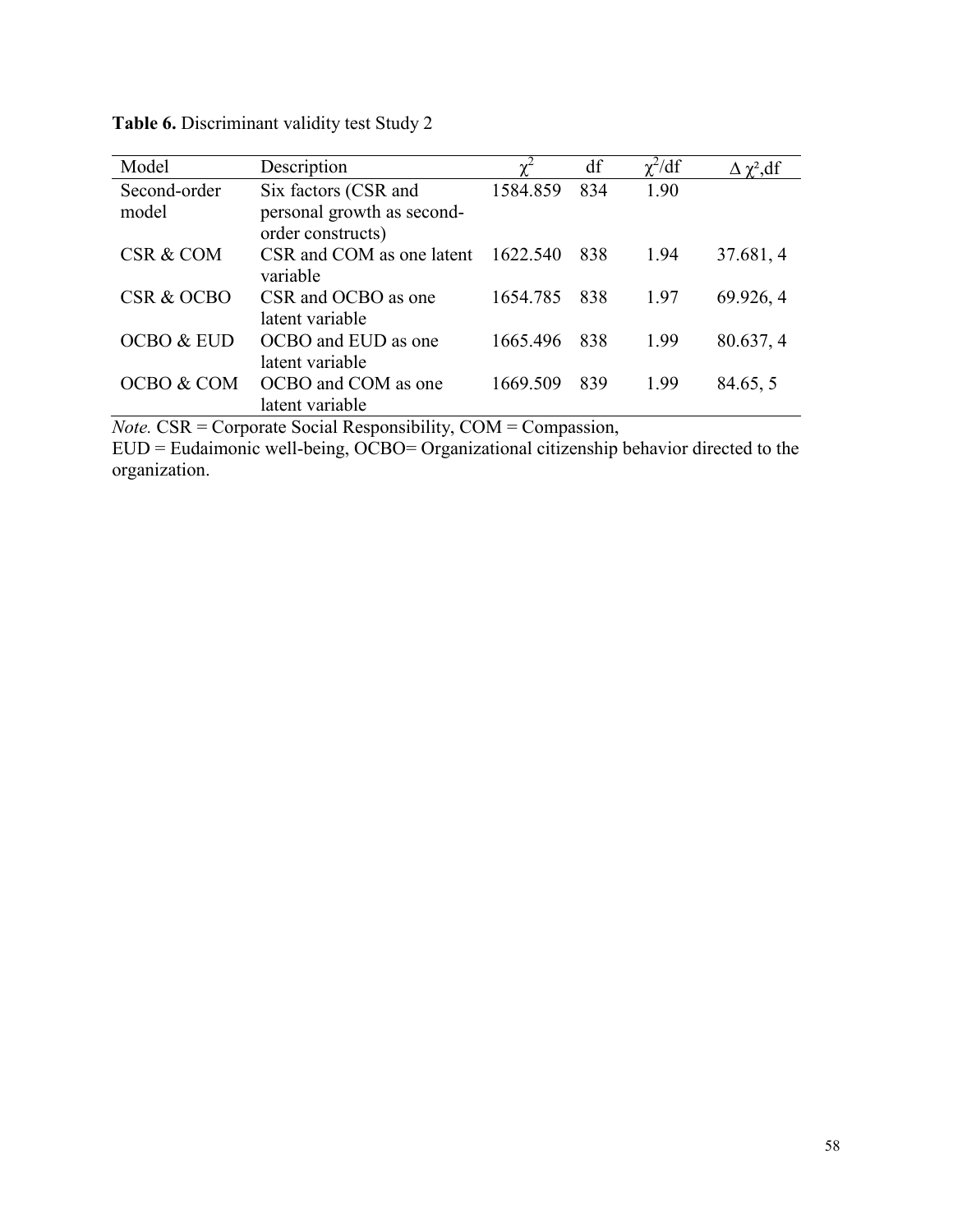| <b>Hypotheses</b>                               | <b>Effects</b> | <b>SE</b> | <b>LLCI 95%</b> | <b>ULCI</b> 95% |
|-------------------------------------------------|----------------|-----------|-----------------|-----------------|
| $H1a: CSR \rightarrow HED$                      | $-0.06$        | 0.19      | $-0.43$         | 0.33            |
| $H1b: CSR \rightarrow EUD$                      | 0.67           | 0.19      | 0.24            | 0.97            |
| $H2a: CSR \rightarrow GRT \rightarrow HED$      | 0.22           | 0.08      | 0.08            | 0.40            |
| $H2b: CSR \rightarrow GRT \rightarrow EUD$      | $-0.05$        | 0.07      | $-0.20$         | 0.07            |
| $H3a: CSR \rightarrow COM \rightarrow HED$      | 0.43           | 0.15      | 0.13            | 0.73            |
| $H3b: CSR \rightarrow COM \rightarrow EUD$      | 0.10           | 0.15      | $-0.09$         | 0.48            |
| $H4: CSR \rightarrow OCBO$                      | 0.37           | 0.20      | $-0.08$         | 0.66            |
| H5a: $CSR$ $\rightarrow$ GRT $\rightarrow$ OCBO | 0.17           | 0.07      | 0.03            | 0.30            |
| $H5b: CSR \rightarrow COM \rightarrow OCBO$     | 0.25           | 0.17      | 0.04            | 0.66            |

**Table 7.** Results of main and indirect effects Study 2

*Note.* CSR = Corporate Social Responsibility, GRT = Gratitude, COM = Compassion, HED = Hedonic well-being, EUD = Eudaimonic well-being, OCBO= Organizational citizenship behavior directed to the organization.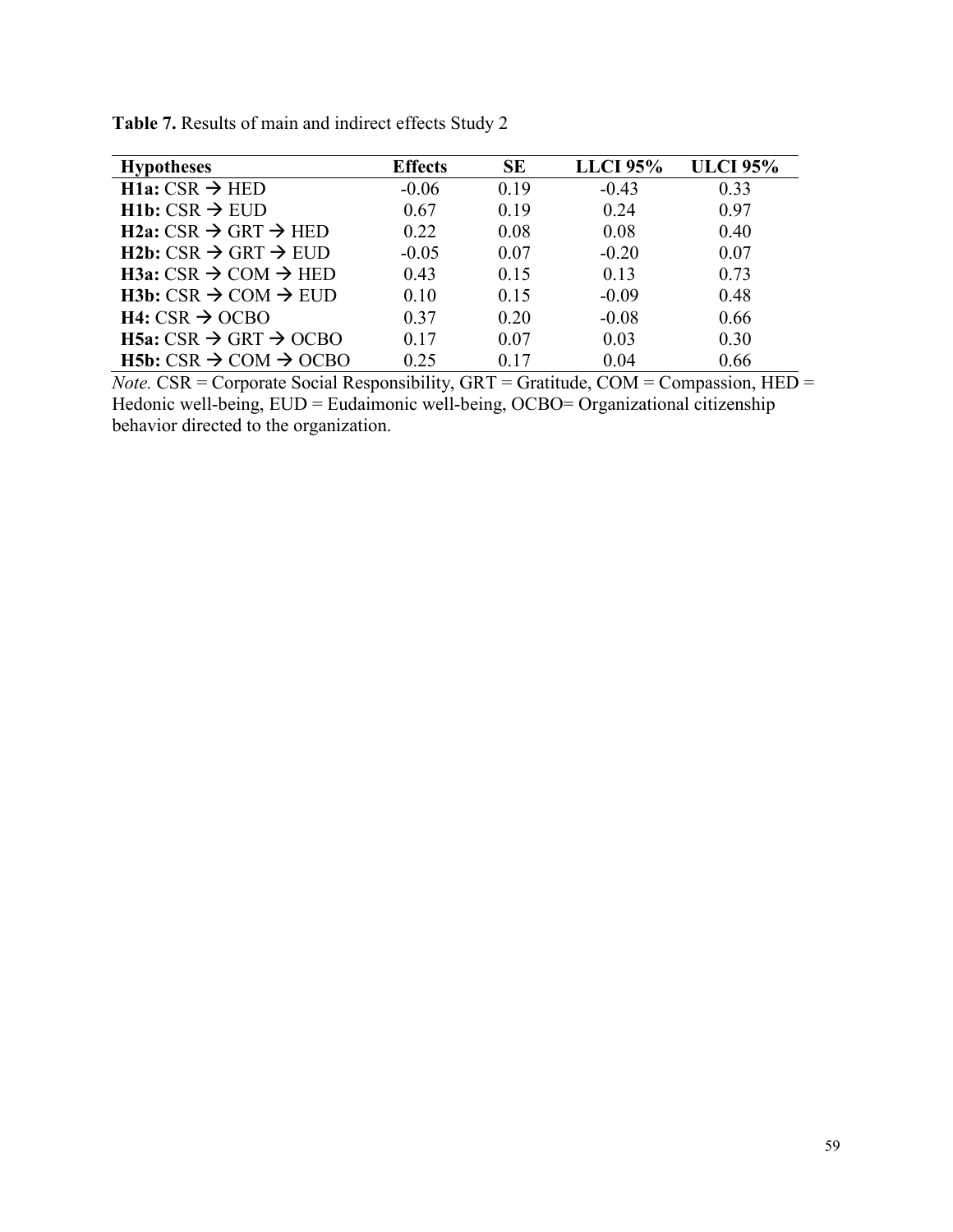



*Note.* CSR = Corporate Social Responsibility, OCBO= Organizational citizenship behavior directed to the organization.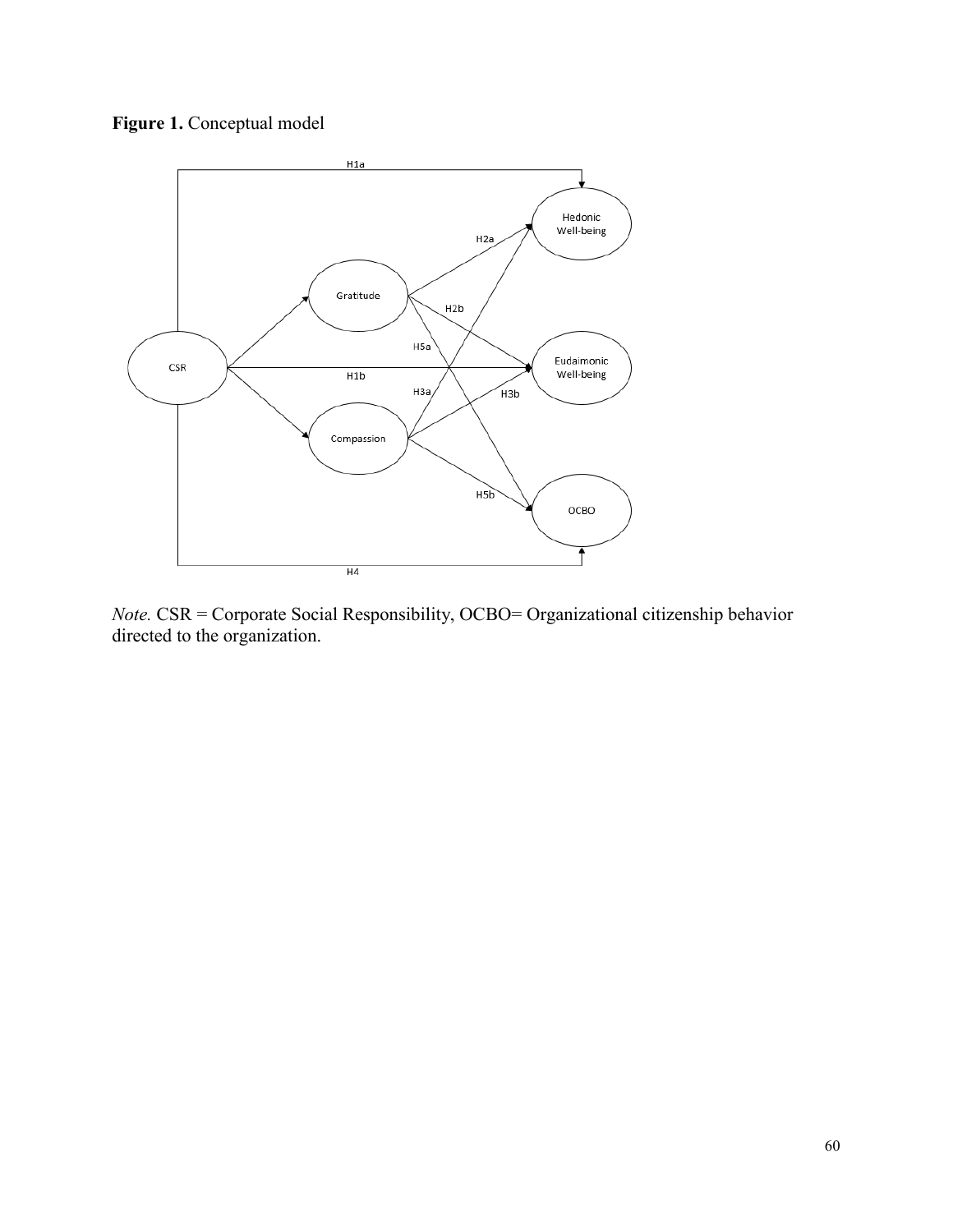# **RESPONSE LETTER**

# **Comments to the Authors:**

1. Regarding your procedures for assessing common method variance, would you please report the findings from either a common latent marker or common marker variable analysis, rather than Harmon's single-factor test?

**RESPONSE:** As to the marker variable analysis, as we did not collect a marker variable (that is theoretically unrelated to the variables in this study), we cannot perform the marker variable technique. We have explained in both studies the procedures adopted to avoid common method bias while designing the study (e.g., the order of the items was counterbalanced, and different rating anchors were used). We have also conducted Harman's single-factor test to verify the potential risk of common method bias, following Podsakoff et al. (2003). First, we have performed an exploratory factor analysis (unrotated factor solution) to verify if one general factor would account for the majority of variance among factors. After, we have conducted CFAs to compare model fit and to test the chi-square difference between the conceptualized model and alternative models (four-, three-, two-, and single-factor models) providing further evidence that common method bias is not a serious threat in both studies. In addition, correlations between constructs did not exceed 0.90, which indicates that common method variance is not a problem in this study (Bagozzi, Yi, & Phillips, 1991).

The other test that could have been performed is the common latent factor. However, this test has been criticized as it is likely to find common method variance even when it is not actually present (e.g., Conway & Lance, 2010; Meade et al., 2007; Richardson eta l., 2009). In particular, we believe that this test is not applicable to our research mainly for two reasons: a) the latent method factor "may reflect not only different types of common method variance but also variance due to relationships between the constructs other than the one hypothesized." (Podsakoff et al., 2003, p.894); and b) if the number of indicators of the constructs is small relative to the number of constructs used, the addition of a method factor can cause identification problems (we have some dimensions on the second-order constructs that have two items; Podsakoff et al., 2003, 2012). In addition, applying a statistical correction "…does not necessarily produce more accurate estimations or relationships than doing nothing" (Richardson et al., 2009, p. 793). Therefore, the common latent factor analysis is not an appropriate approach in this particular study. We believe that the tests provided and the study design were sufficient measures to limit the occurrence of common method bias in this study.

Bagozzi, R. P., Yi, Y., & Phillips, L. W. (1991). Assessing construct validity in organizational research. Administrative Science Quarterly, 421-458.

Conway, J. M., & Lance, C. E. (2010). What reviewers should expect from authors regarding common method bias in organizational research. Journal of Business and Psychology, 25(3), 325-334.